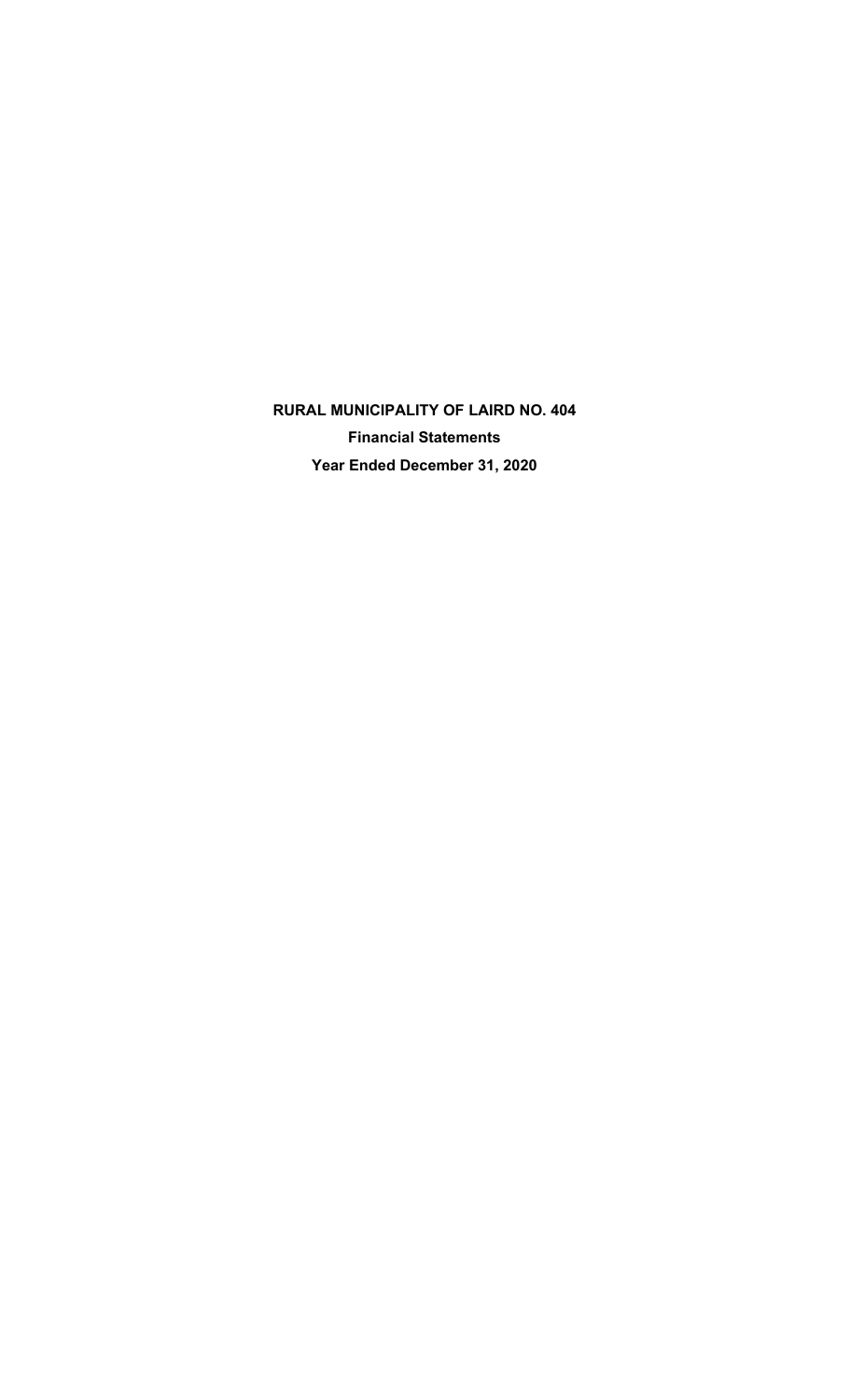|                                                                        | Page     |
|------------------------------------------------------------------------|----------|
| MANAGEMENT'S RESPONSIBILITY                                            | 1        |
| <b>AUDITORS' REPORT</b>                                                | $2 - 3$  |
| FINANCIAL STATEMENTS                                                   |          |
| <b>Statement of Financial Position</b>                                 | 4        |
| <b>Statement of Operations and Accumulated Surplus</b>                 | 5        |
| Statement of Change in Net Financial Assets                            | 6        |
| <b>Statement of Cash Flows</b>                                         | $7 - 8$  |
| <b>Notes to Financial Statements</b>                                   | $9 - 18$ |
| Taxes and Other Unconditional Revenue (Schedule 1)                     | 19       |
| Schedule of Operating and Capital Revenue by Function (Schedule 2 - 1) | 20       |
| Schedule of Operating and Capital Revenue by Function (Schedule 2 - 2) | 21       |
| Schedule of Operating and Capital Revenue by Function (Schedule 2 - 3) | 22       |
| Schedule of Operating and Capital Revenue by Function (Schedule 2 - 4) | 23       |
| Total Expenses by Function (Schedule 3 - 1)                            | 24       |
| Total Expenses by Function (Schedule 3 - 2)                            | 25       |
| Total Expenses by Function (Schedule 3 - 3)                            | 26       |
| Schedule of Segment Disclosure by Function (Schedule 4)                | 27       |
| Schedule of Segment Disclosure by Function (Schedule 5)                | 28       |
| Schedule of Tangible Capital Assets by Object (Schedule 6)             | 29       |
| Schedule of Tangible Capital Assets by Function (Schedule 7)           | 30       |
| Schedule of Accumulated Surplus (Schedule 8)                           | 31       |
| Schedule of Mill Rates and Assessments (Schedule 9)                    | 32       |
| Schedule of Council Remuneration (Schedule 10)                         | 33       |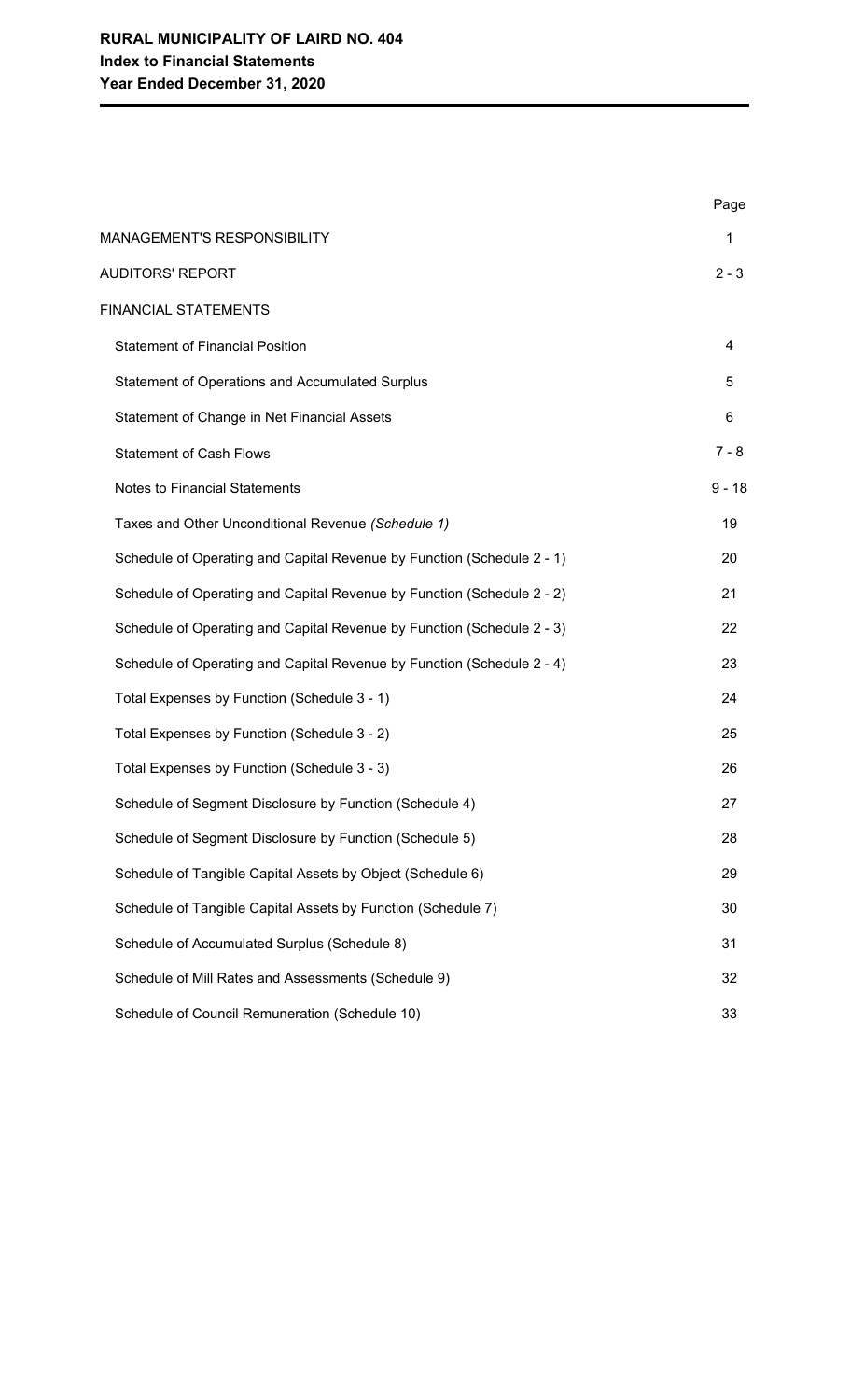## **Management's Responsibility**

The municipality's management is responsible for the preparation and presentation of the accompanying financial statements in accordance with Canadian public sector accounting standards (PSAS). The preparation of the statements necessarily includes selecting appropriate accounting principles and methods, and making decisions affecting the measurement of transactions in which objective judgments and estimates by management are required.

In discharging its responsibilities for the integrity and fair presentation of the financial statements, management designs and maintains the necessary accounting, budget and other related internal controls to provide reasonable assurance that transactions are appropriately authorized and accurately recorded, that assets are properly accounted for and safeguarded, and that financial records are properly maintained to provide reliable information for the preparation of the financial statements.

The Council is composed of elected officials who are not employees of the municipality. The Council is responsible for overseeing management in the performance of its financial reporting responsibilities. The Council fulfils these responsibilities by reviewing the financial information prepared by management and discussing relevant matters with external auditors. The Council is also responsible for recommending the appointment of the municipality's external auditors.

Grant Thornton LLP, an independent firm of Chartered Professional Accountants, is appointed by the Council to audit the financial statements and report directly to them; their report follows. The external auditors have full and free access to, and meet periodically and separately with, both the Council and management to discuss their audit findings.

Bertha Buhler, Administrator

Mr Sheldon Willems, Reeve

Waldheim, SK Date: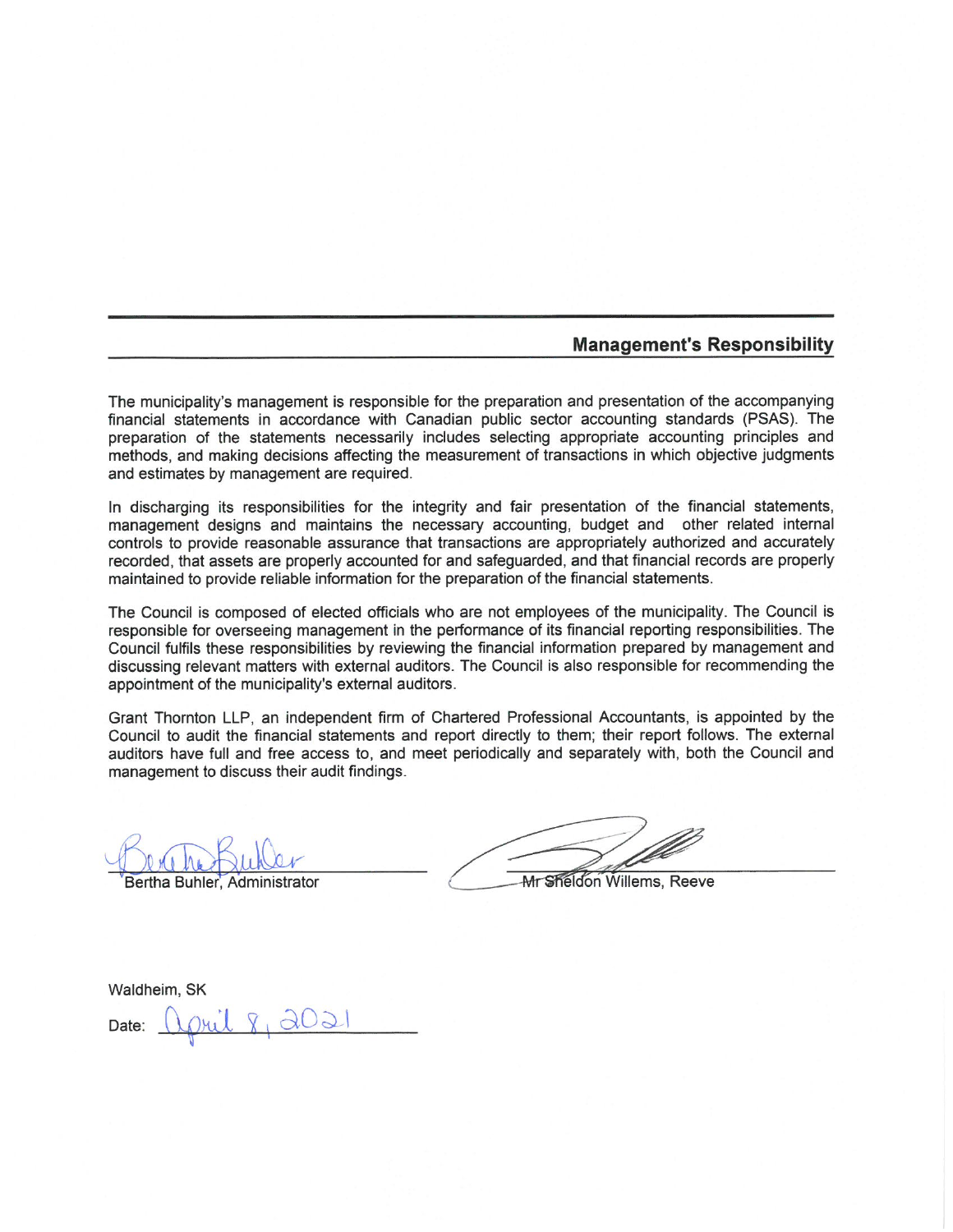

**Grant Thornton LLP** Unit #4 130 Robin Crescent Saskatoon, SK S7L 6M7 T +1 306 934 3944 F +1 306 934 3409

# **INDEPENDENT AUDITOR'S REPORT**

To the Council of the Rural Municipality of Laird No. 404

#### *Opinion*

We have audited the financial statements of the Rural Municipality of Laird No. 404 (the Municipality), which comprise the statement of financial position as at December 31, 2020, and the statements of operations and accumulated surplus and cash flows for the year then ended, and notes to the financial statements, including a summary of significant accounting policies.

In our opinion, the accompanying financial statements present fairly, in all material respects, the financial position of the Municipality as at December 31, 2020, and the results of its operations and its cash flows for the year then ended in accordance with Canadian public sector accounting standards.

#### *Basis for Opinion*

We conducted our audit in accordance with Canadian generally accepted auditing standards. Our responsibilities under those standards are further described in the *Auditor's Responsibilities for the Audit of the Financial Statements* section of our report. We are independent of the Municipality in accordance with the ethical requirements that are relevant to our audit of the financial statements in Canada, and we have fulfilled our other ethical responsibilities in accordance with those requirements. We believe that the audit evidence we have obtained is sufficient and appropriate to provide a basis for our opinion.

#### *Responsibilities of Management and Those Charged with Governance for the Financial Statements*

Management is responsible for the preparation and fair presentation of the financial statements in accordance with Canadian public sector accounting standards, and for such internal control as management determines is necessary to enable the preparation of financial statements that are free from material misstatement, whether due to fraud or error.

In preparing the financial statements, management is responsible for assessing the Municipality's ability to continue as a going concern, disclosing, as applicable, matters relating to going concern and using the going concern basis of accounting unless management either intends to liquidate the Municipality or to cease operations, or has no realistic alternative but to do so.

Those charged with governance are responsible for overseeing the Municipality's financial reporting process.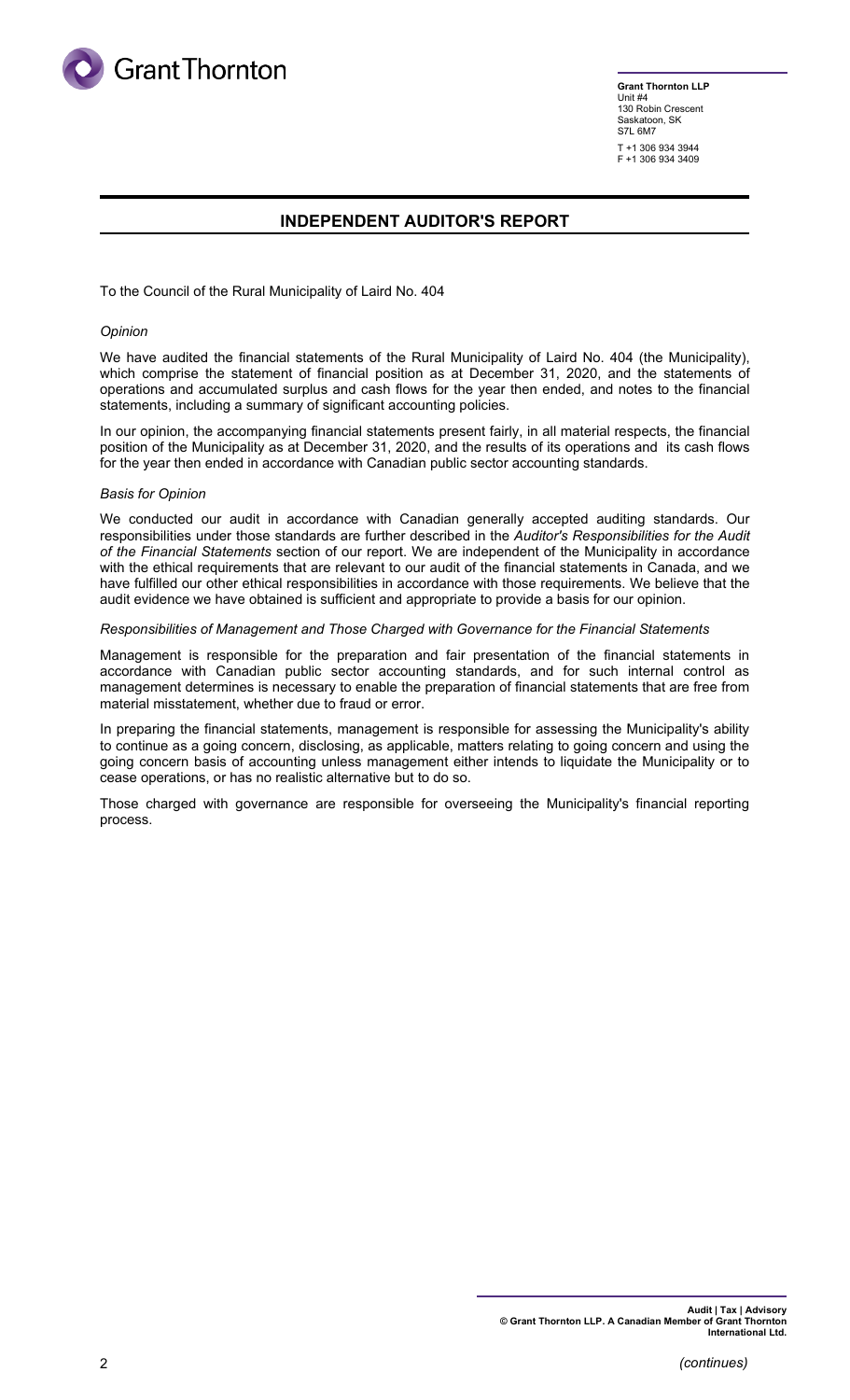Independent Auditor's Report to the Council of Rural Municipality of Laird No. 404 *(continued)*

#### *Auditor's Responsibilities for the Audit of the Financial Statements*

Our objectives are to obtain reasonable assurance about whether the financial statements as a whole are free from material misstatement, whether due to fraud or error, and to issue an auditor's report that includes our opinion. Reasonable assurance is a high level of assurance, but is not a guarantee that an audit conducted in accordance with Canadian generally accepted auditing standards will always detect a material misstatement when it exists. Misstatements can arise from fraud or error and are considered material if, individually or in the aggregate, they could reasonably be expected to influence the economic decisions of users taken on the basis of these financial statements. As part of an audit in accordance with Canadian generally accepted auditing standards, we exercise professional judgment and maintain professional skepticism throughout the audit. We also:

- Identify and assess the risks of material misstatement of the financial statements, whether due to fraud or error, design and perform audit procedures responsive to those risks, and obtain audit evidence that is sufficient and appropriate to provide a basis for our opinion. The risk of not detecting a material misstatement resulting from fraud is higher than for one resulting from error, as fraud may involve collusion, forgery, intentional omissions, misrepresentations, or the override of internal control.
- Obtain an understanding of internal control relevant to the audit in order to design audit procedures that are appropriate in the circumstances, but not for the purpose of expressing an opinion on the effectiveness of the Municipality's internal control.
- Evaluate the appropriateness of accounting policies used and the reasonableness of accounting estimates and related disclosures made by management.
- Conclude on the appropriateness of management's use of the going concern basis of accounting and, based on the audit evidence obtained, whether a material uncertainty exists related to events or conditions that may cast significant doubt on the Municipality's ability to continue as a going concern. If we conclude that a material uncertainty exists, we are required to draw attention in our auditor's report to the related disclosures in the financial statements or, if such disclosures are inadequate, to modify our opinion. Our conclusions are based on the audit evidence obtained up to the date of our auditor's report. However, future events or conditions may cause the Municipality to cease to continue as a going concern.
- Evaluate the overall presentation, structure and content of the financial statements, including the disclosures, and whether the financial statements represent the underlying transactions and events in a manner that achieves fair presentation.

We communicate with those charged with governance regarding, among other matters, the planned scope and timing of the audit and significant audit findings, including any significant deficiencies in internal control that we identify during our audit.

Saskatoon, Canada

Grant Thouston LLP

April 8, 2021 **Chartered Professional Accountants**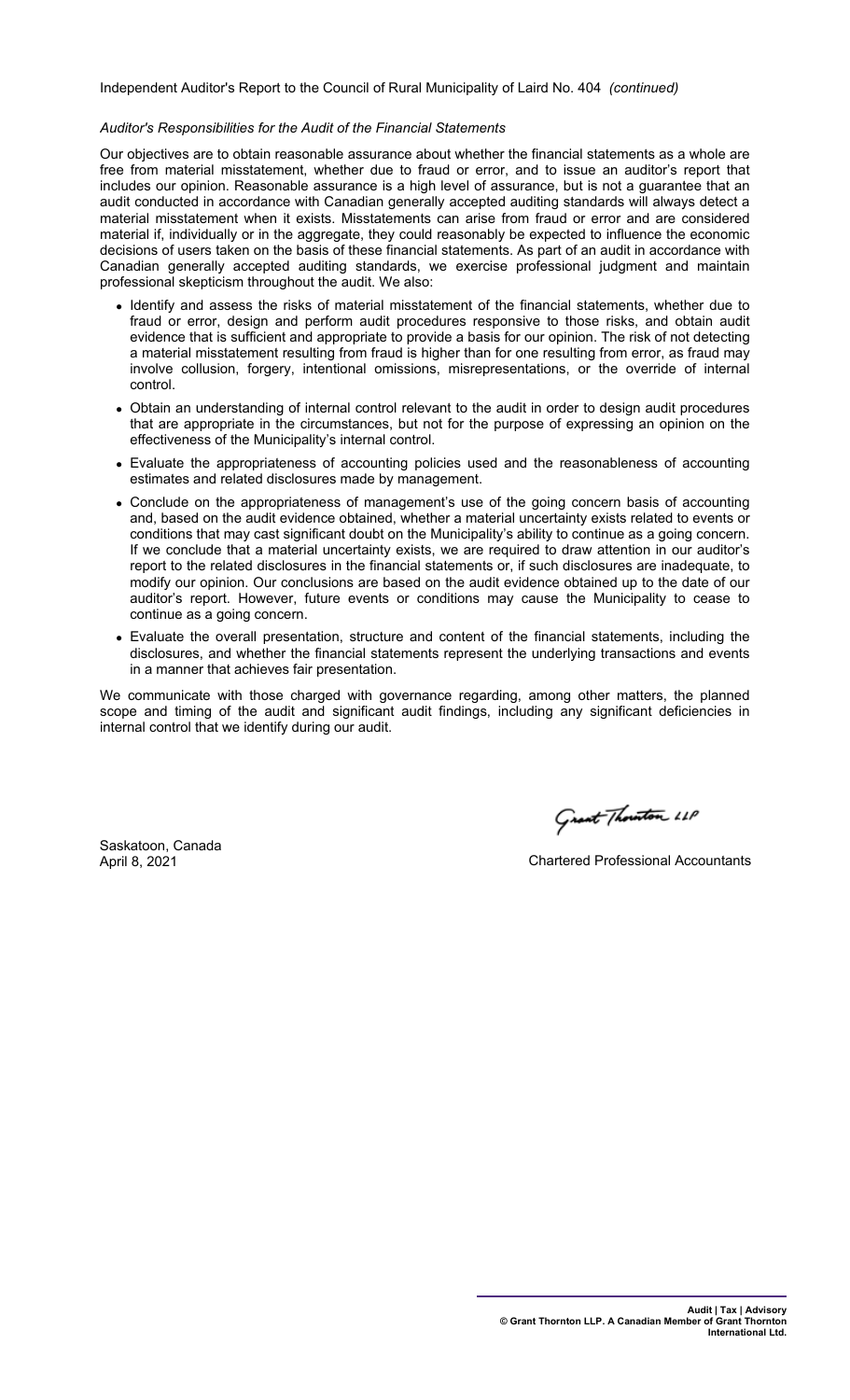# **RURAL MUNICIPALITY OF LAIRD NO. 404 Statement of Financial Position**

# **As at December 31, 2020**

**Statement 1**

|                                                                       | 2020            | 2019            |
|-----------------------------------------------------------------------|-----------------|-----------------|
|                                                                       |                 |                 |
| <b>FINANCIAL ASSETS</b>                                               |                 |                 |
| Cash and Temporary Investments (Note 2)                               | \$<br>2,159,660 | \$<br>2,220,272 |
| Taxes Receivable - Municipal (Note 3)                                 | 131,855         | 185,605         |
| Other Accounts Receivable (Note 4)                                    | 37,148          | 78,017          |
| Land for Resale (Note 5)                                              |                 |                 |
| Long-Term Investments (Note 6)                                        | 52,684          | 43,232          |
| Debt Charges Recoverable (Note 7)                                     |                 |                 |
| Other                                                                 |                 |                 |
| <b>Total financial assets</b>                                         | 2,381,347       | 2,527,126       |
| <b>LIABILITIES</b>                                                    |                 |                 |
| Bank indebtedness (Note 8)                                            |                 |                 |
| <b>Accounts Payable</b>                                               | 23,443          | 358,283         |
| <b>Accrued Liabilities Payable</b>                                    |                 |                 |
| Deposits                                                              | 21,000          | 18,000          |
| Deferred Revenue (Note 9)                                             |                 |                 |
| Accrued Landfill Costs (Note 10)                                      |                 |                 |
| Liability for Contaminated Sites (Note 11)                            |                 |                 |
| <b>Other Liabilities</b>                                              |                 |                 |
| Long-Term Debt (Note 12)                                              | 123,607         | 194,696         |
| Lease Obligations (Note 13)                                           |                 |                 |
| <b>Total liabilities</b>                                              | 168,050         | 570,979         |
| <b>NET FINANCIAL ASSETS</b>                                           | 2,213,297       | 1,956,147       |
|                                                                       |                 |                 |
| <b>NON-FINANCIAL ASSETS</b><br>Tangible Capital Assets(Schedule 6, 7) | 3,313,813       | 2,873,492       |
|                                                                       |                 |                 |
| Prepayments and Deferred Charges                                      | 1,264           | 764             |
| <b>Stock and Supplies</b><br>Other (Note 14)                          | 14,254          | 96,511          |
| <b>Total Non-Financial Assets</b>                                     | 3,329,331       | 2,970,767       |
| <b>ACCUMULATED SURPLUS (Schedule 8)</b>                               | \$<br>5,542,628 | \$<br>4,926,914 |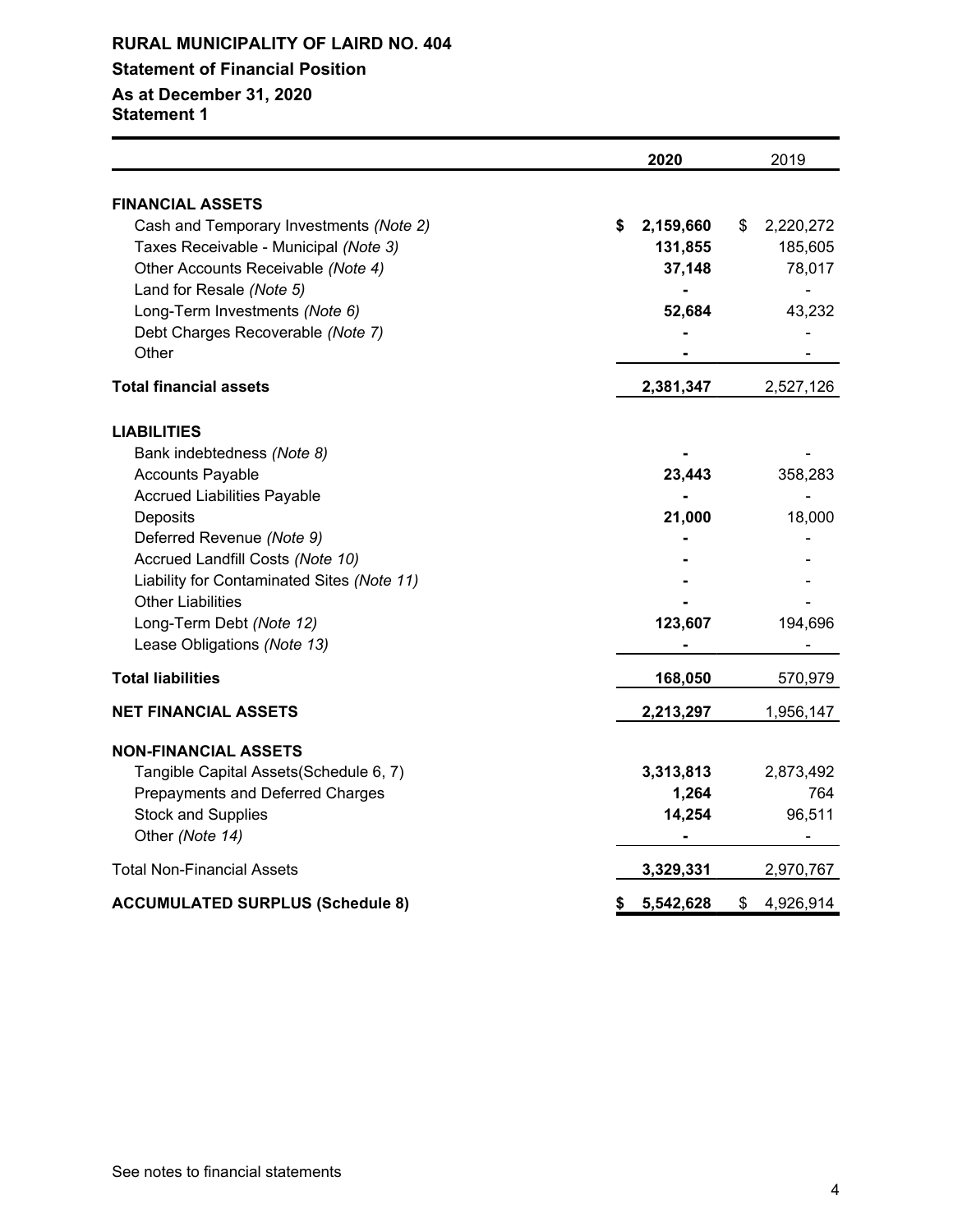## **Statement of Operations and Accumulated Surplus**

**As at December 31, 2019**

## **Statement 2**

|                                                                                                                                                                                                                                                                                                                                                   | <b>Budget</b><br>2020                                                   | 2020                                                                   | 2019                                                                   |
|---------------------------------------------------------------------------------------------------------------------------------------------------------------------------------------------------------------------------------------------------------------------------------------------------------------------------------------------------|-------------------------------------------------------------------------|------------------------------------------------------------------------|------------------------------------------------------------------------|
| <b>REVENUES OTHER THAN PROVINCIAL / FEDERAL</b><br><b>CAPITAL GRANTS AND CONTRIBUTIONS</b>                                                                                                                                                                                                                                                        |                                                                         |                                                                        |                                                                        |
| Taxes and Other Unconditional Revenue<br>(Schedule 1)<br>Fees and Charges (Schedule 4, 5)<br>Conditional Grants (Schedule 4, 5)<br>Tangible Capital Assets Sales - Gain (Loss)                                                                                                                                                                    | \$<br>2,082,065<br>65,200<br>4,000                                      | \$<br>2,121,956<br>93,799<br>3,880                                     | \$<br>1,986,055<br>57,185<br>4,084                                     |
| (Schedule 4, 5)<br>Land Sales - Gain (Loss) (Schedule 4, 5)<br><b>Investment Income and Commissions</b>                                                                                                                                                                                                                                           | 500                                                                     | 162,545                                                                | 11,057                                                                 |
| (Schedule 4, 5)<br>Restructurings (Schedule 4, 5)<br>Other Revenues (Schedule 4, 5)                                                                                                                                                                                                                                                               | 15,200<br>500                                                           | 23,794                                                                 | 19,715<br>15,200                                                       |
| <b>Total Revenues other than Provincial/Federal</b><br><b>Capital Grants and Contributions</b>                                                                                                                                                                                                                                                    | 2,167,465                                                               | 2,405,974                                                              | 2,093,296                                                              |
| <b>EXPENSES</b><br>General Government Services (Schedule 3)<br>Protective Services (Schedule 3)<br>Transportation Services (Schedule 3)<br><b>Environmental and Public Health Services</b><br>(Schedule 3)<br>Planning and Development Services (Schedule<br>3)<br>Recreation and Cultural Services (Schedule 3)<br>Utility Services (Schedule 3) | 346,500<br>139,500<br>1,396,100<br>160,200<br>10,000<br>48,000<br>2,000 | 343,056<br>149,390<br>1,516,775<br>124,810<br>6,435<br>18,061<br>3,544 | 345,892<br>141,168<br>1,805,154<br>110,186<br>9,809<br>38,706<br>1,568 |
| Restructurings (Schedule 3)<br><b>Total Expenses</b>                                                                                                                                                                                                                                                                                              | 2,102,300                                                               | 2,162,071                                                              | 2,452,483                                                              |
| <b>Surplus (Deficit) of Revenues over Expenses</b><br>before Provincial/ Federal Capital Grants and<br><b>Contributions</b>                                                                                                                                                                                                                       | 65,165                                                                  | 243,903                                                                | (359, 187)                                                             |
| Provincial/Federal Capital Grants and<br>Contributions (Schedule 4, 5)                                                                                                                                                                                                                                                                            | 130,000                                                                 | 371,811                                                                | 210,602                                                                |
| <b>Surplus (Deficit) of Revenues over Expenses</b>                                                                                                                                                                                                                                                                                                | 195,165                                                                 | 615,714                                                                | (148, 585)                                                             |
| Accumulated Surplus (Deficit), Beginning of Year                                                                                                                                                                                                                                                                                                  | 4,926,914                                                               | 4,926,914                                                              | 5,075,499                                                              |
| <b>ACCUMULATED SURPLUS - END OF YEAR</b>                                                                                                                                                                                                                                                                                                          | 5,122,079<br>\$                                                         | 5,542,628<br>\$                                                        | \$<br>4,926,914                                                        |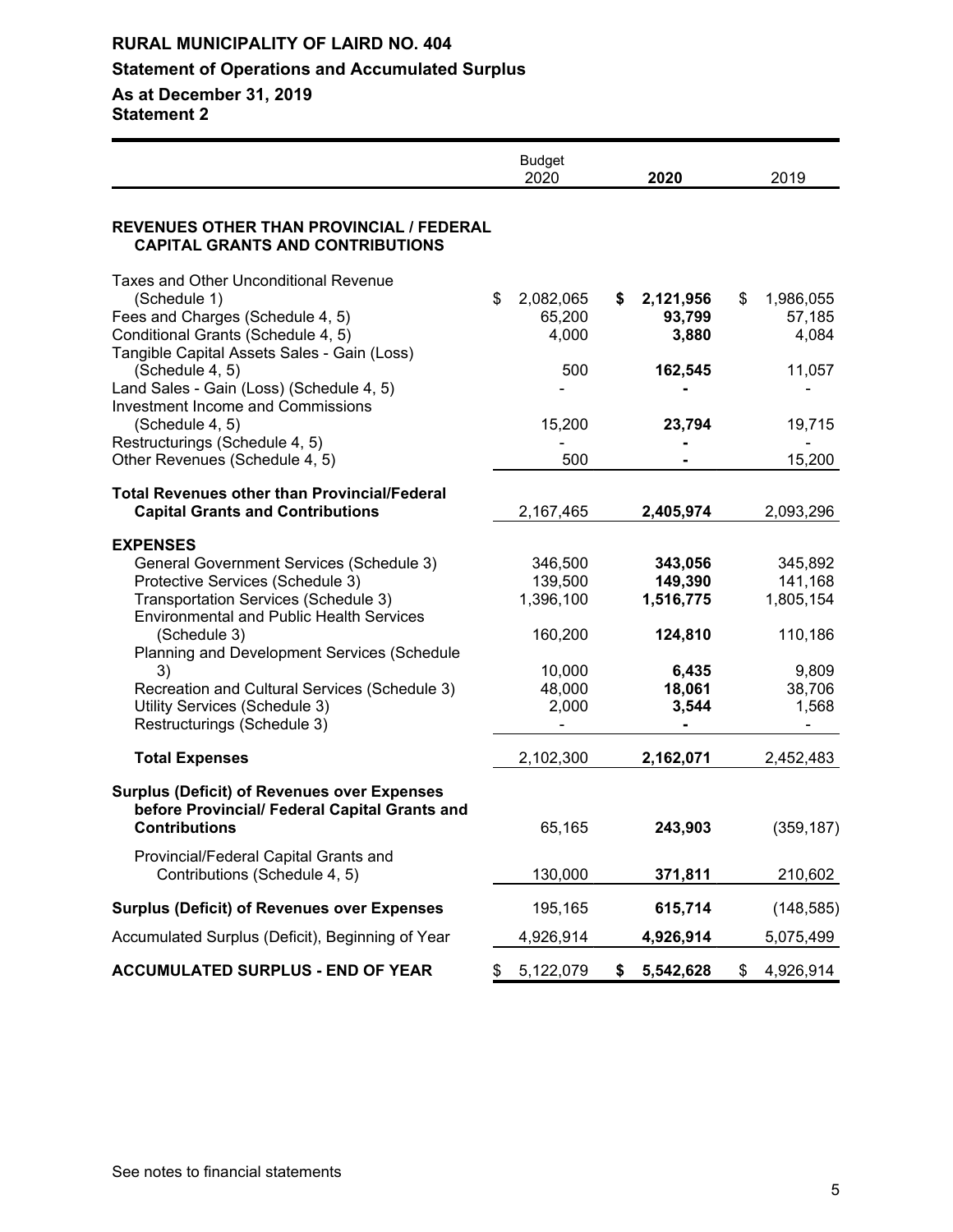# **Statement of Change in Net Financial Assets**

## **As at December 31, 2020 Statement 3**

|                                                                                                                                                                                                                                                                        | <b>Budget</b><br>2020 | 2020                                           | 2019                                         |
|------------------------------------------------------------------------------------------------------------------------------------------------------------------------------------------------------------------------------------------------------------------------|-----------------------|------------------------------------------------|----------------------------------------------|
| <b>Surplus (Deficit)</b>                                                                                                                                                                                                                                               | \$<br>195,165         | \$<br>615,714                                  | \$<br>(148, 585)                             |
| (Acquisition) of tangible capital assets<br>Amortization of tangible capital assets<br>Proceeds on disposal of tangible capital assets<br>Loss (gain) on the disposal of tangible capital<br>assets<br>Transfer of assets/liabilities in restructuring<br>transactions | (50,000)<br>241,800   | (718, 327)<br>235,495<br>205,175<br>(162, 545) | (346, 847)<br>244,785<br>11,532<br>(11, 057) |
| Surplus (Deficit) of capital expenses over<br>expenditures                                                                                                                                                                                                             | 191,800               | (440, 202)                                     | (101, 587)                                   |
| (Acquisition) of supplies inventories<br>(Acquisition) of prepaid expense<br>Consumption of supplies inventory<br>Use of prepaid expense                                                                                                                               |                       | (14, 254)<br>(1, 384)<br>96,511<br>765         | (96, 511)<br>(765)<br>258,959<br>368         |
| Surplus (Deficit) of expenses of other<br>non-financial over expenditures                                                                                                                                                                                              |                       | 81,638                                         | 162,051                                      |
| <b>Increase/Decrease in Net Financial Assets</b>                                                                                                                                                                                                                       | 386,965               | 257,150                                        | (88, 121)                                    |
| Net Financial Assets (Debt) - Beginning of Year                                                                                                                                                                                                                        | 1,956,147             | 1,956,147                                      | 2,044,268                                    |
| Net Financial Assets (Debt) - End of Year                                                                                                                                                                                                                              | \$<br>2,343,112       | \$2,213,297                                    | \$<br>1,956,147                              |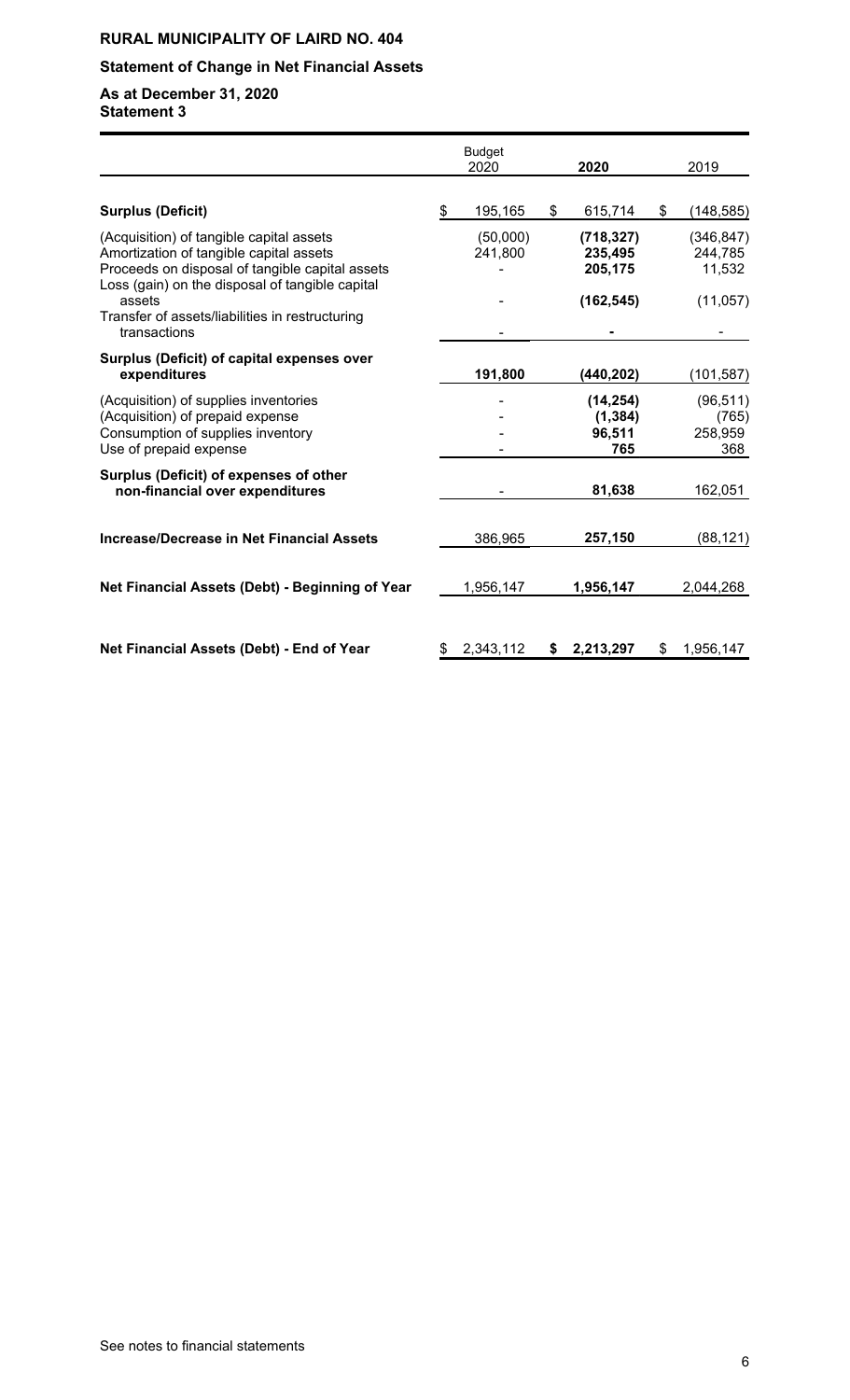| Cash provided by (used for) the following activities                                                        |                       |                                 |
|-------------------------------------------------------------------------------------------------------------|-----------------------|---------------------------------|
|                                                                                                             | 2020                  | 2019                            |
| Operating:                                                                                                  |                       |                                 |
| Surplus (Deficit)                                                                                           | \$<br>615,714         | \$<br>(148, 585)                |
| Amortization<br>Loss (gain) on disposal of tangible capital assets                                          | 235,495<br>(162,545)  | 244,785<br>(11, 057)            |
|                                                                                                             | 688,664               | 85,143                          |
| Change in assets/liabilities<br>Taxes Receivable - Municipal<br><b>Other Receivables</b><br>Land for Resale | 53,750<br>40,869      | (54, 531)<br>(31, 505)<br>3,157 |
| <b>Other Financial Assets</b><br>Accounts and Accrued Liabilities Payable<br>Deposits                       | (334, 959)<br>3,000   | 333,219<br>(9,000)              |
| <b>Deferred Revenue</b><br><b>Accrued Landfill Costs</b><br><b>Liability for Contaminated Sites</b>         |                       | (25,000)                        |
| <b>Other Liabilities</b>                                                                                    | 82,257                | 162,448                         |
| <b>Stock and Supplies</b><br>Prepayments and Deferred Charges<br>Other                                      | (500)                 | (398)                           |
|                                                                                                             | (155,583)             | 378,390                         |
| Cash provided by operating transactions                                                                     | 533,081               | 463,533                         |
| Capital:                                                                                                    |                       |                                 |
| Acquisition of capital assets<br>Proceeds from the disposal of capital assets<br>Other capital              | (718, 327)<br>205,175 | (346, 847)<br>11,532            |
| Cash applied to capital transactions                                                                        | (513, 152)            | (335, 315)                      |
| Investing:                                                                                                  |                       |                                 |
| Long-Term Investments<br>Other                                                                              | (9, 452)              |                                 |
| Cash provided by (applied to) investing transactions                                                        | (9, 452)              |                                 |
| Financing:<br>Debt charges recovered                                                                        |                       |                                 |
| Long-term debt issued<br>Long-term debt repaid<br>Other financing                                           | (71,089)              | (78, 694)                       |
| Cash provided by (applied to) financing transactions                                                        | (71, 089)             | (78, 694)                       |
| Change in Cash and Temporary Investments during the year                                                    | (60, 612)             | 49,524                          |
|                                                                                                             |                       | (continues)                     |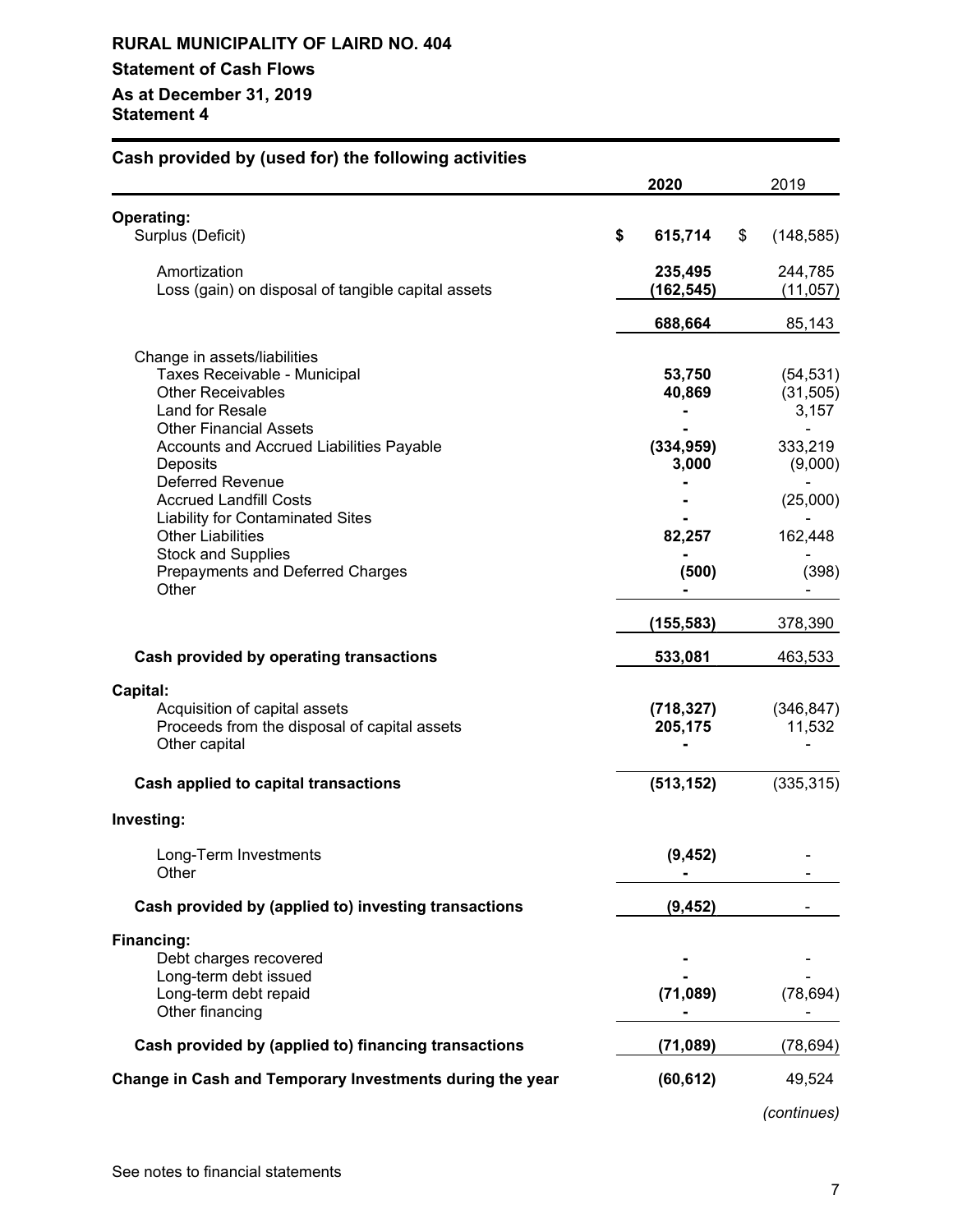# **Statement of Cash Flows** *(continued)*

**As at December 31, 2019**

|                                                       | 2020      |    | 2019      |
|-------------------------------------------------------|-----------|----|-----------|
|                                                       |           |    |           |
| Cash and Temporary Investments - Beginning of Year    | 2,220,272 |    | 2,170,748 |
| Cash and Temporary Investments - End of Year (Note 2) | 2,159,660 | S. | 2,220,272 |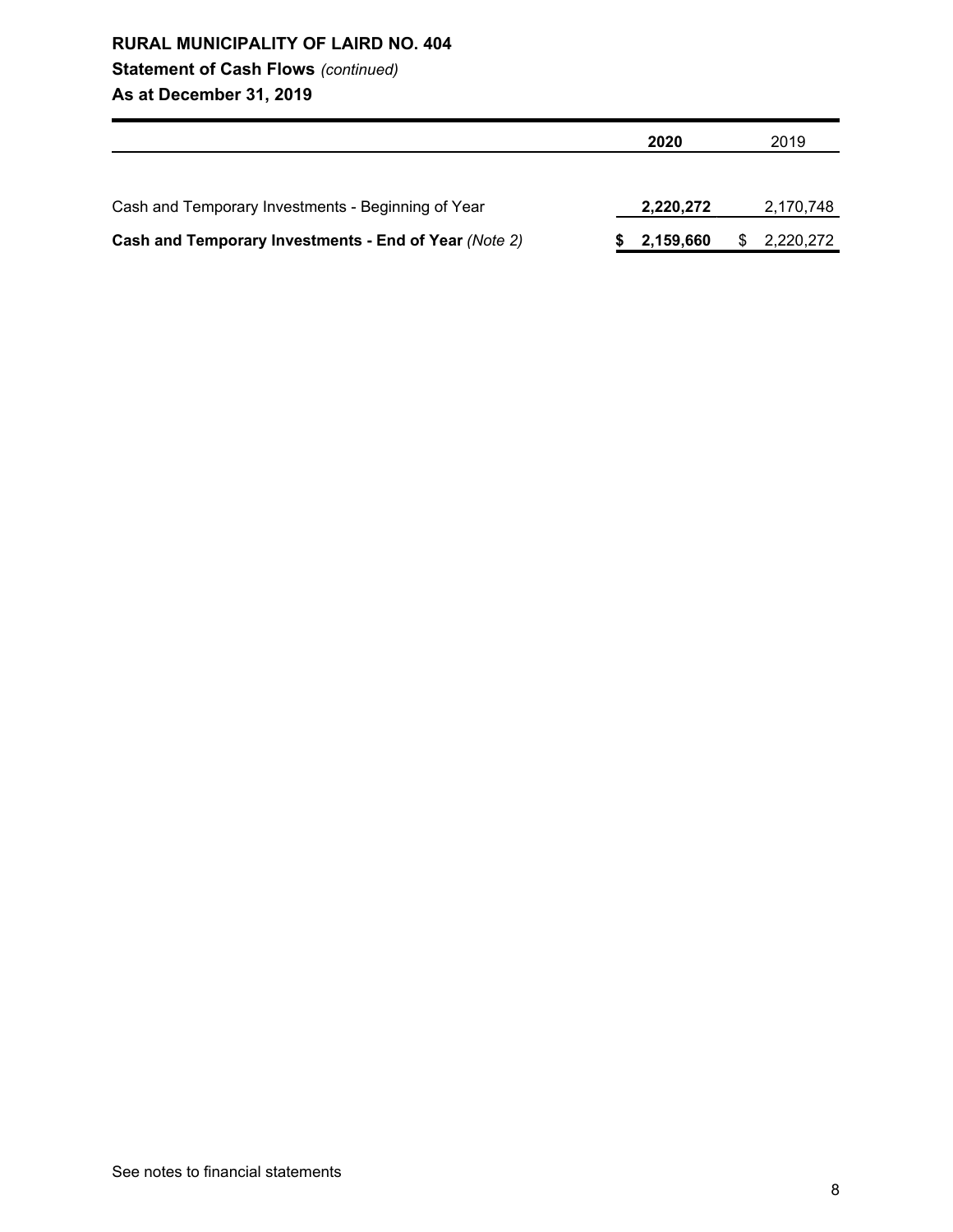## **Notes to Financial Statements**

**As at December 31, 2020**

#### 1. **Significant accounting policies**

The financial statements of the municipality have been prepared by management in accordance with Canadian public sector accounting standards (PSAS) as recommended by the Chartered Professional Accountants of Canada (CPA Canada). Significant aspects of the accounting policies adopted by the municipality are as follows:

**Basis of accounting:** The financial statements are prepared using the accrual basis of accounting. The accrual basis of accounting requires revenues to be recognized as they become available and measurable and expenses are recognized as they are incurred and measurable as a result of the receipt of goods and services and the creation of a legal obligation to pay.

## (a) **Reporting Entity:**

The financial statements consolidate the assets, liabilities and flow of resources of the municipality. The entity is comprised of all of the organizations that are owned or controlled by the municipality and are, therefore, accountable to the Council for the administration of their financial affairs and resources. There are no external entities consolidated into this municipality.

#### (b) **Collection of funds for other authorities:**

Collection of funds by the municipality for school boards, municipal hail and conservation and development authorities are collected and remitted in accordance with relevant legislation.

## (c) **Government Transfers:**

Government transfers are the transfer of assets from senior levels of government that are not the result of an exchange transaction, are not expected to be repaid in the future, or the result of a direct financial return. Government transfers are recognized as revenue in the period that the events giving rise to the transfer occur, providing:

- a) the transfers are authorized
- b) any eligibility criteria and stipulations have been met; and
- c) reasonable estimates of the amounts can be made.

Unearned government transfer amounts received will be recorded as deferred revenue until eligibility criteria or stipulations are met.

Earned government transfer amounts not received will be recorded as an amount receivable.

Government transfers to individuals and other entities are recognized as an expense when the transfers are authorized and all eligibility criteria have been met.

## (d) **Deferred Revenue - Fees and Charges:**

Certain user charges and fees are collected for which the related services have yet to be performed. Revenue is recognized in the period when the related expenses are incurred or services performed. Resources restricted by agreement with an external party are recognized as revenue in the municipality's financial statements in the period in which the resources are used for the purpose or purposes specified. An externally restricted inflow received before this criterion has been met is recorded as a liability until the resources are used for the purpose or purposes specified.

#### (e) **Local Improvement Charges:**

Local improvement projects financed by frontage taxes recognize any prepayment charges as revenue in the period assessed.

## (f) **Net Financial Assets:**

Net Financial Assets at the end of an accounting period are the net amount of financial assets less liabilities outstanding. Financial assets represent items such as cash and those other assets on hand which could provide resources to discharge existing liabilities or finance future operations. These include realizable assets which are convertible to cash and not intended for consumption in the normal course of operations.

#### (g) **Non-financial assets:**

Tangible capital and other non-financial assets are accounted for as assets by the government because they can be used to provide government services in future periods. These assets do not normally provide resources to discharge the liabilities of the government unless they are sold.

# (h) **Appropriated Reserves:**

Reserves are established at the discretion of Council to designate surplus for future operating and capital transactions. Amounts so designated are described on Schedule 8.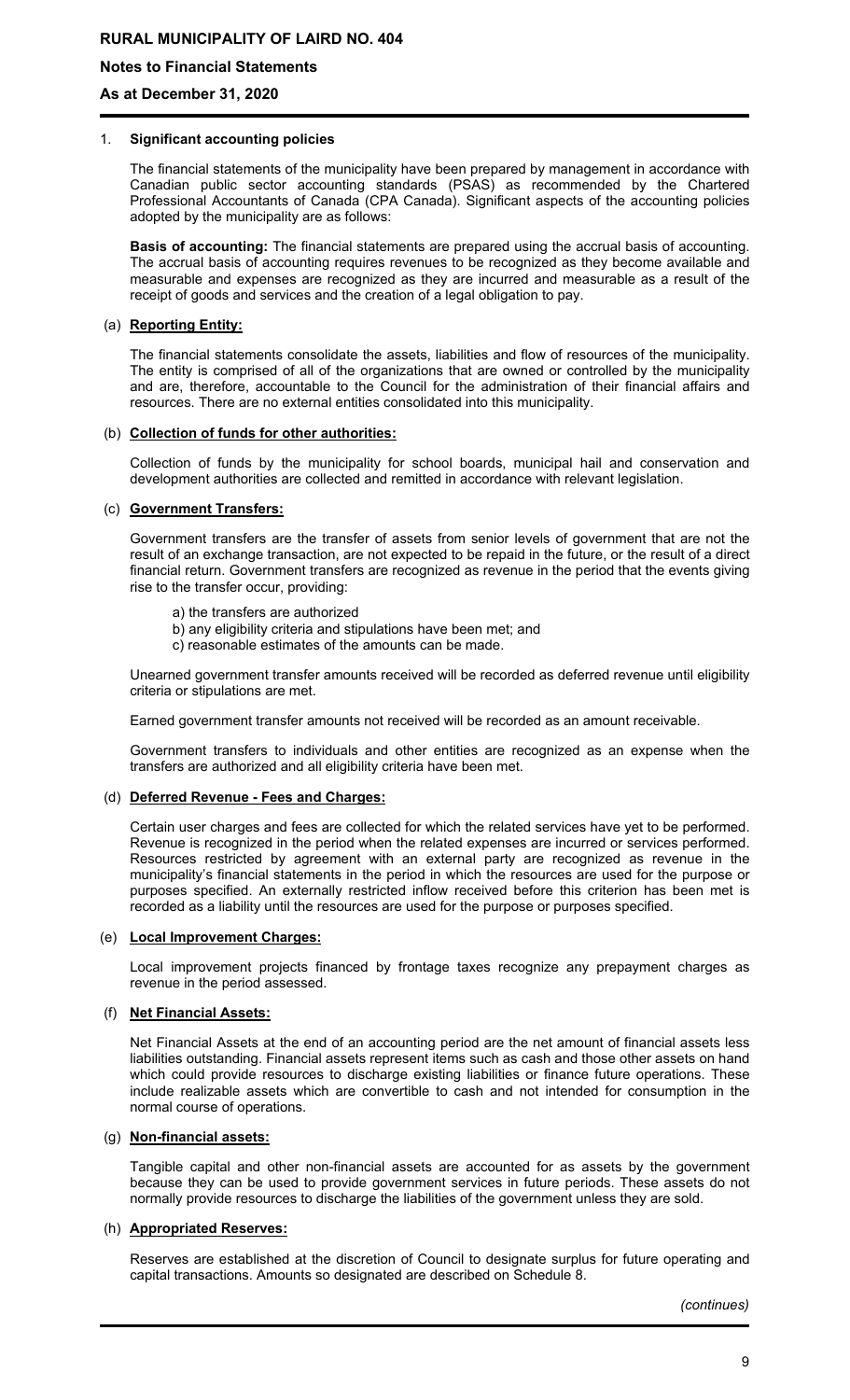## **Notes to Financial Statements**

**As at December 31, 2020**

#### 1. **Significant accounting policies** *(continued)*

## (i) **Property Tax Revenue:**

Property tax revenue is based on assessments determined in accordance with Saskatchewan Legislation and the formulas, principles, and rules in the Saskatchewan Assessment Manual. Tax mill rates are established annually by council following the guidance of the Government of Saskatchewan. Tax revenues are recognized when the tax has been authorized by bylaw and the taxable event has occurred, provided the revenues are expected to be collected. Requisitions operate as a flow through and are excluded from municipal revenue.

#### (j) **Investments:**

Portfolio investments are valued at the lower of cost, less any provisions for other than temporary impairment. Investments with terms of 91 days to one year have been classified as other short-term investments and investments with terms longer than one year have been classified as other longterm investments concurrent with the nature of the investment.

The long term investments in the Saskatchewan Association of Rural Municipalities - Self insurance fund are accounted for on the equity basis. The balance represents the balances receivable should the municipality decide to leave the self-insurance program and includes upfront contributions to the plan, additional premium payments, allocations of investment income on the funds on deposit, selfinsurance claims paid and other claims administration costs. The municipality has the ability to withdraw from the plan with notice. Beyond the return of the municipality's fund balance, it has no further claim to the residual net assets of SARM.

#### (k) **Inventories:**

Inventories of materials and supplies expected to be used by the municipality are valued at the lower of cost or replacement cost. Inventories of land, materials and supplies held for resale are valued at the lower of cost or net realizable value. Cost is determined by the average cost method. Net realizable value is the estimated selling price in the ordinary course of business.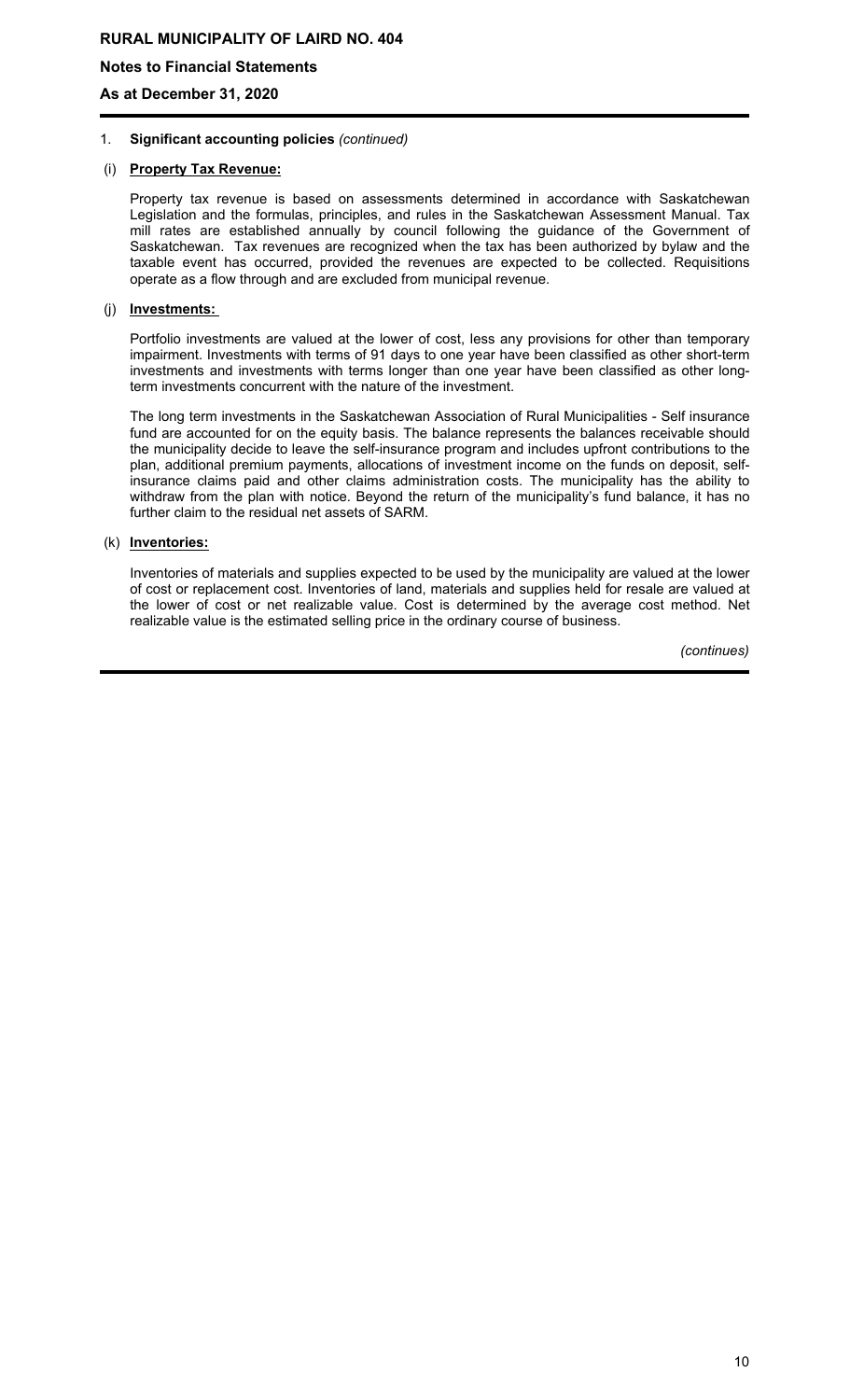**Notes to Financial Statements**

**As at December 31, 2020**

#### 1. **Significant accounting policies** *(continued)*

## (l) **Tangible Capital Assets:**

All tangible capital asset acquisitions or betterments made throughout the year are recorded at their acquisition cost. Initial costs for tangible capital assets that were acquired and developed prior to 2009 were obtained via historical cost information or using current fair market values discounted by a relevant inflation factor back to the point of acquisition. Donated tangible capital assets received are recorded at their fair market value at the date of contribution. The cost of these tangible capital assets less any residual value are amortized over the asset's useful life using the straight-line method of amortization. Tangible capital assets that are recognized at a nominal value are disclosed on Schedule 6. The municipality's tangible capital asset useful lives are estimated as follows: **Asset Useful Life**

#### *General Assets*

| Land                            | Indefinite     |
|---------------------------------|----------------|
| <b>Land Improvements</b>        | 5 to 20 Years  |
| <b>Buildings</b>                | 10 to 50 Years |
| <b>Vehicles &amp; Equipment</b> |                |
| Vehicles                        | 5 to 10 Years  |
| Machinery and Equipment         | 5 to 10 Years  |

#### *Infrastructure Assets*

| <b>Infrastructure Assets</b> | 30 to 75 Years |
|------------------------------|----------------|
| <b>Water &amp; Sewer</b>     | 30 to 75 Years |
| <b>Road Network Assets</b>   | 30 to 75 Years |

**Government contributions**: Government contributions for the acquisition of capital assets are reported as capital revenue and do not reduce the cost of the related asset.

**Works of Art and Other Unrecognized Assets:** Assets that have a historical or cultural significance, which include works of art, monuments and other cultural artifacts are not recognized as tangible capital assets because a reasonable estimate of future benefits associated with this property cannot be made.

**Capitalization of Interest:** The municipality does not capitalize interest incurred while a tangible capital asset is under construction.

**Leases:** All leases are recorded on the financial statements as either a capital or operating lease. Any lease that transfers substantially all of the benefits and risk associated with the leased asset is classified as a capital lease and recorded as a tangible capital asset. At the inception of a capital lease, an asset and a payment obligation are recorded at an amount equal to the lesser of the present value of the minimum lease payments and the asset's fair market value. Assets under capital lease are amortized on a straight line basis, over their estimated useful lives [lease term]. Any other lease not meeting the before mentioned criteria is classified as an operating lease and rental payments are expensed as incurred.

#### (m) **Landfill liability:**

The municipality maintains a transfer station.

#### (n) **Trust Funds:**

Funds held in trust for others, under a trust agreement or statute, are not included in the financial statements as they are not controlled by the municipality. Trust fund activities administered by the municipality are disclosed in Note 17.

## (o) **Employee benefit plans:**

Contributions to the municipality's multi-employer defined benefit plans are expensed when contributions are made. Under the defined benefit plan, the municipality's obligations are limited to their contributions.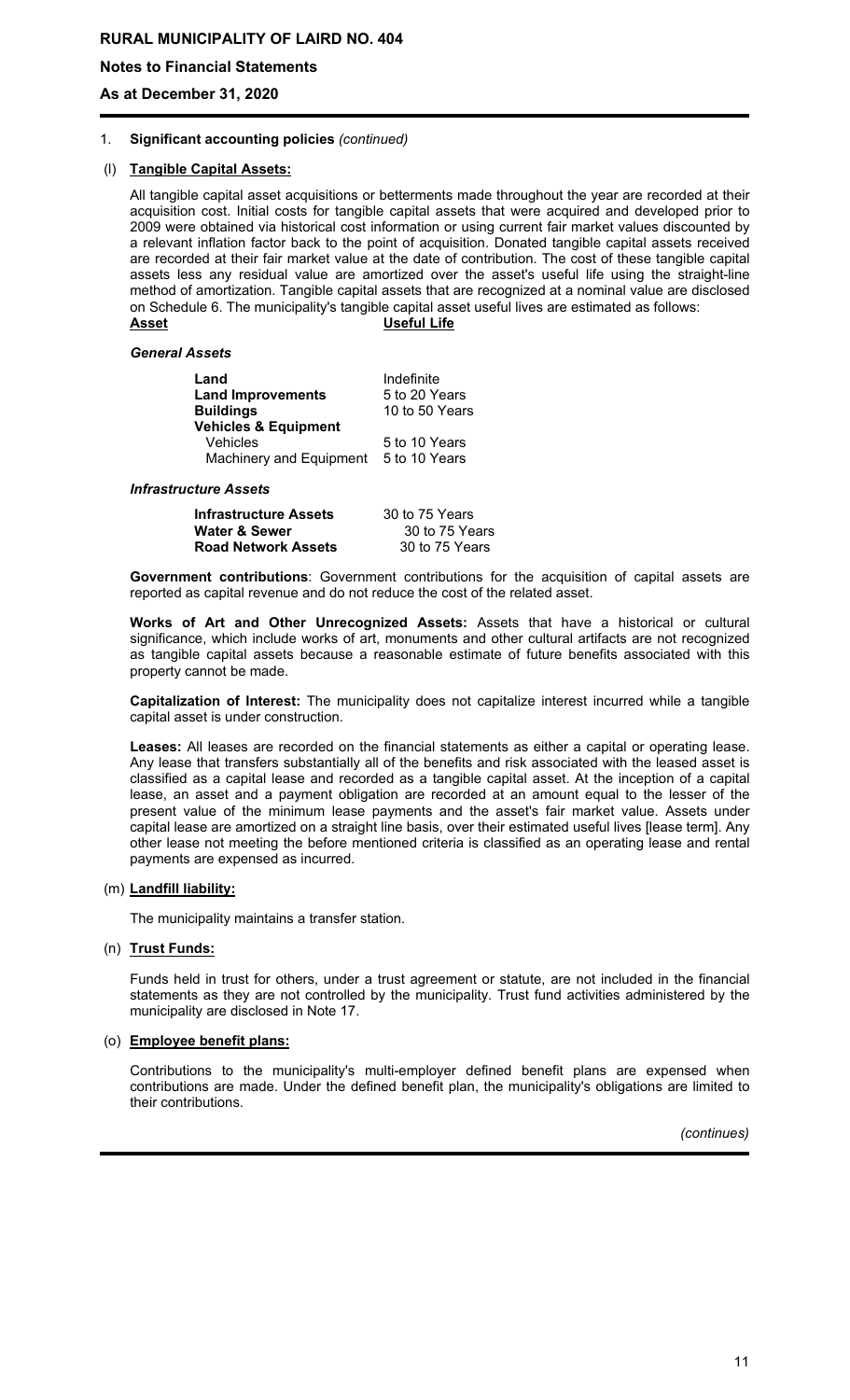## **Notes to Financial Statements**

**As at December 31, 2020**

#### 1. **Significant accounting policies** *(continued)*

#### (p) **Liability for Contaminated Sites:**

Contaminated sites are a result of contamination being introduced into air, soil, water or sediment of a chemical, organic or radioactive material or live organism that exceeds an environmental standard. The liability is recorded net of any expected recoveries. A liability for remediation of contaminated sites is recognized when all the following criteria are met:

- a) an environmental standard exists;
- b) contamination exceeds the environmental standard;
- c) The municipality:
	- i. is directly responsible; or
	- ii. accepts responsibility;
- d) it is expected that future economic benefits will be given up; and
- e) a reasonable estimate of the amount can be made.

Any revisions to an amount previously recognized are accounted for in the period in which the revisions are made.

## (q) **Measurement Uncertainty:**

The preparation of financial statements in conformity with Canadian public sector accounting standards requires management to make estimates and assumptions that affect the reported amount of assets and liabilities and disclosure of contingent assets and liabilities at the date of the financial statements, and the reported amounts of revenue and expenditures during the period. Accounts receivable are stated after evaluation as to their collectability and an appropriate allowance for doubtful accounts is provided where considered necessary.

The measurement of materials and supplies are based on estimates of volume and quality. The 'Opening Asset costs' of tangible capital assets have been estimated where actual costs were not available. Amortization is based on the estimated useful lives of tangible capital assets.

These estimates and assumptions are reviewed periodically and, as adjustments become necessary they are reported in earnings in the periods in which they become known.

#### (r) **Basis of segmentation/Segment report:**

The municipality follows the Public Sector Accounting Board's recommendations requiring financial information to be provided on a segmented basis. Municipal services have been segmented by grouping activities that have similar service objectives (by function). Revenues that are directly related to the costs of the function have been attributed to each segment. Interest is allocated to functions based on the purpose of specific borrowings.

The segments (functions) are as follows:

**General Government:** Provides for the administration of the municipality.

**Protective Services:** Comprised of expenses for Police and Fire protection.

**Transportation Services:** Responsible for the delivery of public works services related to the development and maintenance of roadway systems and street lighting.

**Environmental and Public Health:** The environmental segment provides waste disposal and other environmental services. The public health segment provides for expenses related to public health services in the municipality.

**Planning and Development:** Provides for neighbourhood development and sustainability.

**Recreation and Culture:** Provides for community services through the provision of recreation and leisure services.

**Utility Services:** Provides for delivery of water, collecting and treating of wastewater and providing collection and disposal of solid waste.

#### (s) **Budget Information:**

Budget information is presented on a basis consistent with that used for actual results. The budget was approved by Council on May 7, 2020.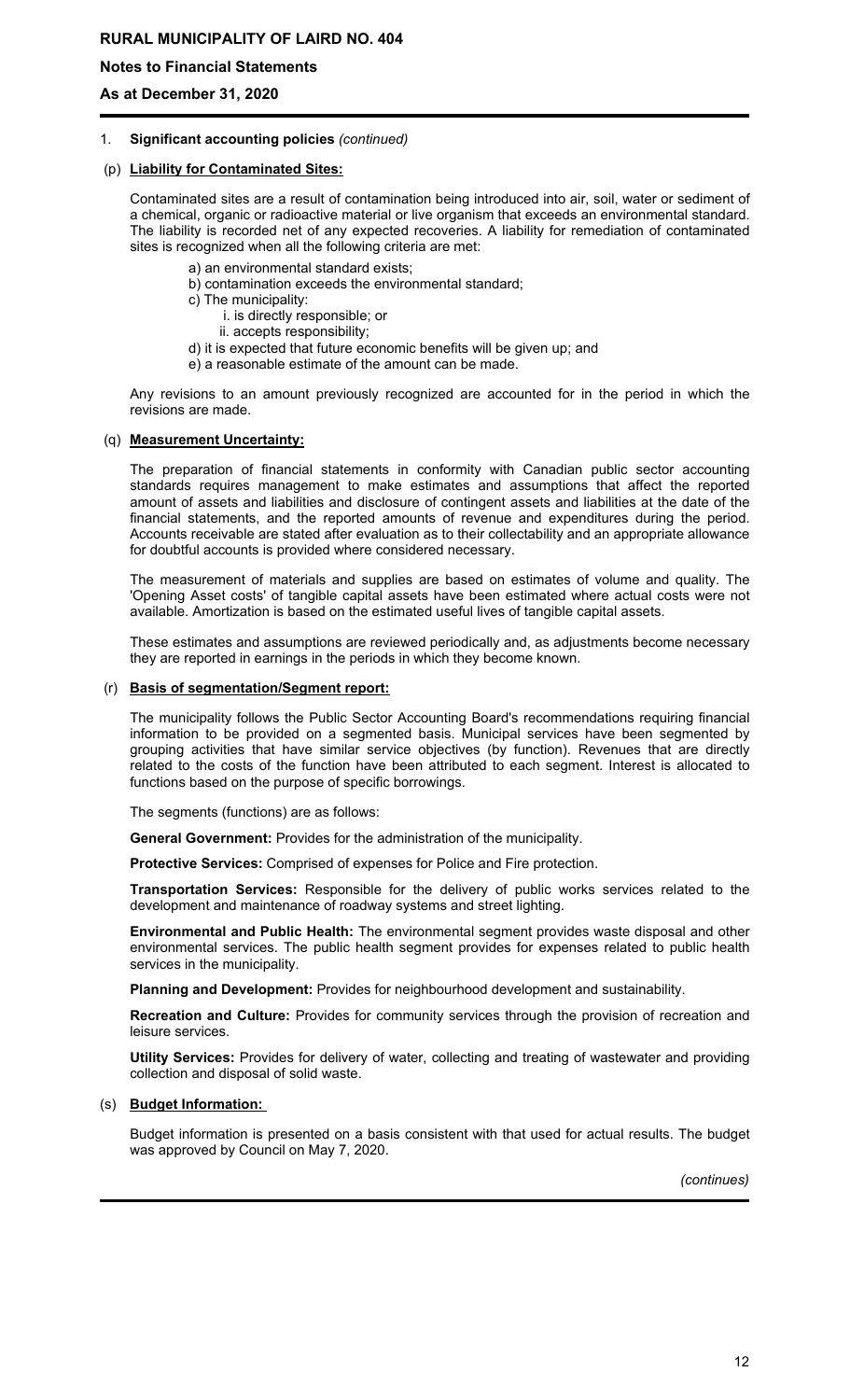**Notes to Financial Statements**

**As at December 31, 2020**

#### 1. **Significant accounting policies** *(continued)*

## (t) **New Accounting Standards and Amendments to Standards:**

#### **Future Accounting Standards, Effective for fiscal years beginning on or after April 1, 2022:**

**PS 1201 Financial Statement Presentation**, replaces PS 1200 with revised general reporting principles and standards of presentation and disclosure in government financial statements. Requires a new statement of re-measurement gains and losses separate from the statement of operations arising from the re-measurement of financial instruments and items denominated in foreign currencies, as well as the government's proportionate share of other comprehensive income that arises when a government includes the results of government business enterprises and partnerships. Effective in the period PS 3450 and PS 2601 are adopted. Effective in the period PS 3450 and PS 2601 are adopted.

**PS 2601 Foreign Currency Translation**, replaces PS 2600 with revised guidance on the recognition, presentation and disclosure of transactions that are denominated in a foreign currency. Requires that monetary assets and liabilities denominated in a foreign currency and non-monetary items included in the fair value category, denominated in a foreign currency, be adjusted to reflect the exchange rates in effect at the financial statement date. Unrealized gains and losses are to be presented in the statement of re-measurement gains and losses.

**PS 3041 Portfolio Investments**, replaces PS 3040 with revised guidance on accounting for, and presentation and disclosure of, portfolio investments. Removes the distinction between temporary and portfolio investments. Upon adoption of PS 3450 and PS 3041, PS 3030, Temporary Investments, will no longer apply. Effective in the period PS 3450, PS 2601 and PS 1201 are adopted.

**PS 3450 Financial Instruments**, a new standard establishing guidance on the recognition, measurement, presentation and disclosure of financial instruments, including derivatives. The standard requires fair value measurement of derivatives and equity instrument that are quoted in an active market; all other financial instruments can be measured at cost/amortized cost or fair value at the election of the government. Unrealized gains and losses are presented in a new statement of re-measurement gains and losses. There is the requirement to disclose the nature and extent of risks arising from financial instruments and clarification is given for the derecognition of financial liabilities.

**PS 3280 Asset Retirement Obligations**, a new standard establishing guidance on the accounting and reporting of legal obligations associated with the retirement of tangible capital assets controlled by a government or government organization. A liability for a retirement obligation can apply to tangible capital assets either in productive use or no longer in productive use. As this standard includes solid waste landfill sites active and post-closing obligations, upon adoption of this new standard, existing Solid Waste Landfill Closure and Post-Closure Liability section PS 3270 will be withdrawn.

#### **Effective for fiscal years beginning on or After April 1, 2023:**

**PS 3400, Revenue**,a new standard establishing guidance on how to account for and report on revenue. The standard provides a framework for recognizing, measuring and reporting revenues that arise from transactions that include performance obligations and transactions that do not have performance obligations. Performance obligations are enforceable promises to provide specific goods or services to a specific payer.

The extent of the impact on adoption of these future standards is not known at this time.

| 2. | <b>Cash and Temporary Investments</b>       |             |                  |
|----|---------------------------------------------|-------------|------------------|
|    |                                             | 2020        | 2019             |
|    | Cash<br>Temporary Investments               | \$2,159,660 | \$2,220,272<br>۰ |
|    | <b>Restricted Cash</b>                      |             |                  |
|    | <b>Total Cash and Temporary Investments</b> | 2,159,660   | \$<br>2,220,272  |

Cash and temporary investments include balances with banks, term deposits, marketable securities and short-term investments with maturities of three months or less. Cash subject to restrictions that prevent its use for other then specific current purposes is included in restricted cash.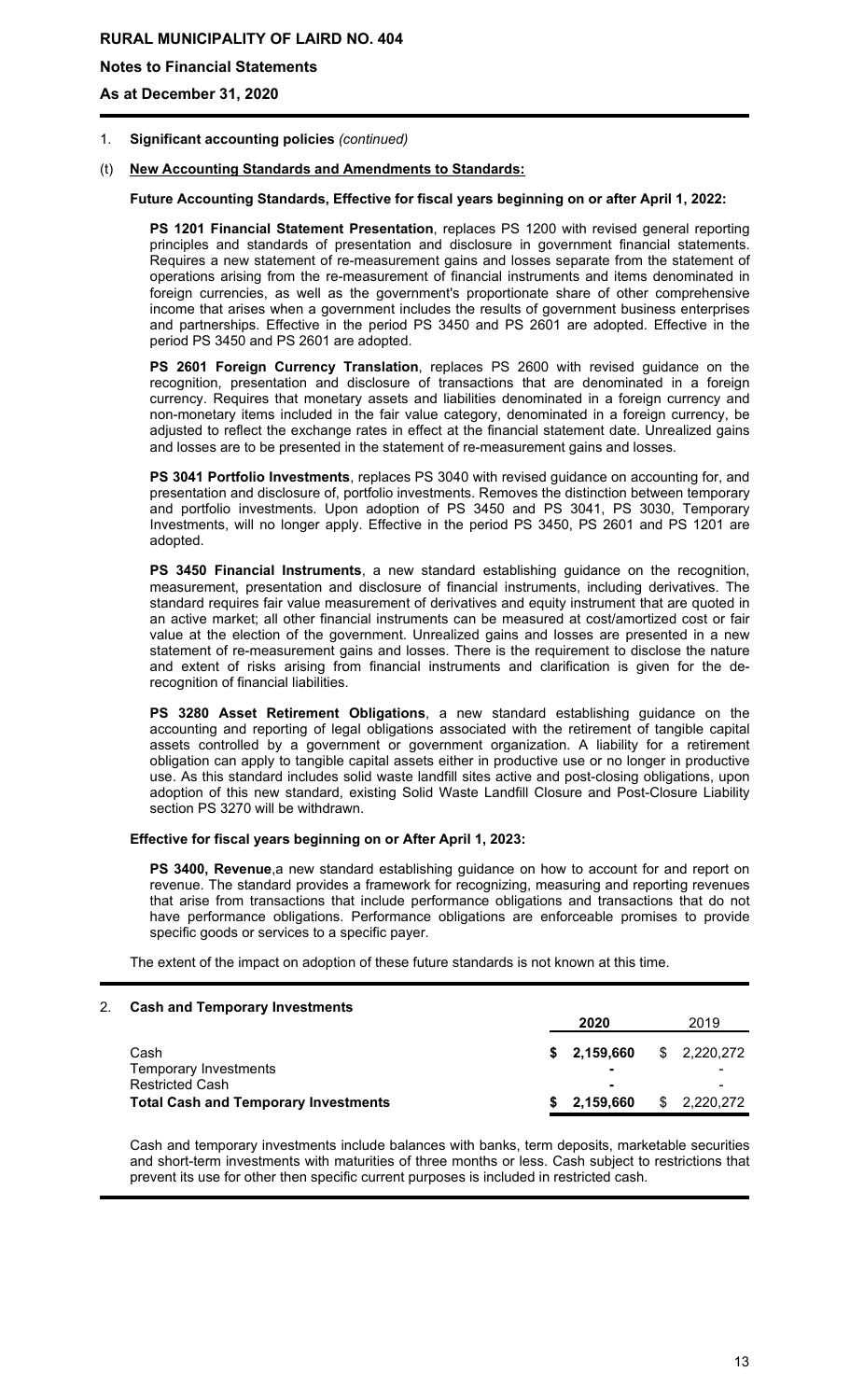# **Notes to Financial Statements**

**As at December 31, 2020**

| Municipal<br>\$<br>81,224<br>\$<br>135,695<br>- current<br>52,921<br>53,152<br>- arrears<br>134,145<br>188,847<br>Less - allowance for uncollectibles<br>(2, 290)<br>(2, 290)<br>131,855<br>186,557<br>Total municipal taxes receivable<br>School<br>32,258<br>49,016<br>- current<br>12,219<br>14,280<br>- arrears<br>63,296<br>44,477<br>Total school taxes receivable<br>963<br>Other (Hail)<br>4,769<br>177,295<br>Total taxes and grants in lieu receivable<br>254,622<br>Deduct taxes receivable to be collected on behalf of other<br>organizations<br>(45, 440)<br>(69, 017)<br><b>Total Taxes Receivable - Municipal</b><br>131,855<br>\$<br>185,605<br>\$<br><b>Other Accounts Receivable</b><br>4 <sub>1</sub><br>2020<br>2019<br><b>Federal Government</b><br>\$<br>24,840<br>\$<br>67,343<br><b>Provincial Government</b><br><b>Local Government</b><br>3,746<br>Utility<br>Trade<br>12,308<br>6,928<br>Other<br>37,148<br>78,017<br><b>Total Other Accounts Receivable</b><br>Less: allowance for uncollectibles<br><b>Net Other Accounts Receivable</b><br>37,148<br>\$<br>78,017<br>\$<br><b>Land for Resale</b><br>5.<br>2020<br>2019<br><b>Tax Title Property</b><br>\$<br>\$<br>Allowance for market value adjustment<br>Net Tax Title Property<br>$\blacksquare$<br>Land for Resale<br>Allowance for market value adjustment<br>Net Other Land<br><b>Total Land for Resale</b><br>\$<br>\$<br><b>Investments</b><br>6.<br>2020<br>2019<br>31,883<br>29,242<br>S.A.R.M. Liability Insurance Investment<br>\$<br>\$<br><b>SARM Property Insurance Investment</b><br>20,801<br>13,990<br><b>Total Investments</b><br>52,684<br>\$<br>43,232<br>\$ | 3. | <b>Taxes Receivable - Municipal</b> | 2020 | 2019 |
|--------------------------------------------------------------------------------------------------------------------------------------------------------------------------------------------------------------------------------------------------------------------------------------------------------------------------------------------------------------------------------------------------------------------------------------------------------------------------------------------------------------------------------------------------------------------------------------------------------------------------------------------------------------------------------------------------------------------------------------------------------------------------------------------------------------------------------------------------------------------------------------------------------------------------------------------------------------------------------------------------------------------------------------------------------------------------------------------------------------------------------------------------------------------------------------------------------------------------------------------------------------------------------------------------------------------------------------------------------------------------------------------------------------------------------------------------------------------------------------------------------------------------------------------------------------------------------------------------------------------------------------------------------------------|----|-------------------------------------|------|------|
|                                                                                                                                                                                                                                                                                                                                                                                                                                                                                                                                                                                                                                                                                                                                                                                                                                                                                                                                                                                                                                                                                                                                                                                                                                                                                                                                                                                                                                                                                                                                                                                                                                                                    |    |                                     |      |      |
|                                                                                                                                                                                                                                                                                                                                                                                                                                                                                                                                                                                                                                                                                                                                                                                                                                                                                                                                                                                                                                                                                                                                                                                                                                                                                                                                                                                                                                                                                                                                                                                                                                                                    |    |                                     |      |      |
|                                                                                                                                                                                                                                                                                                                                                                                                                                                                                                                                                                                                                                                                                                                                                                                                                                                                                                                                                                                                                                                                                                                                                                                                                                                                                                                                                                                                                                                                                                                                                                                                                                                                    |    |                                     |      |      |
|                                                                                                                                                                                                                                                                                                                                                                                                                                                                                                                                                                                                                                                                                                                                                                                                                                                                                                                                                                                                                                                                                                                                                                                                                                                                                                                                                                                                                                                                                                                                                                                                                                                                    |    |                                     |      |      |
|                                                                                                                                                                                                                                                                                                                                                                                                                                                                                                                                                                                                                                                                                                                                                                                                                                                                                                                                                                                                                                                                                                                                                                                                                                                                                                                                                                                                                                                                                                                                                                                                                                                                    |    |                                     |      |      |
|                                                                                                                                                                                                                                                                                                                                                                                                                                                                                                                                                                                                                                                                                                                                                                                                                                                                                                                                                                                                                                                                                                                                                                                                                                                                                                                                                                                                                                                                                                                                                                                                                                                                    |    |                                     |      |      |
|                                                                                                                                                                                                                                                                                                                                                                                                                                                                                                                                                                                                                                                                                                                                                                                                                                                                                                                                                                                                                                                                                                                                                                                                                                                                                                                                                                                                                                                                                                                                                                                                                                                                    |    |                                     |      |      |
|                                                                                                                                                                                                                                                                                                                                                                                                                                                                                                                                                                                                                                                                                                                                                                                                                                                                                                                                                                                                                                                                                                                                                                                                                                                                                                                                                                                                                                                                                                                                                                                                                                                                    |    |                                     |      |      |
|                                                                                                                                                                                                                                                                                                                                                                                                                                                                                                                                                                                                                                                                                                                                                                                                                                                                                                                                                                                                                                                                                                                                                                                                                                                                                                                                                                                                                                                                                                                                                                                                                                                                    |    |                                     |      |      |
|                                                                                                                                                                                                                                                                                                                                                                                                                                                                                                                                                                                                                                                                                                                                                                                                                                                                                                                                                                                                                                                                                                                                                                                                                                                                                                                                                                                                                                                                                                                                                                                                                                                                    |    |                                     |      |      |
|                                                                                                                                                                                                                                                                                                                                                                                                                                                                                                                                                                                                                                                                                                                                                                                                                                                                                                                                                                                                                                                                                                                                                                                                                                                                                                                                                                                                                                                                                                                                                                                                                                                                    |    |                                     |      |      |
|                                                                                                                                                                                                                                                                                                                                                                                                                                                                                                                                                                                                                                                                                                                                                                                                                                                                                                                                                                                                                                                                                                                                                                                                                                                                                                                                                                                                                                                                                                                                                                                                                                                                    |    |                                     |      |      |
|                                                                                                                                                                                                                                                                                                                                                                                                                                                                                                                                                                                                                                                                                                                                                                                                                                                                                                                                                                                                                                                                                                                                                                                                                                                                                                                                                                                                                                                                                                                                                                                                                                                                    |    |                                     |      |      |
|                                                                                                                                                                                                                                                                                                                                                                                                                                                                                                                                                                                                                                                                                                                                                                                                                                                                                                                                                                                                                                                                                                                                                                                                                                                                                                                                                                                                                                                                                                                                                                                                                                                                    |    |                                     |      |      |
|                                                                                                                                                                                                                                                                                                                                                                                                                                                                                                                                                                                                                                                                                                                                                                                                                                                                                                                                                                                                                                                                                                                                                                                                                                                                                                                                                                                                                                                                                                                                                                                                                                                                    |    |                                     |      |      |
|                                                                                                                                                                                                                                                                                                                                                                                                                                                                                                                                                                                                                                                                                                                                                                                                                                                                                                                                                                                                                                                                                                                                                                                                                                                                                                                                                                                                                                                                                                                                                                                                                                                                    |    |                                     |      |      |
|                                                                                                                                                                                                                                                                                                                                                                                                                                                                                                                                                                                                                                                                                                                                                                                                                                                                                                                                                                                                                                                                                                                                                                                                                                                                                                                                                                                                                                                                                                                                                                                                                                                                    |    |                                     |      |      |
|                                                                                                                                                                                                                                                                                                                                                                                                                                                                                                                                                                                                                                                                                                                                                                                                                                                                                                                                                                                                                                                                                                                                                                                                                                                                                                                                                                                                                                                                                                                                                                                                                                                                    |    |                                     |      |      |
|                                                                                                                                                                                                                                                                                                                                                                                                                                                                                                                                                                                                                                                                                                                                                                                                                                                                                                                                                                                                                                                                                                                                                                                                                                                                                                                                                                                                                                                                                                                                                                                                                                                                    |    |                                     |      |      |
|                                                                                                                                                                                                                                                                                                                                                                                                                                                                                                                                                                                                                                                                                                                                                                                                                                                                                                                                                                                                                                                                                                                                                                                                                                                                                                                                                                                                                                                                                                                                                                                                                                                                    |    |                                     |      |      |
|                                                                                                                                                                                                                                                                                                                                                                                                                                                                                                                                                                                                                                                                                                                                                                                                                                                                                                                                                                                                                                                                                                                                                                                                                                                                                                                                                                                                                                                                                                                                                                                                                                                                    |    |                                     |      |      |
|                                                                                                                                                                                                                                                                                                                                                                                                                                                                                                                                                                                                                                                                                                                                                                                                                                                                                                                                                                                                                                                                                                                                                                                                                                                                                                                                                                                                                                                                                                                                                                                                                                                                    |    |                                     |      |      |
|                                                                                                                                                                                                                                                                                                                                                                                                                                                                                                                                                                                                                                                                                                                                                                                                                                                                                                                                                                                                                                                                                                                                                                                                                                                                                                                                                                                                                                                                                                                                                                                                                                                                    |    |                                     |      |      |
|                                                                                                                                                                                                                                                                                                                                                                                                                                                                                                                                                                                                                                                                                                                                                                                                                                                                                                                                                                                                                                                                                                                                                                                                                                                                                                                                                                                                                                                                                                                                                                                                                                                                    |    |                                     |      |      |
|                                                                                                                                                                                                                                                                                                                                                                                                                                                                                                                                                                                                                                                                                                                                                                                                                                                                                                                                                                                                                                                                                                                                                                                                                                                                                                                                                                                                                                                                                                                                                                                                                                                                    |    |                                     |      |      |
|                                                                                                                                                                                                                                                                                                                                                                                                                                                                                                                                                                                                                                                                                                                                                                                                                                                                                                                                                                                                                                                                                                                                                                                                                                                                                                                                                                                                                                                                                                                                                                                                                                                                    |    |                                     |      |      |
|                                                                                                                                                                                                                                                                                                                                                                                                                                                                                                                                                                                                                                                                                                                                                                                                                                                                                                                                                                                                                                                                                                                                                                                                                                                                                                                                                                                                                                                                                                                                                                                                                                                                    |    |                                     |      |      |
|                                                                                                                                                                                                                                                                                                                                                                                                                                                                                                                                                                                                                                                                                                                                                                                                                                                                                                                                                                                                                                                                                                                                                                                                                                                                                                                                                                                                                                                                                                                                                                                                                                                                    |    |                                     |      |      |
|                                                                                                                                                                                                                                                                                                                                                                                                                                                                                                                                                                                                                                                                                                                                                                                                                                                                                                                                                                                                                                                                                                                                                                                                                                                                                                                                                                                                                                                                                                                                                                                                                                                                    |    |                                     |      |      |
|                                                                                                                                                                                                                                                                                                                                                                                                                                                                                                                                                                                                                                                                                                                                                                                                                                                                                                                                                                                                                                                                                                                                                                                                                                                                                                                                                                                                                                                                                                                                                                                                                                                                    |    |                                     |      |      |
|                                                                                                                                                                                                                                                                                                                                                                                                                                                                                                                                                                                                                                                                                                                                                                                                                                                                                                                                                                                                                                                                                                                                                                                                                                                                                                                                                                                                                                                                                                                                                                                                                                                                    |    |                                     |      |      |
|                                                                                                                                                                                                                                                                                                                                                                                                                                                                                                                                                                                                                                                                                                                                                                                                                                                                                                                                                                                                                                                                                                                                                                                                                                                                                                                                                                                                                                                                                                                                                                                                                                                                    |    |                                     |      |      |
|                                                                                                                                                                                                                                                                                                                                                                                                                                                                                                                                                                                                                                                                                                                                                                                                                                                                                                                                                                                                                                                                                                                                                                                                                                                                                                                                                                                                                                                                                                                                                                                                                                                                    |    |                                     |      |      |
|                                                                                                                                                                                                                                                                                                                                                                                                                                                                                                                                                                                                                                                                                                                                                                                                                                                                                                                                                                                                                                                                                                                                                                                                                                                                                                                                                                                                                                                                                                                                                                                                                                                                    |    |                                     |      |      |
|                                                                                                                                                                                                                                                                                                                                                                                                                                                                                                                                                                                                                                                                                                                                                                                                                                                                                                                                                                                                                                                                                                                                                                                                                                                                                                                                                                                                                                                                                                                                                                                                                                                                    |    |                                     |      |      |
|                                                                                                                                                                                                                                                                                                                                                                                                                                                                                                                                                                                                                                                                                                                                                                                                                                                                                                                                                                                                                                                                                                                                                                                                                                                                                                                                                                                                                                                                                                                                                                                                                                                                    |    |                                     |      |      |

The long term investments in the Saskatchewan Association of Rural Municipalities - Self Insurance Fund are accounted for on the equity basis. The balance represents the balances receivable should the municipality decide to leave the self-insurance program and includes upfront contributions to the plan, additional premium payments, allocations of investment income on the funds on deposit, selfinsurance claims paid and other claims administration costs. The municipality has the ability to withdraw from the plan with notice. Beyond the return of the municipality's fund balance, it has no further claim to the residual net assets of SARM.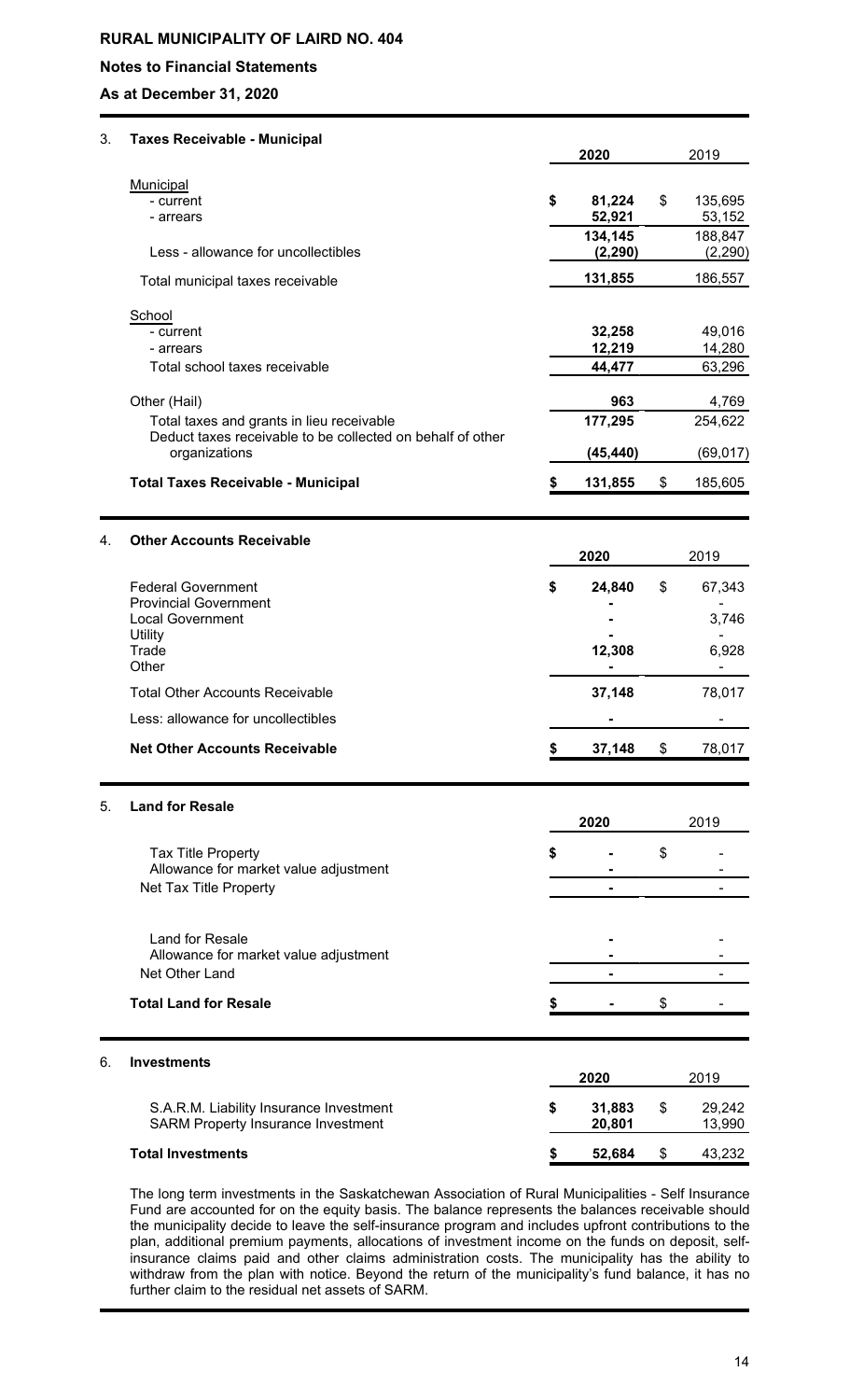# **Notes to Financial Statements**

# **As at December 31, 2020**

#### 7. **Debt Charges Recoverable**

| <b>PODE OTION ACCOVACIONIC</b>                                           | 2020 | 2019           |  |
|--------------------------------------------------------------------------|------|----------------|--|
| Current debt charges recoverable<br>Non-current debt charges recoverable | -    | $\blacksquare$ |  |
| <b>Total Debt Charges Recoverable</b>                                    |      | $\blacksquare$ |  |

This note does not pertain to this municipality.

#### 8. **Bank Indebtedness**

#### **Credit Arrangements**

At December 31, 2020, the municipality had lines of credit totaling \$1,000,000, none of which were drawn. The following has been collateralized in connection with this line of credit:

-- General security agreement;

## 9. **Deferred Revenue**

|                                                         | 2020 |      |
|---------------------------------------------------------|------|------|
|                                                         |      | 2019 |
| Balance - Beginning of Year                             | \$   | \$   |
| Additions during the year<br>Reductions during the year |      |      |
| Balance - End of Year                                   |      |      |
|                                                         |      | \$   |
| This note does not pertain to this municipality.        |      |      |
| 10. Accrued Landfill Costs                              |      |      |
|                                                         | 2020 | 2019 |
| <b>Environmental Liabilities</b>                        |      |      |

As the municipality only maintains a transfer station, it has no accrued landfill costs.

## 11. **Liability for Contaminated Sites**

The municipality does not currently have a liability for any contaminated sites in the community. All properties that have environmentally risky histories are still under the ownership of the corporation or individual that operated on the property and all property tax and/or other liabilities to the municipality are current. There is currently no risk that any of these properties will become the responsibility of the municipality.

## 12. **Long-term Debt**

The debt limit of the municipality is \$1,818,9211. The debt limit for a municipality is the total amount of the municipality's own source revenues for the preceding year (The Municipalities Act Section 161(1)).

Bank loan is repayable to Affinity Credit Union in monthly payments of \$5,616 and bears interest at a rate of 3.99% per annum. The loan matures in 2022.

Finance loan was repayable to John Deere Financial in semi-annual payments of \$9,975 and was interest free. The loan matured in 2020.

Future principal and interest payments are as follows:

|                     | Principal            | Interest             |   | 2021   | 2020         |
|---------------------|----------------------|----------------------|---|--------|--------------|
|                     |                      |                      |   |        |              |
| $\frac{Year}{2020}$ | \$<br>$\blacksquare$ | \$<br>$\blacksquare$ | S | $\sim$ | \$<br>77,367 |
| 2021                | 63,601               | 3,791                |   | 67,392 | 67,392       |
| 2022                | 60,006               | 1,194                |   | 61,200 | 61,166       |
|                     |                      |                      |   |        | (continues)  |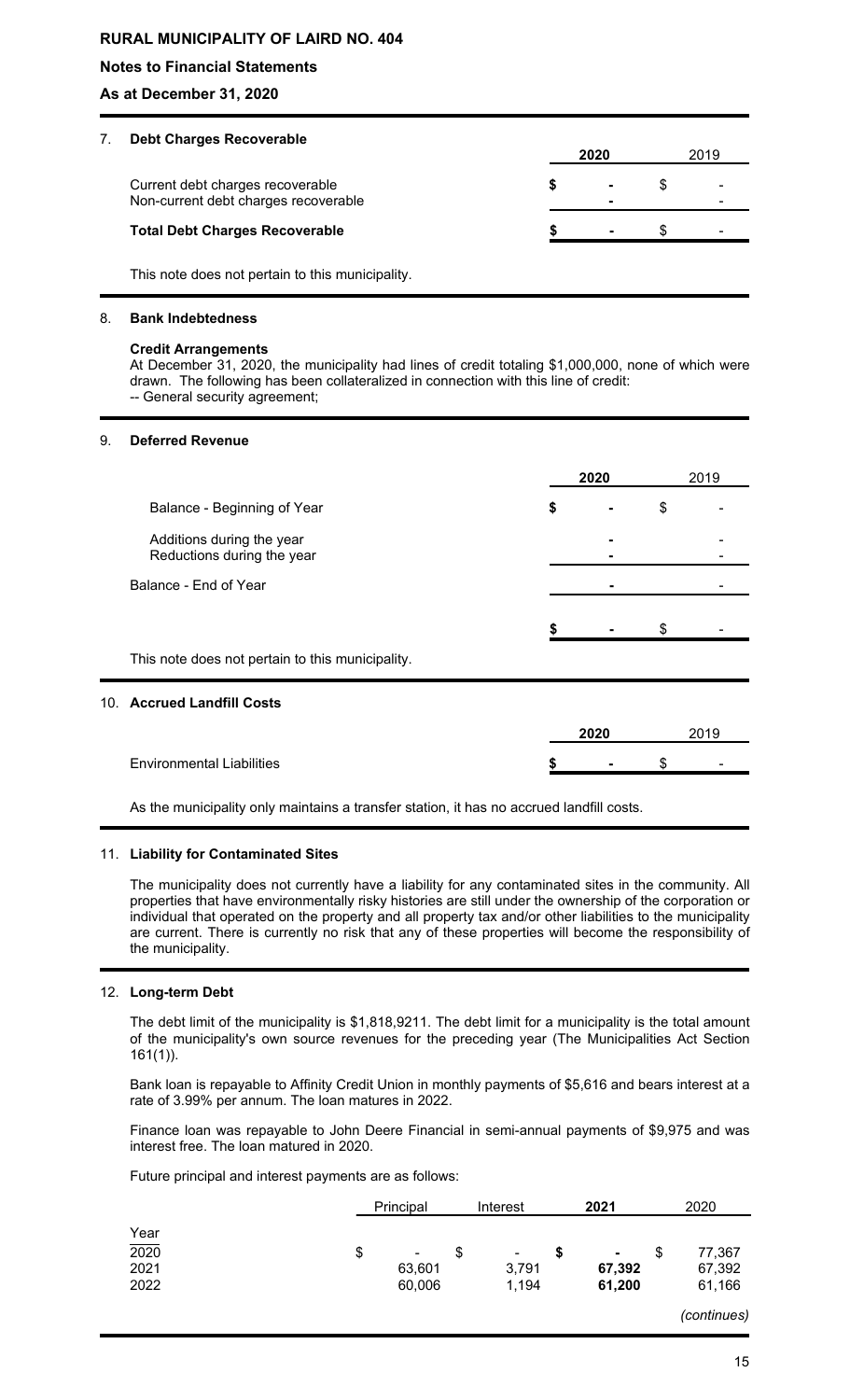# **Notes to Financial Statements**

## **As at December 31, 2020**

## 12. **Long-term Debt** *(continued)*

|     |                                                                                   |         | Principal | 2021    | 2020    |
|-----|-----------------------------------------------------------------------------------|---------|-----------|---------|---------|
|     | <b>Balance</b>                                                                    | 123,607 | 4,985     | 128,592 | 205,925 |
|     | 13. Lease Obligations<br>This note does not pertain to this municipality.         |         |           |         |         |
| 14. | <b>Other Non-financial Assets</b>                                                 |         |           | 2020    | 2019    |
|     | This note does not pertain to this municipality.                                  |         |           |         |         |
| 15. | <b>Contingent Liabilities</b><br>This note does not pertain to this municipality. |         |           |         |         |

#### 16. **Pension Plan**

The municipality is an employer member of the Municipal Employee Pension Plan (MEPP), which is a multi-employer defined benefit pension plan. The Commission of MEPP, representing plan member employers, is responsible for overseeing the management of the pension plan, including investment of assets and administration of benefits. The municipality pension expense in 2020 was \$40,801. The benefits accrued to the municipality's employees from MEPP are calculated using the following: pensionable years of service, highest average salary, and the plan accrual rate.

Every three years, an actuarial valuation is performed to assess the financial position of the plan and the adequacy of plan funding. Any actuarially determined deficiency is the responsibility of the participating employers and employees, which could affect future contribution rates and/or benefits. Contributions to MEPP are not segregated in separate accounts or restricted to provide benefits to the employees of a particular employer. As a result, individual employers are not able to identify their share of the underlying assets and liabilities, and the net pension assets or liabilities for the plan are not recognized in these financial statements. Rather, the plan is accounted for as a defined contribution plan where the contributions are expensed when made.

|                                                        | 2020     | 2019          |
|--------------------------------------------------------|----------|---------------|
| Details of MEPP                                        |          |               |
| Number of active members                               | 10       | 10            |
| Member contribution rates (percentage of salary):      |          |               |
| Employee contribution - general members                | $9.00\%$ | $9.00\%$      |
| Employer contribution - general members                | $9.00\%$ | 9.00%         |
| Employee contribution - designated members (police     |          |               |
| officers and firefighters)                             | 12.50%   | 12.50%        |
| Employer contribution - designated members<br>(police) |          |               |
| officers and fire fighters)                            | 12.50%   | 12.50%        |
| Member contributions for the year                      | 40,801   | 48,103        |
| Employer contributions for the year                    | 40,801   | 48,103        |
| Financial position of the plan:                        |          |               |
| Plan assets                                            | $***$    | 2,519,400,000 |
| <b>Plan liabilities</b>                                | **       | 2,021,700,000 |
| Plan surplus                                           | \$       | \$497,700,000 |
|                                                        |          |               |

2020 year's maximum pensionable amount (YMPE) \$58,700.

\*\* Current year figures are not yet available.

## 17. **Trusts Administered by the Municipality**

A summary of trust fund activity by the municipality during the year is as follows: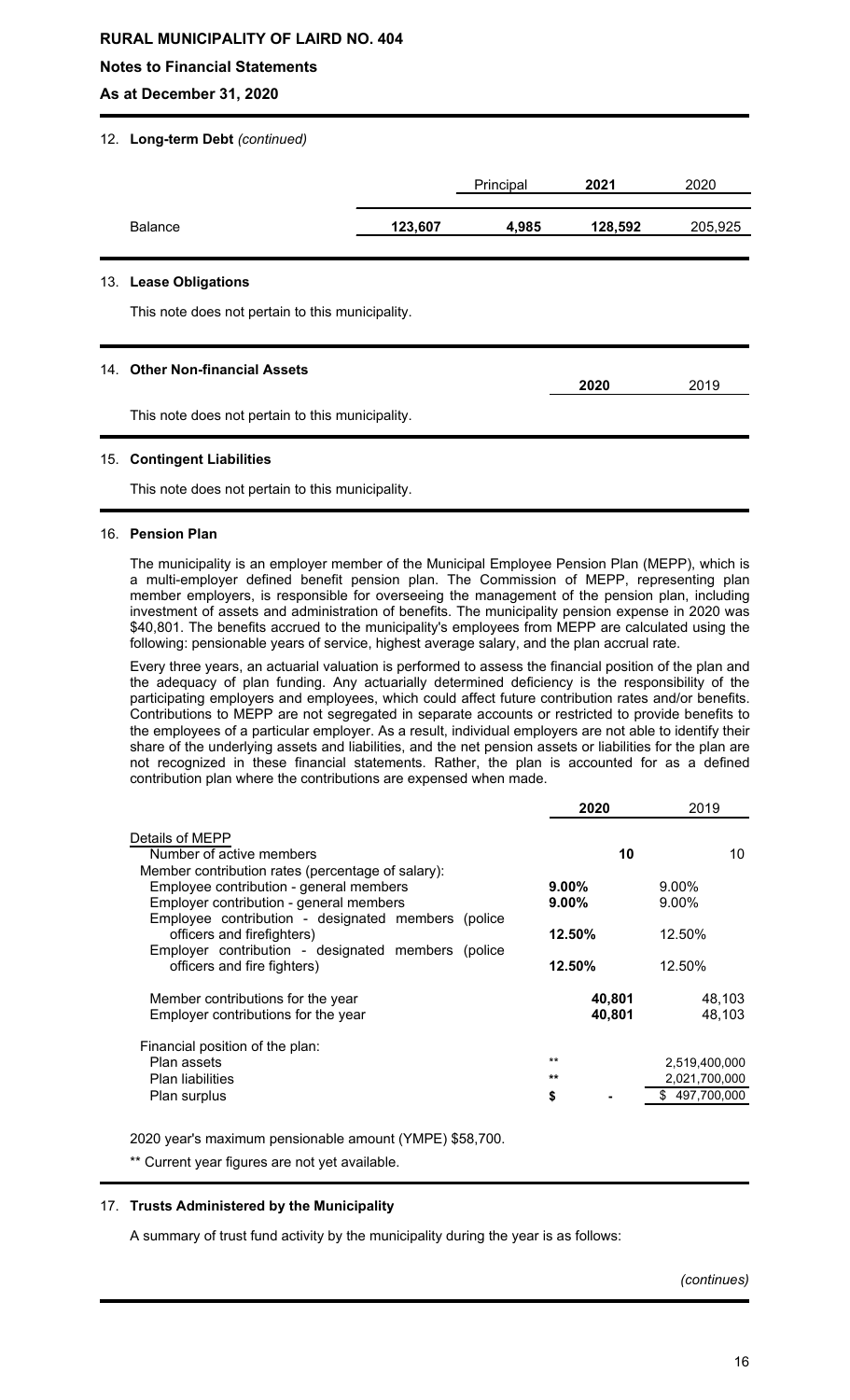## **Notes to Financial Statements**

## **As at December 31, 2020**

## 17. **Trusts Administered by the Municipality** *(continued)*

|                                                                      | 2020                 | 2019 |
|----------------------------------------------------------------------|----------------------|------|
|                                                                      | 2020                 | 2019 |
| Balance - Beginning of Year<br>Revenue (specify)<br>Interest revenue | \$<br>$\blacksquare$ | \$   |
| Subtotal<br>Expenditure (specify)                                    |                      |      |
| <b>Balance - End of Year</b>                                         |                      |      |
| This note does not pertain to this municipality.                     |                      |      |

#### 18. **Related Parties**

This note does not pertain to this municipality.

## 19. **Contingent Assets**

Contingent assets are not recorded in the financial statements.

## 20. **Restructuring Transactions**

This note does not pertain to this municipality.

## 21. **Budget Data**

The reconciliation of the approved budget for the current year to the budget figures reported in these financial statements is as follows:

|                                                             | 2020                  |
|-------------------------------------------------------------|-----------------------|
| <b>Budget surplus per Statement of Operations</b>           | 195,165               |
| Less: Capital expenditures<br>Less: Debt Repayment Budgeted | (50,000)<br>(145,000) |
|                                                             | 165                   |

## 22. **Impacts of COVID-19**

The outbreak of a novel strain of coronavirus ("COVID-19") was declared a global pandemic by the World Health Organization in March 2020. COVID-19 has severely impacted many economies around the globe. In many countries, including Canada, businesses were forced to cease or limit operations for long periods of time. Measures taken to contain the spread of the virus, including travel bans, quarantines, social distancing, and closures of non-essential services have triggered significant disruptions to businesses worldwide, resulting in an economic slowdown. Global stock markets have also experienced great volatility and a significant weakening. Governments and central banks have responded with monetary and fiscal interventions to stabilize economic conditions.

Due to the affects of COVID-9, the office closed for a period of time and staff worked from home. Upon return to the office, staff followed public health guidelines which was facilitated by additional funding from the provincial government to assist in safe re-openings. There have been no disruptions to tax revenue nor operational expense aside from additional costs for personal protective equipment. It is not possible to reliably estimate the duration and severity of these consequences as well as their impact on the financial position and results of the Municipality for future periods.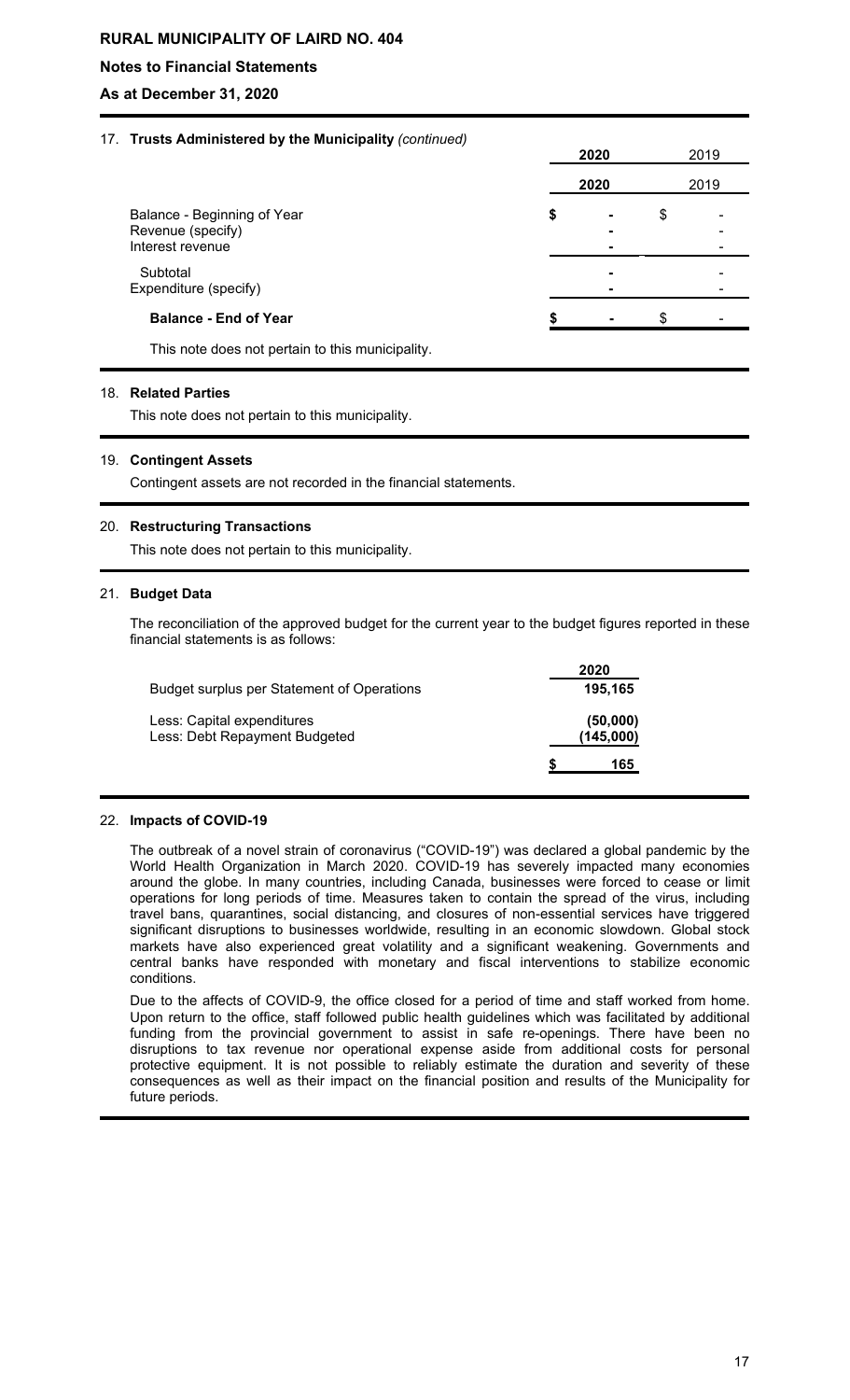#### 23. **Contractual Rights**

This note does not pertain to this municipality.

Contractual rights are rights to economic resources arising from contracts or agreements that will result in an asset and revenue in the future. Significant contractual rights of the municipality are as follows: (all lease shown are net of GST)

|                                                                                                                                                                                                                                                                                                                                             | 2019 | 2020 | 2021 | 2022 | 2023 | Thereafter | <b>Maturity Date</b> | <b>Current Year</b><br>Total | Prior Year<br>Total        |
|---------------------------------------------------------------------------------------------------------------------------------------------------------------------------------------------------------------------------------------------------------------------------------------------------------------------------------------------|------|------|------|------|------|------------|----------------------|------------------------------|----------------------------|
| Type, Nature, Time & Extent                                                                                                                                                                                                                                                                                                                 |      |      |      |      |      |            |                      |                              |                            |
| 24. Contractual Obligations and Commitments                                                                                                                                                                                                                                                                                                 |      |      |      |      |      |            |                      |                              |                            |
| The municipality has entered into multiple-year contracts for the delivery of services and the construction of tangible capital assets. These contractual<br>obligations will become liabilities in the future when the terms of the contracts are met. Significant contractual obligations and commitments of the<br>municipality include: |      |      |      |      |      |            |                      |                              |                            |
| Time, Nature, Time & Extent                                                                                                                                                                                                                                                                                                                 | 2020 | 2021 | 2022 | 2023 | 2024 | Thereafter | <b>Maturity Date</b> | <b>Current Year</b><br>Total | <b>Prior Year</b><br>Total |
| See Note 13 for Capital Lease Obligations                                                                                                                                                                                                                                                                                                   |      |      |      |      |      |            |                      |                              |                            |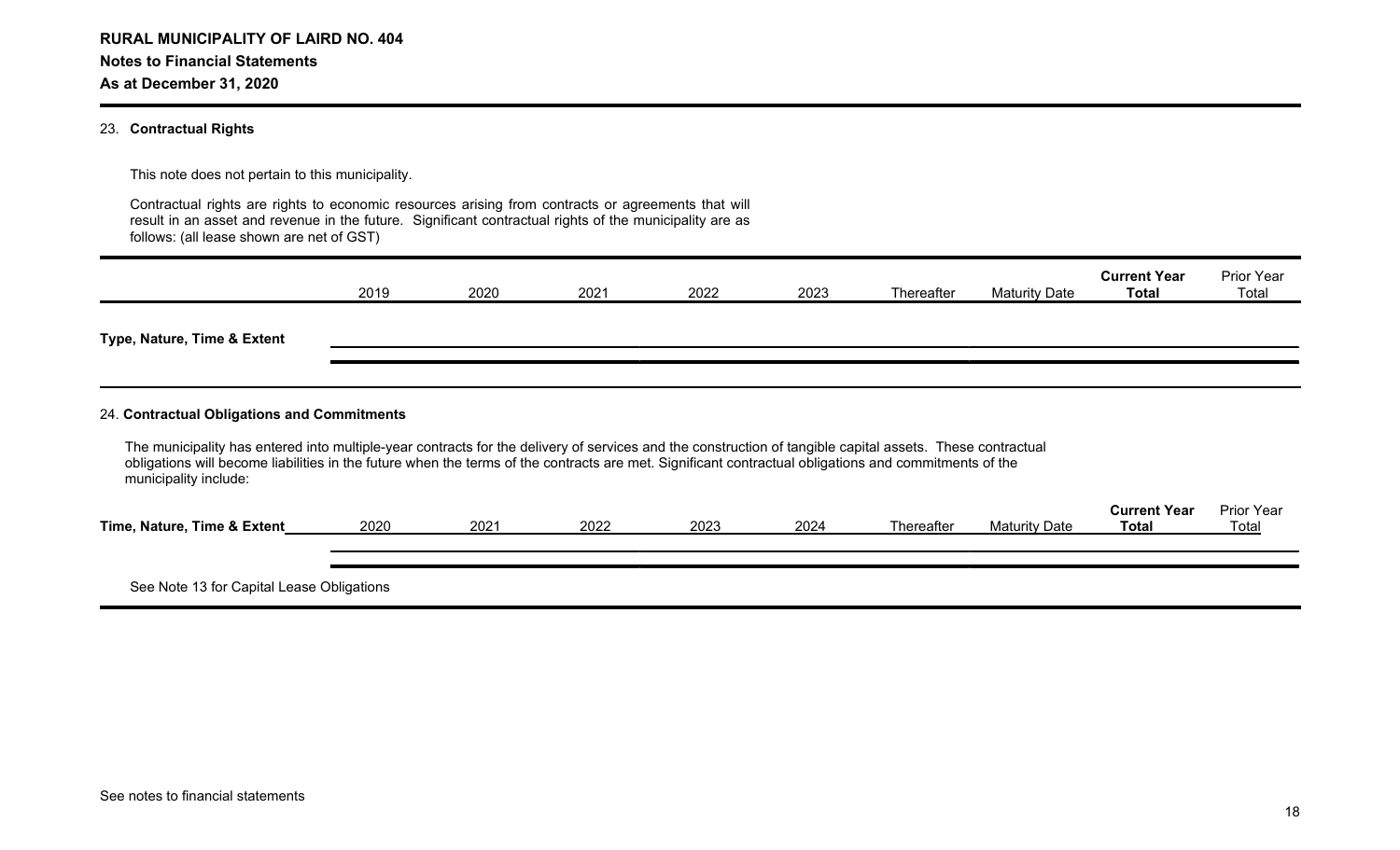# **Schedule ofTaxes and Other Unconditional Revenue**

**As at December 31, 2020 Schedule 1**

|                                                                                                                                 |    | <b>Budget</b><br>2020             | 2020                                      | 2019                                     |
|---------------------------------------------------------------------------------------------------------------------------------|----|-----------------------------------|-------------------------------------------|------------------------------------------|
| <b>TAXES</b>                                                                                                                    |    |                                   |                                           |                                          |
| General municipal tax levy<br>Abatements and adjustments<br>Discount on current year taxes                                      | \$ | 1,843,000<br>(25,000)<br>(67,600) | \$<br>1,793,467<br>(12, 436)<br>(68, 550) | \$<br>1,826,500<br>(51, 763)<br>(67,573) |
| <b>Net Municipal Taxes</b><br>Potash tax share<br>Trailer license fees<br>Penalties on tax arrears<br>Special tax levy<br>Other |    | 1,750,400<br>8,500                | 1,712,481<br>10,120                       | 1,707,164<br>(13, 570)                   |
| <b>Total Taxes</b>                                                                                                              |    | 1,758,900                         | 1,722,601                                 | 1,693,594                                |
| <b>UNCONDITIONAL GRANTS</b><br>Revenue Sharing<br><b>Organized Hamlet</b><br>Other - Safe Restart Program                       |    | 316,295                           | 316,343<br>82,740                         | 285,820                                  |
| <b>Total Unconditional Grants</b>                                                                                               |    | 316,295                           | 399,083                                   | 285,820                                  |
| <b>GRANTS IN LIEU OF TAXES</b><br>Federal                                                                                       |    |                                   |                                           |                                          |
| Provincial<br>S.P.C. Electrical<br>SaskEnergy Gas<br>Transgas<br><b>Central Services</b><br>SaskTel<br>Other                    |    | 270<br>6,600                      | 272                                       | 6,641                                    |
| Local/Other<br><b>Housing Authority</b><br>C.P.R. Mainline<br><b>Treaty Land Entitlement</b><br>Other                           |    |                                   |                                           |                                          |
| <b>Other Government Transfers</b><br>S.P.C. Surcharge<br>Sask Energy Surcharge<br>Other                                         |    |                                   |                                           |                                          |
| <b>Total Grants in Lieu of Taxes</b>                                                                                            |    | 6,870                             | 272                                       | 6,641                                    |
| TOTAL TAXES AND OTHER UNCONDITIONAL<br><b>REVENUE</b>                                                                           | P. | 2,082,065                         | \$2,121,956                               | \$<br>1,986,055                          |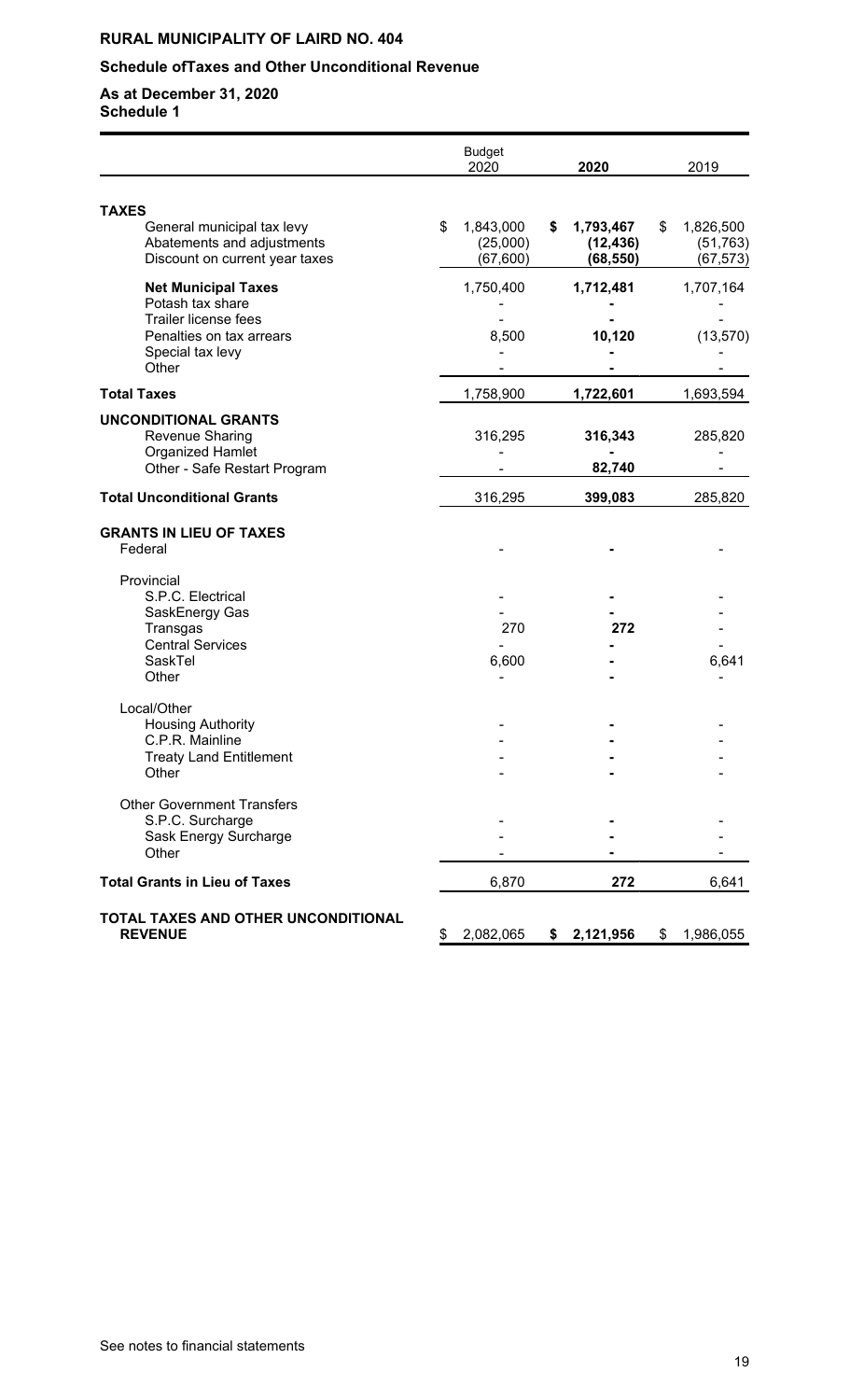# **Schedule of Operating and Capital Revenue by Function**

**As at December 31, 2020 Schedule 2 - 1**

|                                                                               | <b>Budget</b><br>2020 | 2020         | 2019        |
|-------------------------------------------------------------------------------|-----------------------|--------------|-------------|
| <b>GENERAL GOVERNMENT SERVICES</b><br>Operating                               |                       |              |             |
| <b>Other Segmented Revenue</b>                                                |                       |              |             |
| Fees and charges<br>- Custom work                                             | \$<br>100             | \$           | \$<br>50    |
| - Sales of supplies                                                           | 1,700                 | 2,055        | 1,525       |
| - Other - Permits/ Insurance proceeds                                         | 10,600                | 28,157       | 14,541      |
| <b>Total Fees and Charges</b>                                                 | 12,400                | 30,212       | 16,116      |
| - Tangible capital asset sales - gain (loss)                                  |                       |              |             |
| - Land sales - gain (loss)<br>- Investment income and commissions             | 15,200                | 23,794       | 19,715      |
| - Other                                                                       |                       |              |             |
| <b>Total Other Segmented Revenue</b>                                          | 27,600                | 54,006       | 35,831      |
| <b>Conditional Grants</b>                                                     |                       |              |             |
| - Student Employment<br>- Other                                               |                       |              |             |
| <b>Total Conditional Grants</b>                                               |                       |              |             |
| <b>Total Operating</b>                                                        | 27,600                | 54,006       | 35,831      |
| <b>Capital</b>                                                                |                       |              |             |
| <b>Conditional Grants</b>                                                     |                       |              |             |
| - Federal Gas Tax                                                             |                       |              |             |
| - Canada/Sask Municipal Rural<br>Infrastructure Fund                          |                       |              |             |
| - Provincial Disaster Assistance                                              |                       |              |             |
| - Other                                                                       |                       |              |             |
| <b>Total Capital</b>                                                          |                       |              |             |
|                                                                               |                       |              |             |
| <b>Total General Government Services</b>                                      | 27,600                | 54,006       | 35,831      |
| <b>PROTECTIVE SERVICES</b><br><b>Operating</b>                                |                       |              |             |
| <b>Other Segmented Revenue</b>                                                |                       |              |             |
| Fees and charges<br>- Other                                                   | 8,500                 | 11,750       | 9,236<br>-  |
|                                                                               |                       |              |             |
| <b>Total Fees and Charges</b><br>- Tangible capital asset sales - gain (loss) | 8,500                 | 11,750       | 9,236       |
| - Other                                                                       |                       |              |             |
| <b>Total Other Segmented Revenue</b>                                          | 8,500                 | 11,750       | 9,236       |
| <b>Conditional Grants</b><br>- Student Employment                             |                       |              |             |
| - Local government                                                            |                       |              |             |
| - Other                                                                       |                       |              |             |
| <b>Total Conditional Grants</b>                                               |                       |              |             |
| <b>Total Operating</b>                                                        | 8,500                 | 11,750       | 9,236       |
| <b>Capital</b>                                                                |                       |              |             |
| <b>Conditional Grants</b><br>- Federal Gas Tax                                |                       |              |             |
| - Provincial Disaster Assistance                                              |                       |              |             |
| - Local government                                                            |                       |              |             |
| - Other                                                                       |                       |              |             |
| <b>Total Capital</b>                                                          |                       |              |             |
|                                                                               |                       |              |             |
| <b>Total Protective Services</b>                                              | \$<br>8,500           | \$<br>11,750 | \$<br>9,236 |
|                                                                               |                       |              |             |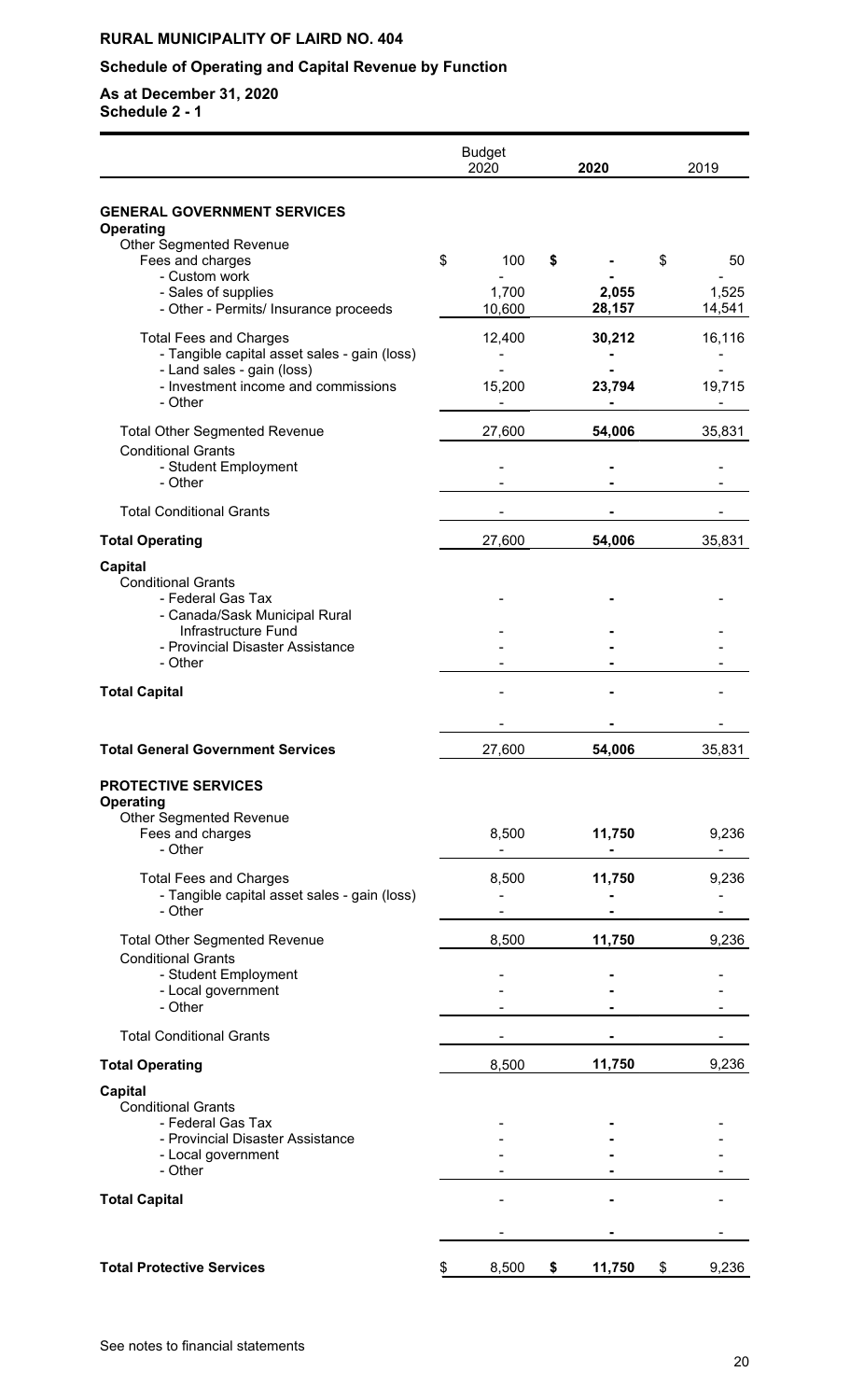# **Schedule of Operating and Capital Revenue by Function**

# **As at December 31, 2020**

| Schedule 2 - 2                                                      |                       |              |                                   |
|---------------------------------------------------------------------|-----------------------|--------------|-----------------------------------|
|                                                                     | <b>Budget</b><br>2020 | 2020         | 2019                              |
| <b>TRANSPORTATION SERVICES</b>                                      |                       |              |                                   |
| <b>Operating</b><br><b>Other Segmented Revenue</b>                  |                       |              |                                   |
| Fees and Charges                                                    | \$                    | \$           | \$                                |
| - Custom work                                                       | 12,000                | 15,304       | 11,711                            |
| - Sales of supplies                                                 | 10,000                | 11,713       | 2,389                             |
| - Road Maintenance and Restoration<br>Agreements                    | 5,000                 | 9,080        |                                   |
| - Frontage                                                          |                       |              |                                   |
| - Other                                                             |                       |              |                                   |
| <b>Total Fees and Charges</b>                                       | 27,000                | 36,097       | 14,100                            |
| - Tangible capital asset sales - gain (loss)                        | 500                   | 162,545      | 11,057                            |
| - Other                                                             |                       |              | $\blacksquare$                    |
| <b>Total Other Segmented Revenue</b>                                | 27,500                | 198,642      | 25,157                            |
| <b>Conditional Grants</b>                                           |                       |              |                                   |
| - MREP (CTP)                                                        |                       |              |                                   |
| - Student Employment<br>- Other                                     |                       |              |                                   |
|                                                                     |                       |              |                                   |
| <b>Total Conditional Grants</b>                                     |                       |              |                                   |
| <b>Total Operating</b>                                              | 27,500                | 198,642      | 25,157                            |
| Capital                                                             |                       |              |                                   |
| <b>Conditional Grants</b>                                           |                       |              |                                   |
| - Federal Gas Tax                                                   | 80,000                | 122,750      | 160,389                           |
| - Canada/Sask Municipal Rural<br>Infrastructure Fund                |                       |              |                                   |
| - Heavy Haul                                                        |                       |              |                                   |
| - MREP (Heavy Haul, CTP, Municipal Bridges)                         | 44,000                | 44,070       | 44,070                            |
| - Provincial Disaster Assistance<br>- Other (MEEP)                  |                       | 199,351      |                                   |
| <b>Total Capital</b>                                                | 124,000               | 366,171      | 204,459                           |
|                                                                     |                       |              |                                   |
| <b>Total Transportation Services</b>                                | 151,500               | 564,813      | 229,616                           |
| <b>ENVIRONMENTAL AND PUBLIC HEALTH SERVICES</b><br><b>Operating</b> |                       |              |                                   |
| Other Segmented Revenue                                             |                       |              |                                   |
| Fees and Charges                                                    | 3,500                 |              | 4,135                             |
| - Waste and Disposal Fees<br>- Other                                | 8,800                 | 8,446        | 8,428<br>$\overline{\phantom{a}}$ |
| <b>Total Fees and Charges</b>                                       | 12,300                | 8,446        | 12,563                            |
| - Tangible capital asset sales - gain (loss)                        |                       |              |                                   |
| - Other                                                             | 500                   |              |                                   |
| <b>Total Other Segmented Revenue</b>                                | 12,800                | 8,446        | 12,563                            |
| <b>Conditional Grants</b>                                           |                       |              |                                   |
| - Student Employment<br>- Local government                          |                       |              |                                   |
| - Other (PREP)                                                      | 4,000                 | 3,880        | 4,084                             |
| <b>Total Conditional Grants</b>                                     | 4,000                 | 3,880        | 4,084                             |
| <b>Total Operating</b>                                              | 16,800                | 12,326       | 16,647                            |
| Capital                                                             |                       |              |                                   |
| <b>Conditional Grants</b>                                           |                       |              |                                   |
| - Federal Gas Tax<br>- TAPD                                         |                       |              |                                   |
| - Transit for Disabled                                              |                       |              |                                   |
| - Provincial Disaster Assistance                                    |                       |              |                                   |
| - Other (MMSW)                                                      | 6,000                 | 5,640        | 6,143                             |
| <b>Total Capital</b>                                                | 6,000                 | 5,640        | 6,143                             |
|                                                                     |                       |              |                                   |
| <b>Total Environmental and Public Health Services</b>               |                       |              |                                   |
|                                                                     | 22,800<br>\$          | \$<br>17,966 | 22,790<br>\$                      |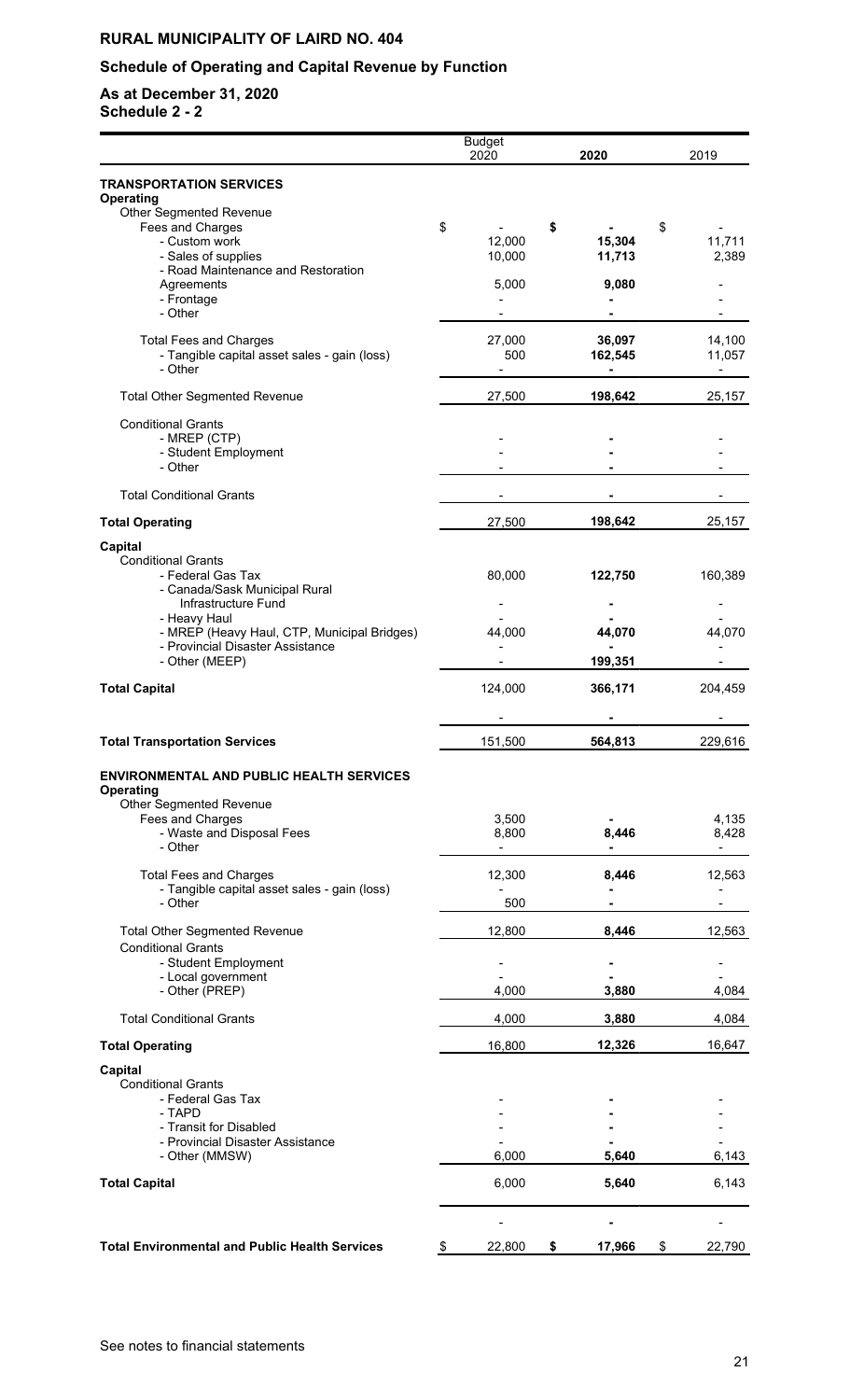# **Schedule of Operating and Capital Revenue by Function**

## **As at December 31, 2020 Schedule 2 - 3**

|                                                                                                                                           | <b>Budget</b><br>2020<br>2020 |    |       | 2019 |       |  |
|-------------------------------------------------------------------------------------------------------------------------------------------|-------------------------------|----|-------|------|-------|--|
| PLANNING AND DEVELOPMENT SERVICES                                                                                                         |                               |    |       |      |       |  |
| <b>Operating</b><br>Other Segmented Revenue<br>Fees and Charges<br>- Maintenance and Development Charges<br>- Other - Permits             | \$<br>3,500                   | \$ | 5,250 | \$   | 3,475 |  |
| <b>Total Fees and Charges</b><br>- Tangible capital asset sales - gain (loss)<br>- Other                                                  | 3,500                         |    | 5,250 |      | 3,475 |  |
| <b>Total Other Segmented Revenue</b><br><b>Conditional Grants</b><br>- Student Employment<br>- Other                                      | 3,500                         |    | 5,250 |      | 3,475 |  |
| <b>Total Conditional Grants</b>                                                                                                           |                               |    |       |      |       |  |
| <b>Total Operating</b>                                                                                                                    | 3,500                         |    | 5,250 |      | 3,475 |  |
| <b>Capital</b><br><b>Conditional Grants</b><br>- Federal Gas Tax<br>- Provincial Disaster Assistance<br>- Other                           |                               |    |       |      |       |  |
| <b>Total Capital</b>                                                                                                                      |                               |    |       |      |       |  |
|                                                                                                                                           |                               |    |       |      |       |  |
| <b>Total Planning and Development Services</b>                                                                                            | 3,500                         |    | 5,250 |      | 3,475 |  |
| <b>RECREATION AND CULTURAL SERVICES</b><br><b>Operating</b><br><b>Other Segmented Revenues</b><br>Fees and Charges<br>- Other             |                               |    |       |      |       |  |
| <b>Total Fees and Charges</b><br>- Tangible capital asset sales - gain (loss)<br>- Other                                                  |                               |    |       |      |       |  |
| <b>Total Other Segmented Revenue</b><br><b>Conditional Grants</b><br>- Student Employment<br>- Local Government<br>- Donations<br>- Other |                               |    |       |      |       |  |
| <b>Total Conditional Grants</b>                                                                                                           |                               |    |       |      |       |  |
| <b>Total Operating</b>                                                                                                                    |                               |    |       |      |       |  |
| <b>Capital</b><br><b>Conditional Grants</b><br>- Federal Gas Tax<br>- Local government<br>- Provincial Disaster Assistance<br>- Other     |                               |    |       |      |       |  |
| <b>Total Capital</b>                                                                                                                      |                               |    |       |      |       |  |
|                                                                                                                                           |                               |    |       |      |       |  |
| <b>Total Recreation and Cultural Services</b>                                                                                             | \$                            | \$ |       | \$   |       |  |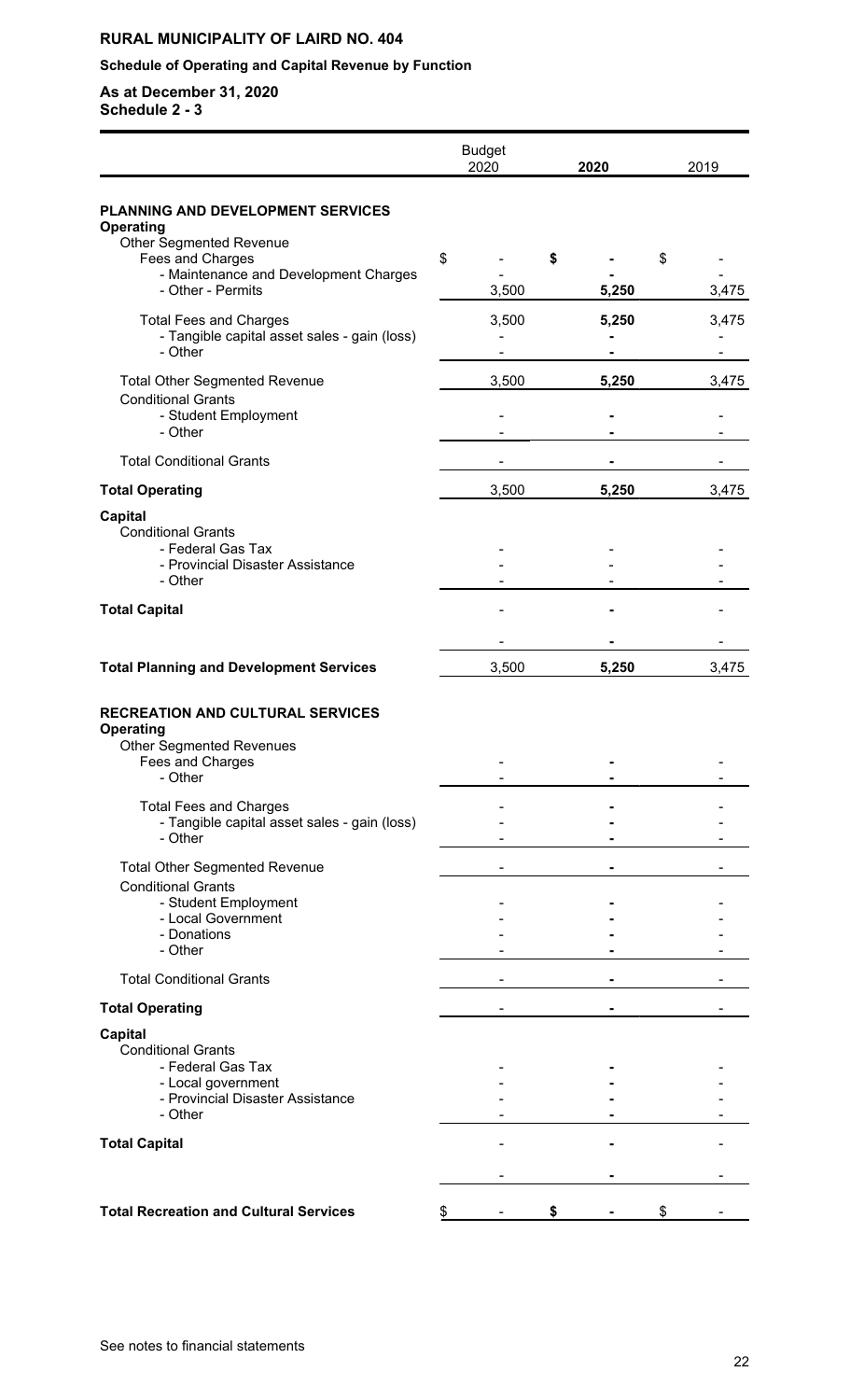# **Schedule of Operating and Capital Revenue by Function**

**As at December 31, 2020**

**Schedule 2 - 4**

|                                                                                                                                                                                | <b>Budget</b><br>2020 |    | 2020    | 2019            |
|--------------------------------------------------------------------------------------------------------------------------------------------------------------------------------|-----------------------|----|---------|-----------------|
| <b>UTILITY SERVICES</b><br><b>Operating</b><br><b>Other Segmented Revenue</b><br>Fees and Charges<br>- Water<br>- Sewer<br>- Other                                             | \$<br>1,500           | S  | 2,044   | \$<br>1,695     |
| <b>Total Fees and Charges</b><br>- Tangible capital asset sales - gain (loss)<br>- Other                                                                                       | 1,500                 |    | 2,044   | 1,695<br>15,200 |
| <b>Total Other Segmented Revenue</b><br><b>Conditional Grants</b><br>- Student Employment<br>- Other                                                                           | 1,500                 |    | 2,044   | 16,895          |
| <b>Total Conditional Grants</b>                                                                                                                                                |                       |    |         |                 |
| <b>Total Operating</b><br><b>Capital</b><br><b>Conditional Grants</b><br>- Federal Gas Tax<br>- Clean Water and Wastewater Fund<br>- Provincial Disaster Assistance<br>- Other | 1,500                 |    | 2,044   | 16,895          |
| <b>Total Capital</b>                                                                                                                                                           |                       |    |         |                 |
| <b>Total Utility Services</b>                                                                                                                                                  | 1,500                 |    | 2,044   | 16,895          |
| TOTAL OPERATING AND CAPITAL REVENUE<br><b>BY FUNCTION</b>                                                                                                                      | \$<br>215.400         | \$ | 655,829 | \$<br>317,843   |
| <b>SUMMARY</b>                                                                                                                                                                 |                       |    |         |                 |
| <b>Total Other Segmented Revenue</b>                                                                                                                                           | \$<br>81,400          | \$ | 280,138 | \$<br>103,157   |
| <b>Total Conditional Grants</b>                                                                                                                                                | 4,000                 |    | 3,880   | 4,084           |
| <b>Total Capital Grants and Contributions</b>                                                                                                                                  | 130,000               |    | 371,811 | 210,602         |
| <b>Restructuring Revenue</b>                                                                                                                                                   |                       |    |         |                 |
| TOTAL OPERATING AND CAPITAL<br><b>REVENUE BY FUNCTION</b>                                                                                                                      | \$<br>215,400         | \$ | 655,829 | \$<br>317,843   |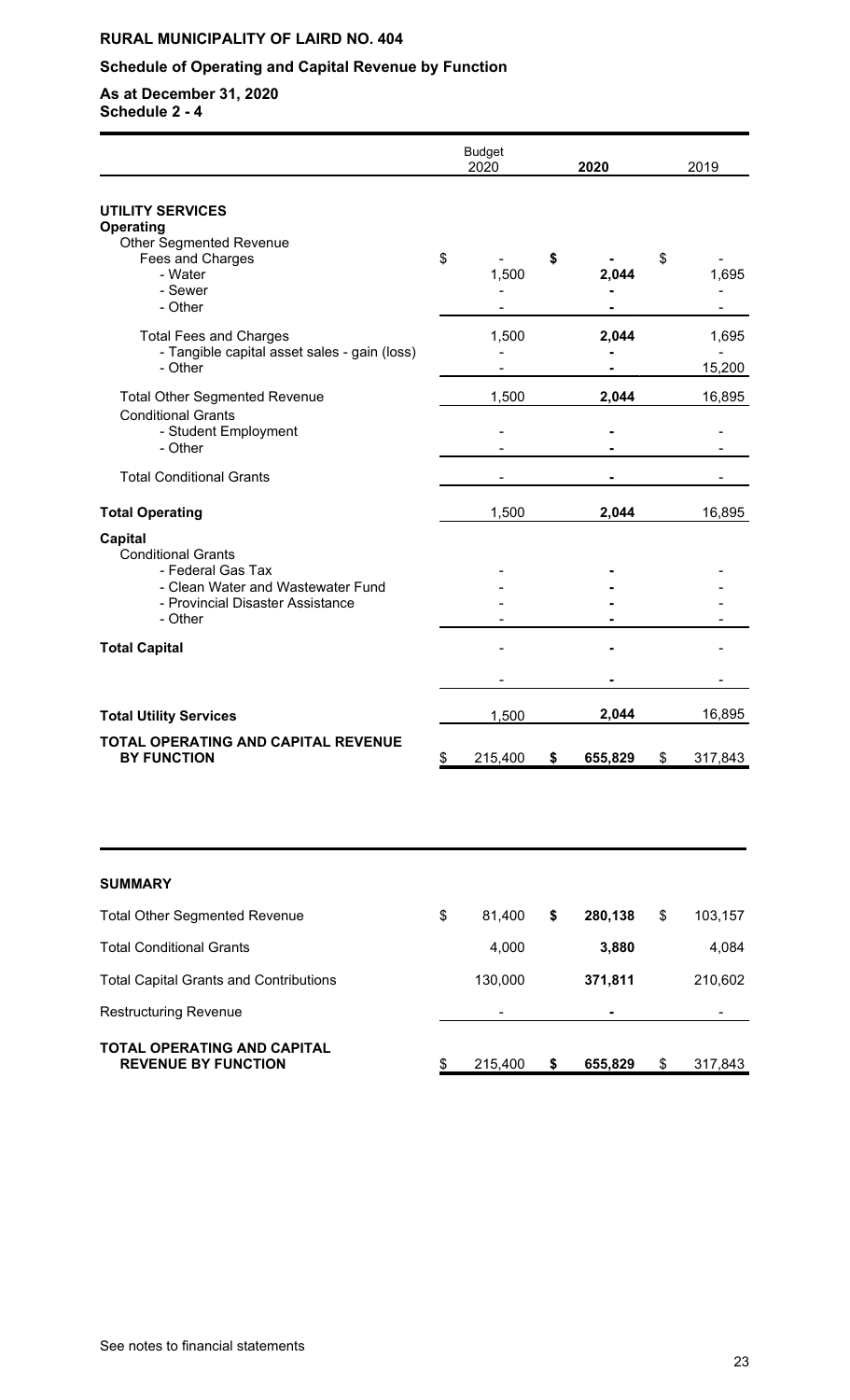# **Total Expenses by Function**

#### **As at December 31, 2020 Schedule 3 - 1**

| <b>GENERAL GOVERNMENT SERVICES</b><br>\$<br>Council remuneration and travel<br>50,500<br>\$<br>54,155<br>46,757<br>\$<br>Wages and benefits<br>162,449<br>158,500<br>143,907<br>Professional/Contractual services<br>106,100<br>124,428<br>98,237<br>10,127<br><b>Utilities</b><br>11,500<br>7,062<br>18,300<br>19,443<br>18,732<br>Maintenance, materials and supplies<br>Grants and contributions<br>Grants and contributions - operating<br>- capital<br>Amortization<br>1,600<br>1,481<br>2,170<br>Interest<br><b>Allowance For Uncollectibles</b><br>Other<br><b>General Government Services</b><br>346,500<br>343,056<br>345,892<br>346,500<br>343,056<br>345,892<br><b>Total General Government Services</b><br><b>PROTECTIVE SERVICES</b><br><b>Police Protection</b><br>Wages and benefits<br>Professional/Contractual Services<br>70,000<br>71,121<br>68,713<br><b>Utilities</b><br>Maintenance, Materials and Supplies<br>Grants and contributions<br>Grants and Contributions - operating<br>- capital<br>Other<br><b>Fire Protection</b><br>Wages and benefits<br>Professional/Contractual Services<br>9,236<br>5,000<br>14,050<br><b>Utilities</b><br>Maintenance, Materials and Supplies<br>Grants and contributions<br>63,219<br>Grants and Contributions - operating<br>64,500<br>64,219<br>- capital<br>Amortization<br>Interest<br>- Other<br><b>Protective Services</b><br>139,500<br>141,168<br>149,390<br><b>Total Protective Services</b><br>139,500<br>149,390<br>141,168<br><b>TRANSPORTATION SERVICES</b><br><b>Wages and Benefits</b><br>372,400<br>440,239<br>374,972<br>Professional/Contractual Services<br>85,000<br>390,522<br>87,971<br>11,384<br>6,887<br><b>Utilities</b><br>11,300<br>270,096<br>327,400<br>254,596<br>Maintenance, Materials and Supplies<br>360,000<br>748,199<br>Gravel<br>247,797<br>Grants and contributions<br>Grants and Contributions - operating<br>- capital<br>Amortization<br>240,000<br>231,226<br>243,114<br>Interest<br>6,278<br>8,648<br>Other<br><b>Transportation Services</b><br>1,396,100<br>1,516,775<br>1,805,154<br><b>Total Transportation Services</b><br>1,396,100<br>\$<br>1,516,775<br>1,805,154<br>\$<br>SS. |  | <b>Budget</b><br>2020 | 2020 | 2019 |
|-----------------------------------------------------------------------------------------------------------------------------------------------------------------------------------------------------------------------------------------------------------------------------------------------------------------------------------------------------------------------------------------------------------------------------------------------------------------------------------------------------------------------------------------------------------------------------------------------------------------------------------------------------------------------------------------------------------------------------------------------------------------------------------------------------------------------------------------------------------------------------------------------------------------------------------------------------------------------------------------------------------------------------------------------------------------------------------------------------------------------------------------------------------------------------------------------------------------------------------------------------------------------------------------------------------------------------------------------------------------------------------------------------------------------------------------------------------------------------------------------------------------------------------------------------------------------------------------------------------------------------------------------------------------------------------------------------------------------------------------------------------------------------------------------------------------------------------------------------------------------------------------------------------------------------------------------------------------------------------------------------------------------------------------------------------------------------------------------------------------------------------------------------------------------------------------------|--|-----------------------|------|------|
|                                                                                                                                                                                                                                                                                                                                                                                                                                                                                                                                                                                                                                                                                                                                                                                                                                                                                                                                                                                                                                                                                                                                                                                                                                                                                                                                                                                                                                                                                                                                                                                                                                                                                                                                                                                                                                                                                                                                                                                                                                                                                                                                                                                               |  |                       |      |      |
|                                                                                                                                                                                                                                                                                                                                                                                                                                                                                                                                                                                                                                                                                                                                                                                                                                                                                                                                                                                                                                                                                                                                                                                                                                                                                                                                                                                                                                                                                                                                                                                                                                                                                                                                                                                                                                                                                                                                                                                                                                                                                                                                                                                               |  |                       |      |      |
|                                                                                                                                                                                                                                                                                                                                                                                                                                                                                                                                                                                                                                                                                                                                                                                                                                                                                                                                                                                                                                                                                                                                                                                                                                                                                                                                                                                                                                                                                                                                                                                                                                                                                                                                                                                                                                                                                                                                                                                                                                                                                                                                                                                               |  |                       |      |      |
|                                                                                                                                                                                                                                                                                                                                                                                                                                                                                                                                                                                                                                                                                                                                                                                                                                                                                                                                                                                                                                                                                                                                                                                                                                                                                                                                                                                                                                                                                                                                                                                                                                                                                                                                                                                                                                                                                                                                                                                                                                                                                                                                                                                               |  |                       |      |      |
|                                                                                                                                                                                                                                                                                                                                                                                                                                                                                                                                                                                                                                                                                                                                                                                                                                                                                                                                                                                                                                                                                                                                                                                                                                                                                                                                                                                                                                                                                                                                                                                                                                                                                                                                                                                                                                                                                                                                                                                                                                                                                                                                                                                               |  |                       |      |      |
|                                                                                                                                                                                                                                                                                                                                                                                                                                                                                                                                                                                                                                                                                                                                                                                                                                                                                                                                                                                                                                                                                                                                                                                                                                                                                                                                                                                                                                                                                                                                                                                                                                                                                                                                                                                                                                                                                                                                                                                                                                                                                                                                                                                               |  |                       |      |      |
|                                                                                                                                                                                                                                                                                                                                                                                                                                                                                                                                                                                                                                                                                                                                                                                                                                                                                                                                                                                                                                                                                                                                                                                                                                                                                                                                                                                                                                                                                                                                                                                                                                                                                                                                                                                                                                                                                                                                                                                                                                                                                                                                                                                               |  |                       |      |      |
|                                                                                                                                                                                                                                                                                                                                                                                                                                                                                                                                                                                                                                                                                                                                                                                                                                                                                                                                                                                                                                                                                                                                                                                                                                                                                                                                                                                                                                                                                                                                                                                                                                                                                                                                                                                                                                                                                                                                                                                                                                                                                                                                                                                               |  |                       |      |      |
|                                                                                                                                                                                                                                                                                                                                                                                                                                                                                                                                                                                                                                                                                                                                                                                                                                                                                                                                                                                                                                                                                                                                                                                                                                                                                                                                                                                                                                                                                                                                                                                                                                                                                                                                                                                                                                                                                                                                                                                                                                                                                                                                                                                               |  |                       |      |      |
|                                                                                                                                                                                                                                                                                                                                                                                                                                                                                                                                                                                                                                                                                                                                                                                                                                                                                                                                                                                                                                                                                                                                                                                                                                                                                                                                                                                                                                                                                                                                                                                                                                                                                                                                                                                                                                                                                                                                                                                                                                                                                                                                                                                               |  |                       |      |      |
|                                                                                                                                                                                                                                                                                                                                                                                                                                                                                                                                                                                                                                                                                                                                                                                                                                                                                                                                                                                                                                                                                                                                                                                                                                                                                                                                                                                                                                                                                                                                                                                                                                                                                                                                                                                                                                                                                                                                                                                                                                                                                                                                                                                               |  |                       |      |      |
|                                                                                                                                                                                                                                                                                                                                                                                                                                                                                                                                                                                                                                                                                                                                                                                                                                                                                                                                                                                                                                                                                                                                                                                                                                                                                                                                                                                                                                                                                                                                                                                                                                                                                                                                                                                                                                                                                                                                                                                                                                                                                                                                                                                               |  |                       |      |      |
|                                                                                                                                                                                                                                                                                                                                                                                                                                                                                                                                                                                                                                                                                                                                                                                                                                                                                                                                                                                                                                                                                                                                                                                                                                                                                                                                                                                                                                                                                                                                                                                                                                                                                                                                                                                                                                                                                                                                                                                                                                                                                                                                                                                               |  |                       |      |      |
|                                                                                                                                                                                                                                                                                                                                                                                                                                                                                                                                                                                                                                                                                                                                                                                                                                                                                                                                                                                                                                                                                                                                                                                                                                                                                                                                                                                                                                                                                                                                                                                                                                                                                                                                                                                                                                                                                                                                                                                                                                                                                                                                                                                               |  |                       |      |      |
|                                                                                                                                                                                                                                                                                                                                                                                                                                                                                                                                                                                                                                                                                                                                                                                                                                                                                                                                                                                                                                                                                                                                                                                                                                                                                                                                                                                                                                                                                                                                                                                                                                                                                                                                                                                                                                                                                                                                                                                                                                                                                                                                                                                               |  |                       |      |      |
|                                                                                                                                                                                                                                                                                                                                                                                                                                                                                                                                                                                                                                                                                                                                                                                                                                                                                                                                                                                                                                                                                                                                                                                                                                                                                                                                                                                                                                                                                                                                                                                                                                                                                                                                                                                                                                                                                                                                                                                                                                                                                                                                                                                               |  |                       |      |      |
|                                                                                                                                                                                                                                                                                                                                                                                                                                                                                                                                                                                                                                                                                                                                                                                                                                                                                                                                                                                                                                                                                                                                                                                                                                                                                                                                                                                                                                                                                                                                                                                                                                                                                                                                                                                                                                                                                                                                                                                                                                                                                                                                                                                               |  |                       |      |      |
|                                                                                                                                                                                                                                                                                                                                                                                                                                                                                                                                                                                                                                                                                                                                                                                                                                                                                                                                                                                                                                                                                                                                                                                                                                                                                                                                                                                                                                                                                                                                                                                                                                                                                                                                                                                                                                                                                                                                                                                                                                                                                                                                                                                               |  |                       |      |      |
|                                                                                                                                                                                                                                                                                                                                                                                                                                                                                                                                                                                                                                                                                                                                                                                                                                                                                                                                                                                                                                                                                                                                                                                                                                                                                                                                                                                                                                                                                                                                                                                                                                                                                                                                                                                                                                                                                                                                                                                                                                                                                                                                                                                               |  |                       |      |      |
|                                                                                                                                                                                                                                                                                                                                                                                                                                                                                                                                                                                                                                                                                                                                                                                                                                                                                                                                                                                                                                                                                                                                                                                                                                                                                                                                                                                                                                                                                                                                                                                                                                                                                                                                                                                                                                                                                                                                                                                                                                                                                                                                                                                               |  |                       |      |      |
|                                                                                                                                                                                                                                                                                                                                                                                                                                                                                                                                                                                                                                                                                                                                                                                                                                                                                                                                                                                                                                                                                                                                                                                                                                                                                                                                                                                                                                                                                                                                                                                                                                                                                                                                                                                                                                                                                                                                                                                                                                                                                                                                                                                               |  |                       |      |      |
|                                                                                                                                                                                                                                                                                                                                                                                                                                                                                                                                                                                                                                                                                                                                                                                                                                                                                                                                                                                                                                                                                                                                                                                                                                                                                                                                                                                                                                                                                                                                                                                                                                                                                                                                                                                                                                                                                                                                                                                                                                                                                                                                                                                               |  |                       |      |      |
|                                                                                                                                                                                                                                                                                                                                                                                                                                                                                                                                                                                                                                                                                                                                                                                                                                                                                                                                                                                                                                                                                                                                                                                                                                                                                                                                                                                                                                                                                                                                                                                                                                                                                                                                                                                                                                                                                                                                                                                                                                                                                                                                                                                               |  |                       |      |      |
|                                                                                                                                                                                                                                                                                                                                                                                                                                                                                                                                                                                                                                                                                                                                                                                                                                                                                                                                                                                                                                                                                                                                                                                                                                                                                                                                                                                                                                                                                                                                                                                                                                                                                                                                                                                                                                                                                                                                                                                                                                                                                                                                                                                               |  |                       |      |      |
|                                                                                                                                                                                                                                                                                                                                                                                                                                                                                                                                                                                                                                                                                                                                                                                                                                                                                                                                                                                                                                                                                                                                                                                                                                                                                                                                                                                                                                                                                                                                                                                                                                                                                                                                                                                                                                                                                                                                                                                                                                                                                                                                                                                               |  |                       |      |      |
|                                                                                                                                                                                                                                                                                                                                                                                                                                                                                                                                                                                                                                                                                                                                                                                                                                                                                                                                                                                                                                                                                                                                                                                                                                                                                                                                                                                                                                                                                                                                                                                                                                                                                                                                                                                                                                                                                                                                                                                                                                                                                                                                                                                               |  |                       |      |      |
|                                                                                                                                                                                                                                                                                                                                                                                                                                                                                                                                                                                                                                                                                                                                                                                                                                                                                                                                                                                                                                                                                                                                                                                                                                                                                                                                                                                                                                                                                                                                                                                                                                                                                                                                                                                                                                                                                                                                                                                                                                                                                                                                                                                               |  |                       |      |      |
|                                                                                                                                                                                                                                                                                                                                                                                                                                                                                                                                                                                                                                                                                                                                                                                                                                                                                                                                                                                                                                                                                                                                                                                                                                                                                                                                                                                                                                                                                                                                                                                                                                                                                                                                                                                                                                                                                                                                                                                                                                                                                                                                                                                               |  |                       |      |      |
|                                                                                                                                                                                                                                                                                                                                                                                                                                                                                                                                                                                                                                                                                                                                                                                                                                                                                                                                                                                                                                                                                                                                                                                                                                                                                                                                                                                                                                                                                                                                                                                                                                                                                                                                                                                                                                                                                                                                                                                                                                                                                                                                                                                               |  |                       |      |      |
|                                                                                                                                                                                                                                                                                                                                                                                                                                                                                                                                                                                                                                                                                                                                                                                                                                                                                                                                                                                                                                                                                                                                                                                                                                                                                                                                                                                                                                                                                                                                                                                                                                                                                                                                                                                                                                                                                                                                                                                                                                                                                                                                                                                               |  |                       |      |      |
|                                                                                                                                                                                                                                                                                                                                                                                                                                                                                                                                                                                                                                                                                                                                                                                                                                                                                                                                                                                                                                                                                                                                                                                                                                                                                                                                                                                                                                                                                                                                                                                                                                                                                                                                                                                                                                                                                                                                                                                                                                                                                                                                                                                               |  |                       |      |      |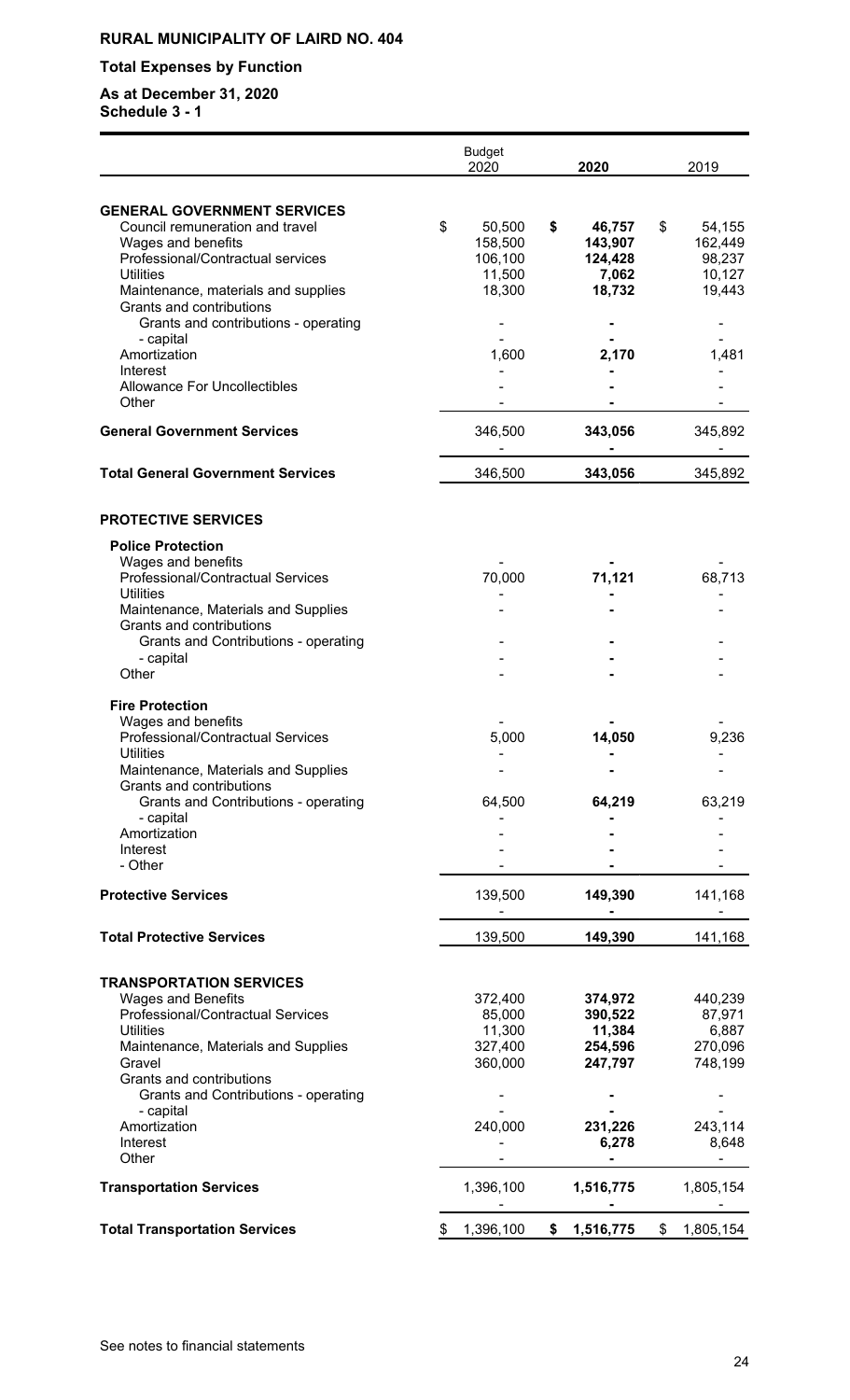# **Total Expenses by Function**

#### **As at December 31, 2020 Schedule 3 - 2**

|                                                                                                                         | <b>Budget</b><br>2020 | 2020                  | 2019                   |
|-------------------------------------------------------------------------------------------------------------------------|-----------------------|-----------------------|------------------------|
|                                                                                                                         |                       |                       |                        |
| <b>ENVIRONMENTAL AND PUBLIC HEALTH SERVICES</b><br><b>Wages and Benefits</b><br>\$<br>Professional/Contractual Services | 28,100<br>27,900      | \$<br>25,701<br>8,890 | \$<br>25,565<br>12,082 |
| <b>Utilities</b><br>Maintenance, Materials and Supplies                                                                 | 104,000               | 90,029                | 72,349                 |
| Grants and contributions<br>Grants and contributions - operating                                                        |                       |                       |                        |
| [] Waste disposal<br>[] Public Health                                                                                   |                       |                       |                        |
| - capital                                                                                                               |                       |                       |                        |
| [] Waste disposal                                                                                                       |                       |                       |                        |
| [] Public Health<br>Amortization                                                                                        | 200                   | 190                   | 190                    |
| Interest<br>Other                                                                                                       |                       |                       |                        |
| <b>Environmental and Public Health Services</b>                                                                         | 160,200               | 124,810               | 110,186                |
|                                                                                                                         |                       |                       |                        |
| <b>Total Environmental and Public Health Services</b>                                                                   | 160,200               | 124,810               | 110,186                |
|                                                                                                                         |                       |                       |                        |
| PLANNING AND DEVELOPMENT SERVICES                                                                                       |                       |                       |                        |
| <b>Wages and Benefits</b><br>Professional/Contractual Services<br>Grants and contributions                              | 10,000                | 6,435                 | 9,809                  |
| Grants and Contributions - operating                                                                                    |                       |                       |                        |
| - capital<br>Amortization                                                                                               |                       |                       |                        |
| Interest                                                                                                                |                       |                       |                        |
| Other                                                                                                                   |                       |                       |                        |
| <b>Planning and Development Services</b>                                                                                | 10,000                | 6,435                 | 9,809                  |
| <b>Total Planning and Development Services</b>                                                                          | 10,000                | 6,435                 | 9,809                  |
|                                                                                                                         |                       |                       |                        |
| <b>RECREATION AND CULTURAL SERVICES</b>                                                                                 |                       |                       |                        |
| <b>Wages and Benefits</b><br><b>Professional/Contractual Services</b>                                                   |                       |                       |                        |
| <b>Utilities</b>                                                                                                        |                       |                       |                        |
| Maintenance, Materials, and Supplies                                                                                    |                       |                       |                        |
| Grants and contributions<br>Grants and Contributions - operating<br>- capital                                           | 48,000                | 18,061                | 38,706                 |
| Amortization                                                                                                            |                       |                       |                        |
| Interest                                                                                                                |                       |                       |                        |
| <b>Allowance For Uncollectibles</b><br>Other                                                                            |                       |                       |                        |
| <b>Recreation and Cultural Services</b>                                                                                 | 48,000                | 18,061                | 38,706                 |
| <b>Total Recreation and Cultural Services</b><br>\$                                                                     | 48,000                | \$<br>18,061          | \$<br>38,706           |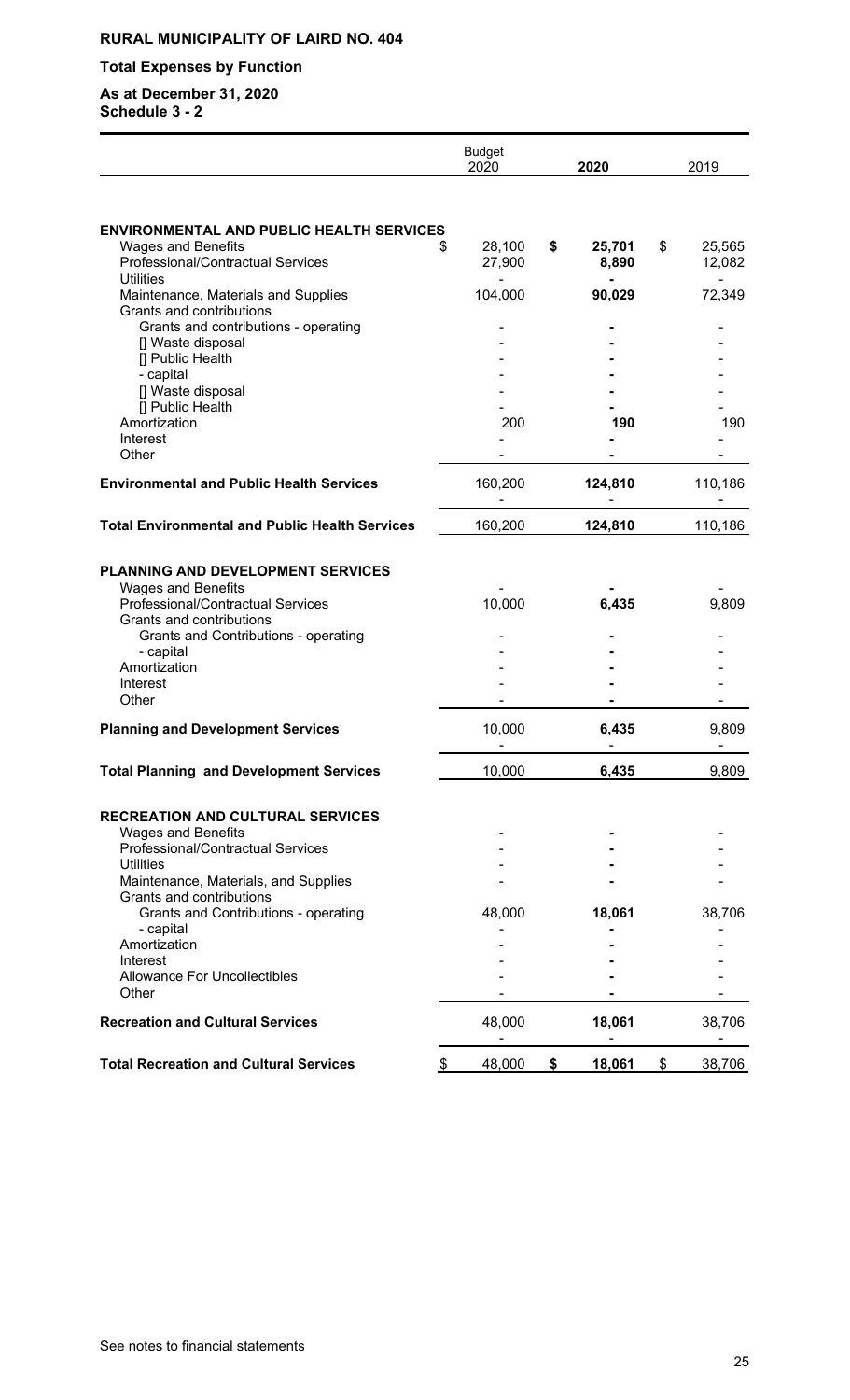# **Total Expenses by Function**

**As at December 31, 2020 Schedule 3 - 3**

|                                                       | <b>Budget</b><br>2020 |    | 2020      | 2019            |
|-------------------------------------------------------|-----------------------|----|-----------|-----------------|
|                                                       |                       |    |           |                 |
| <b>UTILITY SERVICES</b>                               |                       |    |           |                 |
| <b>Wages and Benefits</b>                             | \$                    | \$ |           | \$              |
| Professional/Contractual Services<br><b>Utilities</b> | 1,500                 |    | 1,635     | 1,356           |
| Maintenance, Materials and Supplies                   | 500                   |    |           | 212             |
| Grants and contributions                              |                       |    |           |                 |
| Grants and Contributions - operating                  |                       |    |           |                 |
| - capital                                             |                       |    |           |                 |
| Amortization                                          |                       |    | 1,909     |                 |
| Interest                                              |                       |    |           |                 |
| Allowance For Uncollectibles                          |                       |    |           |                 |
| Other                                                 |                       |    |           |                 |
| <b>Utility Services</b>                               | 2,000                 |    | 3,544     | 1,568           |
|                                                       |                       |    |           |                 |
| <b>Total Utility Services</b>                         | 2,000                 |    | 3,544     | 1,568           |
| <b>TOTAL EXPENSES BY FUNCTION</b>                     | \$<br>2,102,300       | S. | 2,162,071 | \$<br>2,452,483 |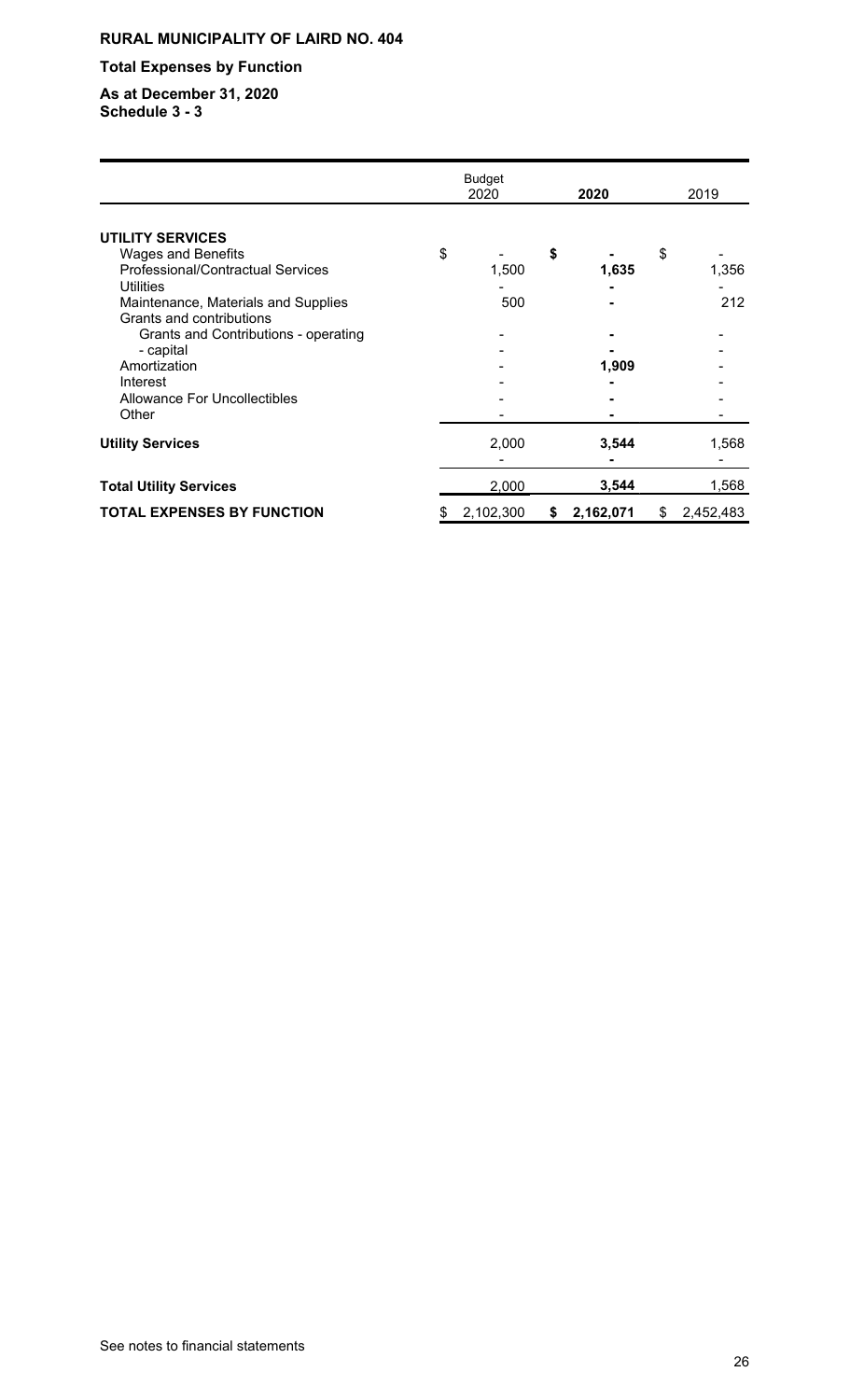## **RURAL MUNICIPALITY OF LAIRD NO. 404 Schedule of Segment Disclosure by Function**

# **As at December 31, 2020 Schedule 4**

|                                                    | General<br><b>Government</b> | <b>Protective</b><br><b>Services</b> | Transportation<br><b>Services</b> | Environmental<br>& Public Health | <b>Development</b> | <b>Planning and Recreation and</b><br><b>Culture</b> | <b>Utility</b><br><b>Services</b> | <b>Total</b>            |
|----------------------------------------------------|------------------------------|--------------------------------------|-----------------------------------|----------------------------------|--------------------|------------------------------------------------------|-----------------------------------|-------------------------|
|                                                    |                              |                                      |                                   |                                  |                    |                                                      |                                   |                         |
| <b>Revenues (Schedule 2)</b><br>Fees and Charges   | \$                           | 11,750                               | 36,097                            | 8,446                            | 5,250              |                                                      | 2,044                             |                         |
| Tangible Capital Asset Sales - Gain (Loss)         | 30,212                       | \$                                   | \$<br>162,545                     | \$                               | \$                 | \$                                                   | \$                                | 93,799<br>\$<br>162,545 |
| Land Sales - Gain (Loss)                           |                              |                                      |                                   |                                  |                    |                                                      |                                   |                         |
| Investment Income and Commissions                  | 23,794                       |                                      |                                   |                                  |                    |                                                      |                                   | 23,794                  |
| <b>Other Revenues</b>                              |                              |                                      |                                   |                                  |                    |                                                      |                                   |                         |
| <b>Grants - Conditional</b>                        |                              |                                      |                                   | 3,880                            |                    |                                                      |                                   | 3,880                   |
| - Capital                                          |                              |                                      | 366,171                           | 5,640                            |                    |                                                      |                                   | 371,811                 |
| Restructurings                                     |                              |                                      |                                   |                                  |                    |                                                      |                                   |                         |
| <b>Total Revenues</b>                              | 54,006                       | 11,750                               | 564,813                           | 17,966                           | 5,250              | $\blacksquare$                                       | 2,044                             | 655,829                 |
| <b>Expenses (Schedule 3)</b>                       |                              |                                      |                                   |                                  |                    |                                                      |                                   |                         |
| Wages and Benefits                                 | 190,664                      |                                      | 374,972                           | 25,701                           |                    |                                                      |                                   | 591,337                 |
| Professional/Contractual Services                  | 124,428                      | 85,171                               | 390,522                           | 8,890                            | 6,435              |                                                      | 1,635                             | 617,081                 |
| <b>Utilities</b>                                   | 7,062                        |                                      | 11,384                            |                                  |                    |                                                      |                                   | 18,446                  |
| Maintenance Material and Supplies                  | 18,732                       | $\sim$                               | 502,393                           | 90,029                           |                    |                                                      |                                   | 611,154                 |
| <b>Grants and Contributions</b>                    |                              | 64,219                               |                                   |                                  |                    | 18,061                                               |                                   | 82,280                  |
| Amortization                                       | 2,170                        |                                      | 231,226                           | 190                              |                    |                                                      | 1,909                             | 235,495                 |
| Interest                                           |                              |                                      | 6,278                             |                                  |                    |                                                      |                                   | 6,278                   |
| Allowance for Uncollectibles                       |                              |                                      |                                   |                                  |                    |                                                      |                                   |                         |
| Restructurings                                     |                              |                                      |                                   |                                  |                    |                                                      |                                   |                         |
| Other                                              |                              |                                      |                                   |                                  |                    |                                                      |                                   |                         |
| <b>Total Expenses</b>                              | 343,056                      | 149,390                              | 1,516,775                         | 124,810                          | 6,435              | 18,061                                               | 3,544                             | 2,162,071               |
| <b>Surplus (Deficit) by Function</b>               | (289, 050)                   | (137, 640)                           | (951, 962)                        | (106, 844)                       | (1, 185)           | (18,061)                                             | (1,500)                           | (1,506,242)             |
| Taxes and other unconditional revenue (Schedule 1) |                              |                                      |                                   |                                  |                    |                                                      |                                   | 2,121,956               |
| <b>Net Surplus (Deficit)</b>                       |                              |                                      |                                   |                                  |                    |                                                      |                                   | 615.714                 |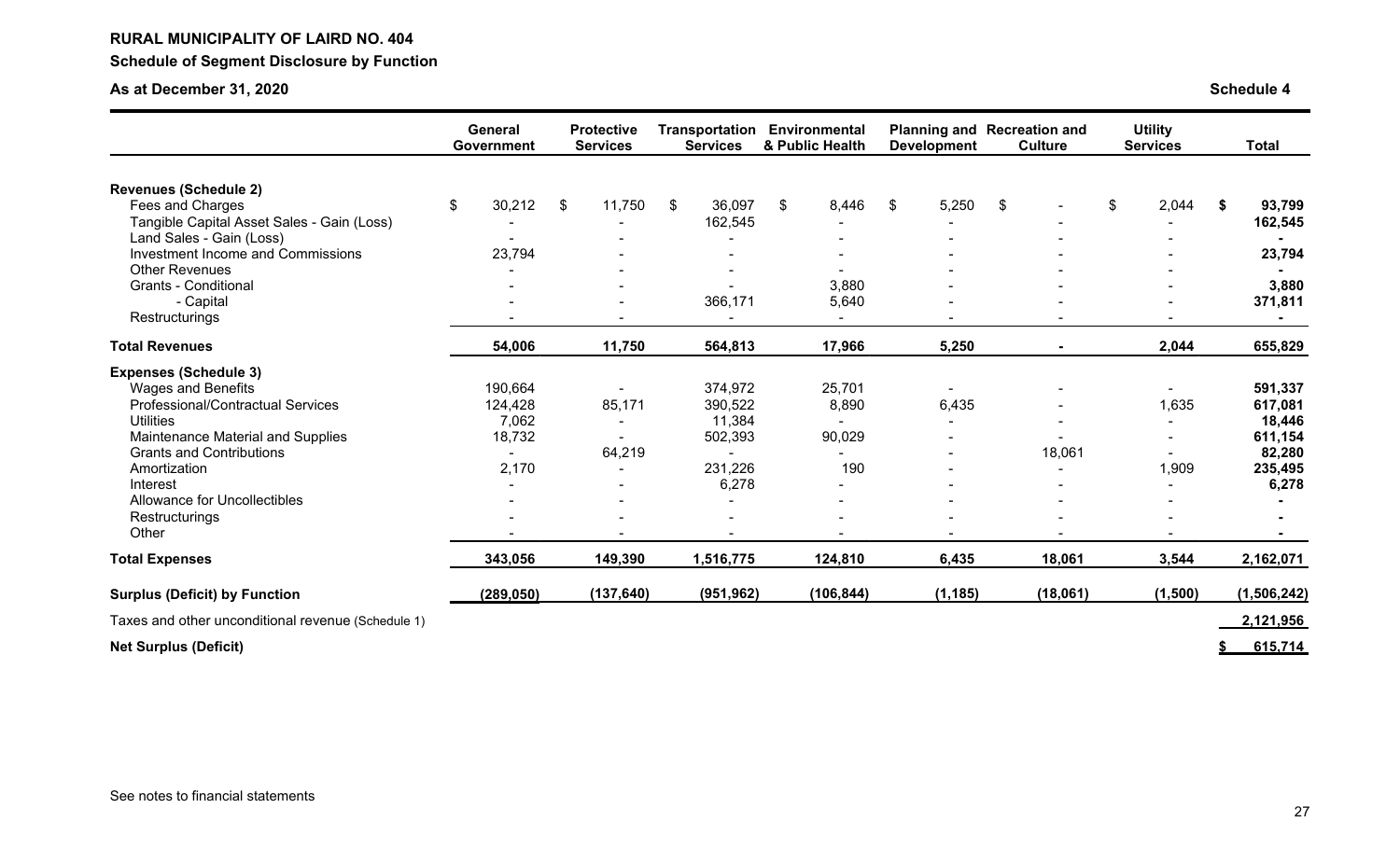# **RURAL MUNICIPALITY OF LAIRD NO. 404 Schedule of Segment Disclosure by Function**

# **As at December 31, 2019**

|  | <b>Schedule 5</b> |  |  |
|--|-------------------|--|--|
|  |                   |  |  |

|                                                    | General<br>Government | <b>Protective</b><br><b>Services</b> | <b>Services</b> | <b>Transportation Environmental</b><br>& Public | <b>Development</b> | <b>Planning and Recreation and</b><br><b>Culture</b> | <b>Utility</b><br><b>Services</b> | <b>Total</b>  |
|----------------------------------------------------|-----------------------|--------------------------------------|-----------------|-------------------------------------------------|--------------------|------------------------------------------------------|-----------------------------------|---------------|
| <b>Revenues (Schedule 2)</b>                       |                       |                                      |                 |                                                 |                    |                                                      |                                   |               |
| Fees and Charges                                   | \$<br>16,116          | 9,236<br>\$                          | \$<br>14,100    | \$<br>12,563                                    | \$<br>3,475        | \$                                                   | \$<br>1,695                       | 57,185<br>S.  |
| Tangible Capital Asset Sales - Gain (Loss)         |                       |                                      | 11,057          |                                                 |                    |                                                      |                                   | 11,057        |
| Land Sales - Gain (Loss)                           |                       |                                      |                 |                                                 |                    |                                                      |                                   |               |
| Investment Income and Commissions                  | 19,715                |                                      |                 |                                                 |                    |                                                      |                                   | 19,715        |
| <b>Other Revenues</b>                              |                       |                                      |                 |                                                 |                    |                                                      | 15,200                            | 15,200        |
| <b>Grants - Conditional</b>                        |                       |                                      |                 | 4,084                                           |                    |                                                      |                                   | 4,084         |
| - Capital                                          |                       |                                      | 204,459         | 6,143                                           |                    |                                                      |                                   | 210,602       |
| Restructurings                                     |                       |                                      |                 |                                                 |                    |                                                      |                                   |               |
| <b>Total Revenues</b>                              | 35,831                | 9,236                                | 229,616         | 22,790                                          | 3,475              | $\blacksquare$                                       | 16,895                            | 317,843       |
| <b>Expenses (Schedule 3)</b>                       |                       |                                      |                 |                                                 |                    |                                                      |                                   |               |
| <b>Wages and Benefits</b>                          | 216,604               |                                      | 440,239         | 25,565                                          |                    |                                                      |                                   | 682,408       |
| Professional/ Contractual Services                 | 98,237                | 77,949                               | 87,971          | 12,082                                          | 9,809              |                                                      | 1,356                             | 287,404       |
| <b>Utilities</b>                                   | 10,127                | $\overline{\phantom{a}}$             | 6,887           |                                                 |                    |                                                      |                                   | 17,014        |
| Maintenance Material and Supplies                  | 19,443                |                                      | 1,018,295       | 72,349                                          |                    |                                                      | 212                               | 1,110,299     |
| <b>Grants and Contributions</b>                    |                       | 63,219                               |                 |                                                 |                    | 38,706                                               |                                   | 101,925       |
| Amortization                                       | 1,481                 |                                      | 243,114         | 190                                             |                    |                                                      |                                   | 244,785       |
| Interest                                           |                       |                                      | 8,648           |                                                 |                    |                                                      |                                   | 8,648         |
| Allowance for Uncollectibles                       |                       |                                      |                 |                                                 |                    |                                                      |                                   |               |
| Restructurings                                     |                       |                                      |                 |                                                 |                    |                                                      |                                   |               |
| Other                                              |                       |                                      |                 |                                                 |                    |                                                      |                                   |               |
| <b>Total Expenses</b>                              | 345,892               | 141,168                              | 1,805,154       | 110,186                                         | 9,809              | 38,706                                               | 1,568                             | 2,452,483     |
| <b>Surplus (Deficit) by Function</b>               | (310, 061)            | (131, 932)                           | (1, 575, 538)   | (87, 396)                                       | (6, 334)           | (38, 706)                                            | 15,327                            | (2, 134, 640) |
| Taxes and other unconditional revenue (Schedule 1) |                       |                                      |                 |                                                 |                    |                                                      |                                   | 1,986,055     |
| <b>Net Surplus (Deficit)</b>                       |                       |                                      |                 |                                                 |                    |                                                      |                                   | (148.585)     |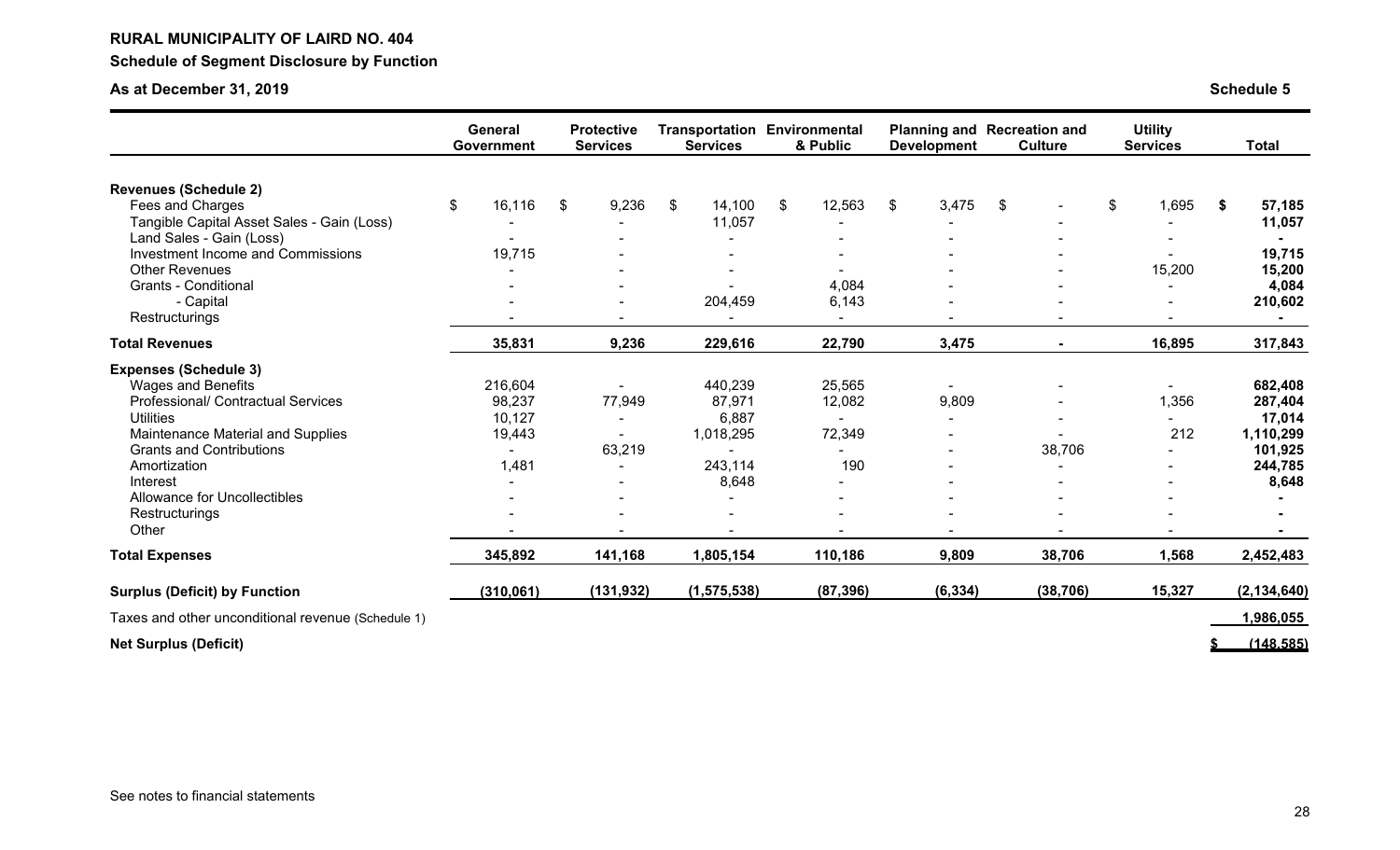# **Schedule of Tangible Capital Assets by Object**

# As at December 31, 2020 Schedule 6

|                                                                                                       |               |                |                      |    |                          | 2019            |                                     |    |                                          |                                                              |                      |                      |                            |
|-------------------------------------------------------------------------------------------------------|---------------|----------------|----------------------|----|--------------------------|-----------------|-------------------------------------|----|------------------------------------------|--------------------------------------------------------------|----------------------|----------------------|----------------------------|
|                                                                                                       |               |                |                      |    | <b>General Assets</b>    |                 |                                     |    | Infrastructure                           | General/                                                     |                      |                      |                            |
|                                                                                                       | Land          |                | Land<br>Improvements |    | <b>Buildings</b>         | <b>Vehicles</b> | <b>Machinery &amp;</b><br>Equipment |    | <b>Assets</b><br>Linear<br><b>Assets</b> | Infrastructure<br><b>Assets Under</b><br><b>Construction</b> | 2020<br><b>Total</b> |                      | 2019<br>Total              |
| <b>Asset cost</b>                                                                                     |               |                |                      |    |                          |                 |                                     |    |                                          |                                                              |                      |                      |                            |
| <b>Opening Asset costs</b><br>Additions during the year                                               | \$<br>131,248 | $\mathfrak{P}$ |                      | \$ | 197,104<br>660,917       | \$              | \$<br>2,217,314<br>57,410           | \$ | 2,738,645                                | \$<br>237,913                                                | S                    | 5,522,224<br>718,327 | \$<br>5,204,741<br>346,847 |
| Disposals and write-downs during<br>the year<br>Transfers (from) assets under                         |               |                |                      |    | (85, 800)                |                 |                                     |    |                                          |                                                              |                      | (85, 800)            | (29, 364)                  |
| construction<br>Transfer of Capital Assets related                                                    |               |                |                      |    | 237,913                  |                 |                                     |    |                                          | (237, 913)                                                   |                      |                      |                            |
| to restructuring (Schedule 11)                                                                        |               |                |                      |    |                          |                 |                                     |    |                                          |                                                              |                      |                      |                            |
| <b>Closing Asset Costs</b>                                                                            | 131,248       |                |                      |    | 1,010,134                |                 | 2,274,724                           |    | 2,738,645                                |                                                              |                      | 6,154,751            | 5,522,224                  |
| <b>Accumulated Amortization Cost</b><br><b>Opening Accumulated</b>                                    |               |                |                      |    |                          |                 |                                     |    |                                          |                                                              |                      |                      |                            |
| <b>Amortization Costs</b><br>Add: Amortization taken                                                  |               |                |                      |    | 121,676<br>4,289         |                 | 761,432<br>195,133                  |    | 1,765,624<br>36,073                      |                                                              |                      | 2,648,732<br>235,495 | 2,432,836<br>244,785       |
| Less: Accumulated amortization<br>on disposals<br>Transfer of Capital Assets related                  |               |                |                      |    | (43, 289)                |                 |                                     |    |                                          |                                                              |                      | (43, 289)            | (28, 889)                  |
| to restructuring (Schedule 11)                                                                        |               |                |                      |    |                          |                 |                                     |    |                                          |                                                              |                      |                      |                            |
| <b>Closing Accumulated</b><br><b>Amortization Costs</b>                                               |               |                |                      |    | 82,676                   |                 | 956,565                             |    | 1,801,697                                |                                                              |                      | 2,840,938            | 2,648,732                  |
| <b>Net Book Value</b>                                                                                 | 131,248       | \$             |                      | S. | 927,458                  | \$              | \$<br>1,318,159                     | S. | 936,948                                  | \$                                                           |                      | \$3,313,813          | \$2,873,492                |
| 1. Total contributed donated assets received in 2020:                                                 |               |                |                      |    | $\sqrt[6]{\cdot}$        |                 |                                     |    |                                          |                                                              |                      |                      |                            |
| 2. List of assets recognized at nominal value in 2020 are:<br>a) Infrastructure Assets<br>b) Vehicles |               |                |                      |    | $$ -$<br>$$ -$           |                 |                                     |    |                                          |                                                              |                      |                      |                            |
| c) Machinery and Equipment<br>3. Amount of interest capitalized in 2020:                              |               |                |                      |    | $\frac{1}{2}$ -<br>$S -$ |                 |                                     |    |                                          |                                                              |                      |                      |                            |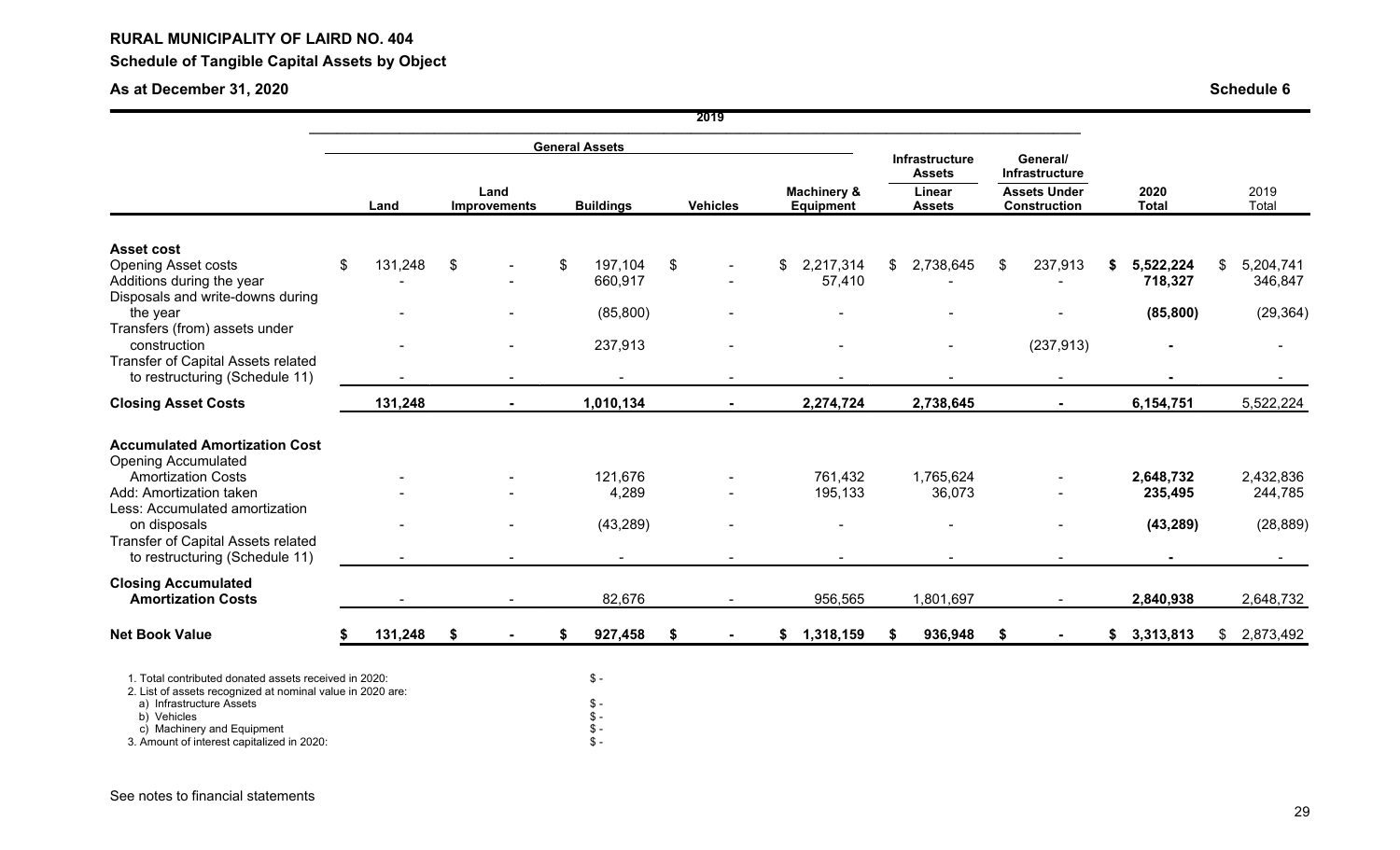# **RURAL MUNICIPALITY OF LAIRD NO. 404 Schedule of Tangible Capital Assets by Function**

# **As at December 31, 2020**

|  | <b>Schedule 7</b> |  |
|--|-------------------|--|
|  |                   |  |

|                                                                                             |                       |    |                                      |                                   | 2019                                              |      |                                             |                                           |                         |    |                             |                            |
|---------------------------------------------------------------------------------------------|-----------------------|----|--------------------------------------|-----------------------------------|---------------------------------------------------|------|---------------------------------------------|-------------------------------------------|-------------------------|----|-----------------------------|----------------------------|
|                                                                                             | General<br>Government |    | <b>Protective</b><br><b>Services</b> | Transportation<br><b>Services</b> | <b>Environmental</b><br>& Public<br><b>Health</b> |      | <b>Planning &amp;</b><br><b>Development</b> | <b>Recreation &amp;</b><br><b>Culture</b> | Water &<br><b>Sewer</b> |    | 2020<br><b>Total</b>        | 2019<br>Total              |
| <b>Asset cost</b>                                                                           |                       |    |                                      |                                   |                                                   |      |                                             |                                           |                         |    |                             |                            |
| <b>Opening Asset costs</b><br>Additions during the year<br>Disposals and write-downs during | \$<br>327,834         | \$ |                                      | 5,129,590<br>\$<br>718,327        | \$<br>9,500                                       | \$   |                                             | \$                                        | \$<br>55,300            |    | 5,522,224<br>718,327        | \$<br>5,204,741<br>346,847 |
| the year<br>Transfer of Capital Assets related<br>to restructuring (Schedule 11)            |                       |    |                                      | (85, 800)                         | $\blacksquare$                                    |      | $\blacksquare$                              | $\blacksquare$                            |                         |    | (85, 800)<br>$\blacksquare$ | (29, 364)<br>$\sim$        |
| <b>Closing Asset Costs</b>                                                                  | 327,834               |    |                                      | 5,762,117                         | 9,500                                             |      |                                             | $\sim$                                    | 55,300                  |    | 6,154,751                   | 5,522,224                  |
| <b>Accumulated Amortization Cost</b>                                                        |                       |    |                                      |                                   |                                                   |      |                                             |                                           |                         |    |                             |                            |
| <b>Opening Accumulated</b><br><b>Amortization Costs</b><br>Add: Amortization taken          | 63,692<br>2,170       |    |                                      | 2,558,002<br>231,226              | 3,120<br>190                                      |      |                                             |                                           | 23,918<br>1,909         |    | 2,648,732<br>235,495        | 2,432,836<br>244,785       |
| Less: Accumulated amortization<br>on disposals                                              |                       |    |                                      | (43, 289)                         |                                                   |      |                                             |                                           |                         |    | (43, 289)                   | (28, 889)                  |
| Transfer of Capital Assets related<br>to restructuring (Schedule 11)                        |                       |    |                                      |                                   |                                                   |      |                                             |                                           |                         |    |                             |                            |
| <b>Closing Accumulated</b><br><b>Amortization Costs</b>                                     | 65,862                |    |                                      | 2,745,939                         | 3,310                                             |      |                                             |                                           | 25,827                  |    | 2,840,938                   | 2,648,732                  |
| <b>Net Book Value</b>                                                                       | 261,972               | S  |                                      | 3,016,178<br>S.                   | 6,190                                             | - \$ |                                             |                                           | 29,473                  | S. | 3,313,813                   | \$<br>2,873,492            |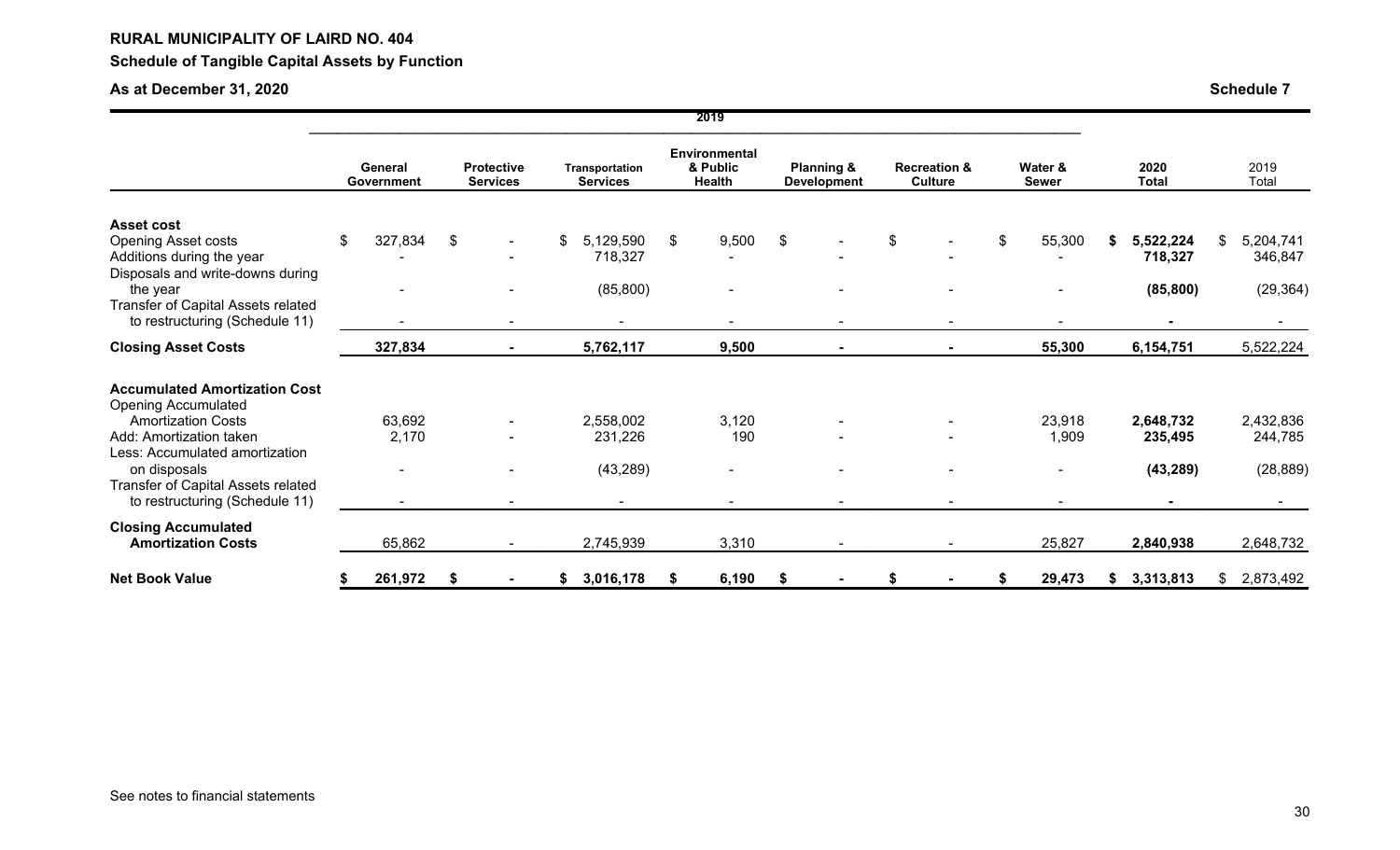# **Schedule of Accumulated Surplus**

**As at December 31, 2020 Schedule 8**

|                                                                                                                   | 2019                   | Changes           | 2020                   |
|-------------------------------------------------------------------------------------------------------------------|------------------------|-------------------|------------------------|
| <b>UNAPPROPRIATED SURPLUS</b>                                                                                     | \$<br>1,638,022        | \$<br>86,289      | \$<br>1,724,311        |
| <b>APPROPRIATED RESERVES</b>                                                                                      |                        |                   |                        |
| Machinery and Equipment<br><b>Public Reserve</b><br><b>Capital Trust</b><br>Utility                               | 572,440<br>13,246      | (7, 575)          | 572,440<br>5,671       |
| Other (school)                                                                                                    | 30,000                 | 20,000            | 50,000                 |
| <b>Total Appropriated</b>                                                                                         | 615,686                | 12,425            | 628,111                |
| <b>ORGANIZED HAMLETS</b><br>Organized Hamlet of                                                                   |                        |                   |                        |
| <b>Total Organized Hamlets</b>                                                                                    |                        |                   |                        |
| <b>NET INVESTMENT IN TANGIBLE CAPITAL ASSETS</b><br>Tangible capital assets (Schedule 6, 7)<br>Less: Related debt | 2,873,492<br>(194,696) | 440,321<br>71,089 | 3,313,813<br>(123,607) |
| <b>Net Investment in Tangible Capital Assets</b>                                                                  | 2,678,796              | 511,410           | 3,190,206              |
| <b>Total Accumulated Surplus</b>                                                                                  | \$<br>4,932,504        | \$<br>610,124     | \$<br>5,542,628        |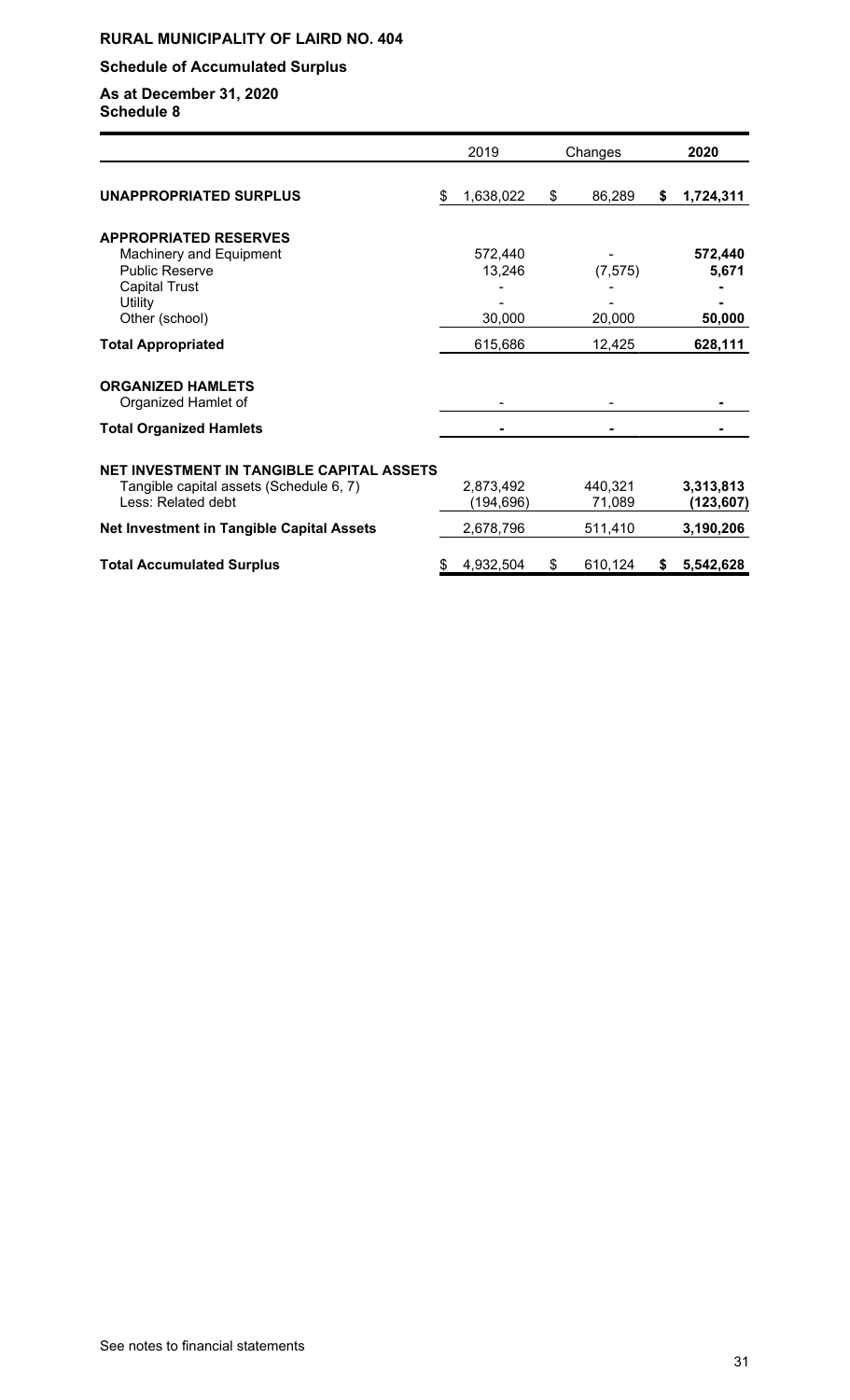# **RURAL MUNICIPALITY OF LAIRD NO. 404 Schedule of Mill Rates and Assessments**

# **As at December 31, 2020 Schedule 9**

|                                                                                                                                            |                                            |                    | <b>PROPERTY CLASS</b>             |                                          |                                   |     |                   |                 |
|--------------------------------------------------------------------------------------------------------------------------------------------|--------------------------------------------|--------------------|-----------------------------------|------------------------------------------|-----------------------------------|-----|-------------------|-----------------|
|                                                                                                                                            | <b>Agriculture</b>                         | <b>Residential</b> | <b>Residential</b><br>Condominium | <b>Seasonal</b><br><b>Residential</b>    | <b>Commercial</b><br>& Industrial |     | Potash<br>Mine(s) | Total           |
| <b>Taxable Assessment</b><br><b>Regional Park Assessment</b>                                                                               | \$133,602,890                              | \$74,264,515       | \$<br>$\sim$                      | \$<br>$\sim$<br>$\overline{\phantom{a}}$ | \$<br>4,087,200                   | \$  | $\sim$            | \$211,954,605   |
| <b>Total Assessment</b>                                                                                                                    | 133,602,890                                | 74,264,515         |                                   | $\sim$                                   | 4,087,200                         |     | $\blacksquare$    | 211,954,605     |
| <b>Mill Rate Factor(s)</b><br>Total Base/Minimum Tax (generated for each property class)                                                   | 0.9000<br>160,400                          | 1.0500<br>62,575   | $\blacksquare$                    | $\blacksquare$                           | 1.1500                            |     |                   | 222,975         |
| Total Municipal Tax Levy (include base and/or minimum tax and special levies)                                                              | 1,098,292<br>SS.                           | 658,513            |                                   | $\blacksquare$                           | 36,662                            | SБ. | $\sim$            | 1,793,467<br>Ж. |
| <b>MILL RATES:</b><br><b>Average Municipal *</b><br><b>Average School</b><br><b>Potash Mill Rate</b><br><b>Uniform Municipal Mill Rate</b> | <b>MILLS</b><br>8.4616<br>2.4659<br>7.8000 |                    |                                   |                                          |                                   |     |                   |                 |

\* Average Mill Rates (multiply the total tax levy for each taxing authority by 1000 and divide by the total assessment for the taxing authority)